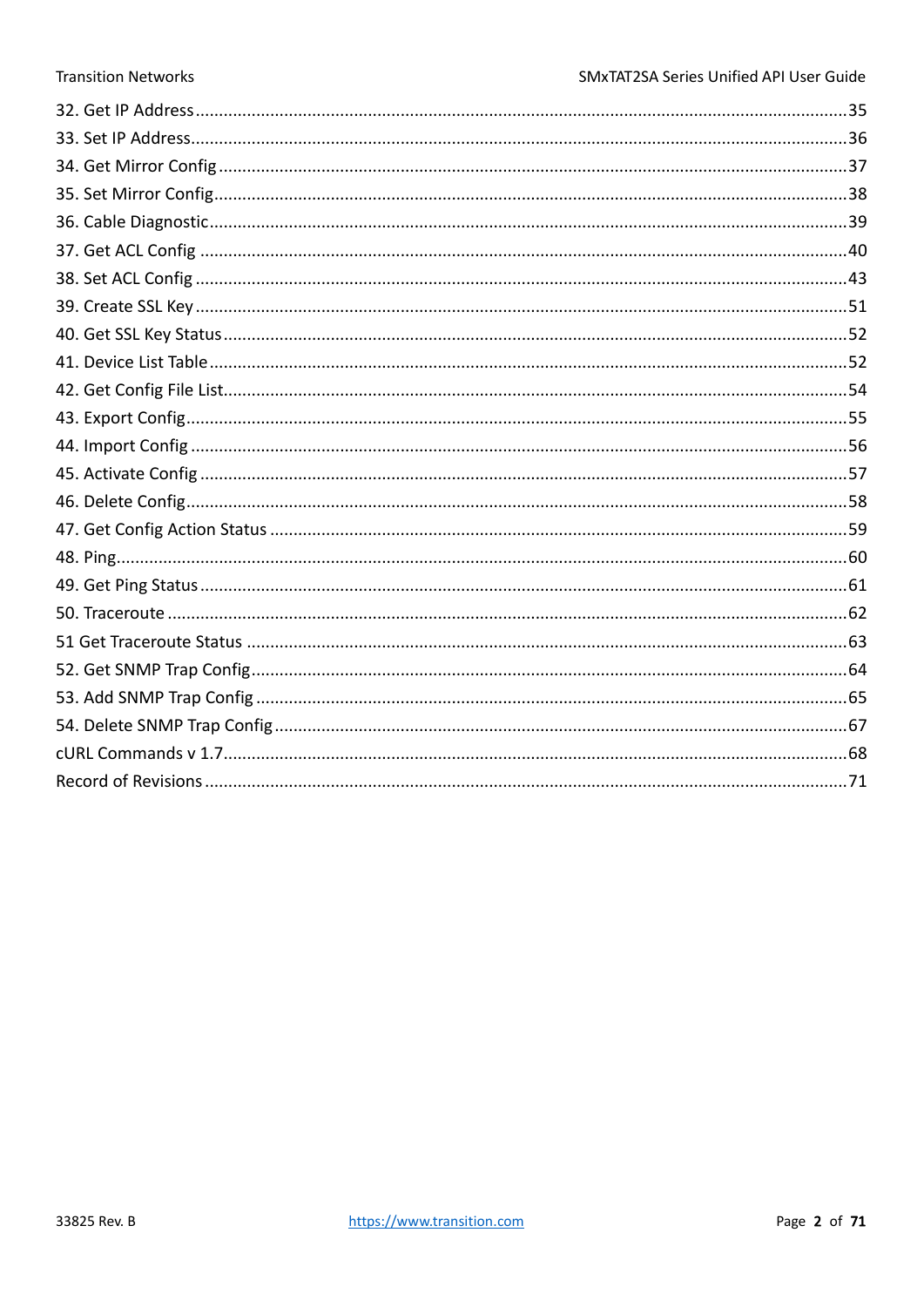### <span id="page-2-0"></span>1. Login

{

}

{

}

URL: /api/login

Method: POST

#### Request JSON:

```
 "login": {
     "username" : "user123",
     "password" : "user123",
     "user_ip":"192.168.1.1",
     "sessid": "375118820"
 }
```
Response JSON:

```
"response":{
    "status":"error",
    "message":"Wrong username or password!"
}
```

| <b>Name</b> | Data type | <b>Allowed / Value</b> | <b>Default Value</b> |
|-------------|-----------|------------------------|----------------------|
| username    | String    | 1-31 alphanumeric      |                      |
| password    | String    | 0-31 alphanumeric      |                      |
| user_ip     | String    | <ip4 address=""></ip4> |                      |
| sessid      | String    | <cookie></cookie>      |                      |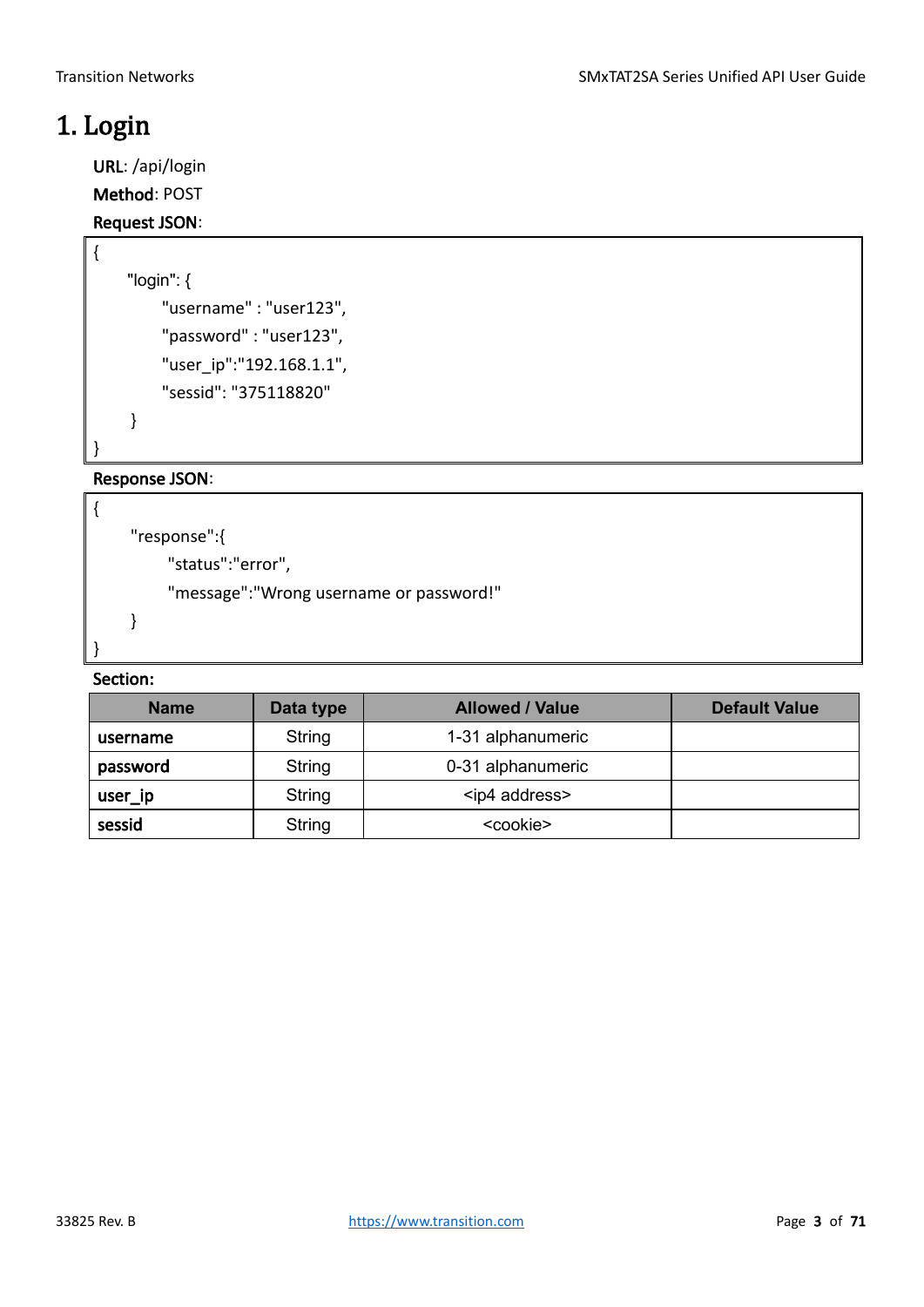### <span id="page-3-0"></span>2. Logout

{

}

{

}

URL: /api/logout

Method: POST

#### Request JSON:

```
"logout": {
    "sessid": "375118820"
}
```
#### Response JSON:

```
"response":{
     "status":"success"
}
```
#### Section:

| <b>Name</b><br>Data type |        | <b>Allowed / Value</b> | <b>Default Value</b> |
|--------------------------|--------|------------------------|----------------------|
| sessid                   | String | <cookie></cookie>      |                      |

### <span id="page-3-1"></span>3. Reboot

URL: /api/reboot

Method: POST

### Request JSON:

```
{
      "system": {
           "warm": "Yes"
      }
}
```
#### Response JSON: null

| <b>Name</b> | Data type | <b>Allowed / Value</b> | <b>Default Value</b> |
|-------------|-----------|------------------------|----------------------|
| warm        | String    | "Yes"                  |                      |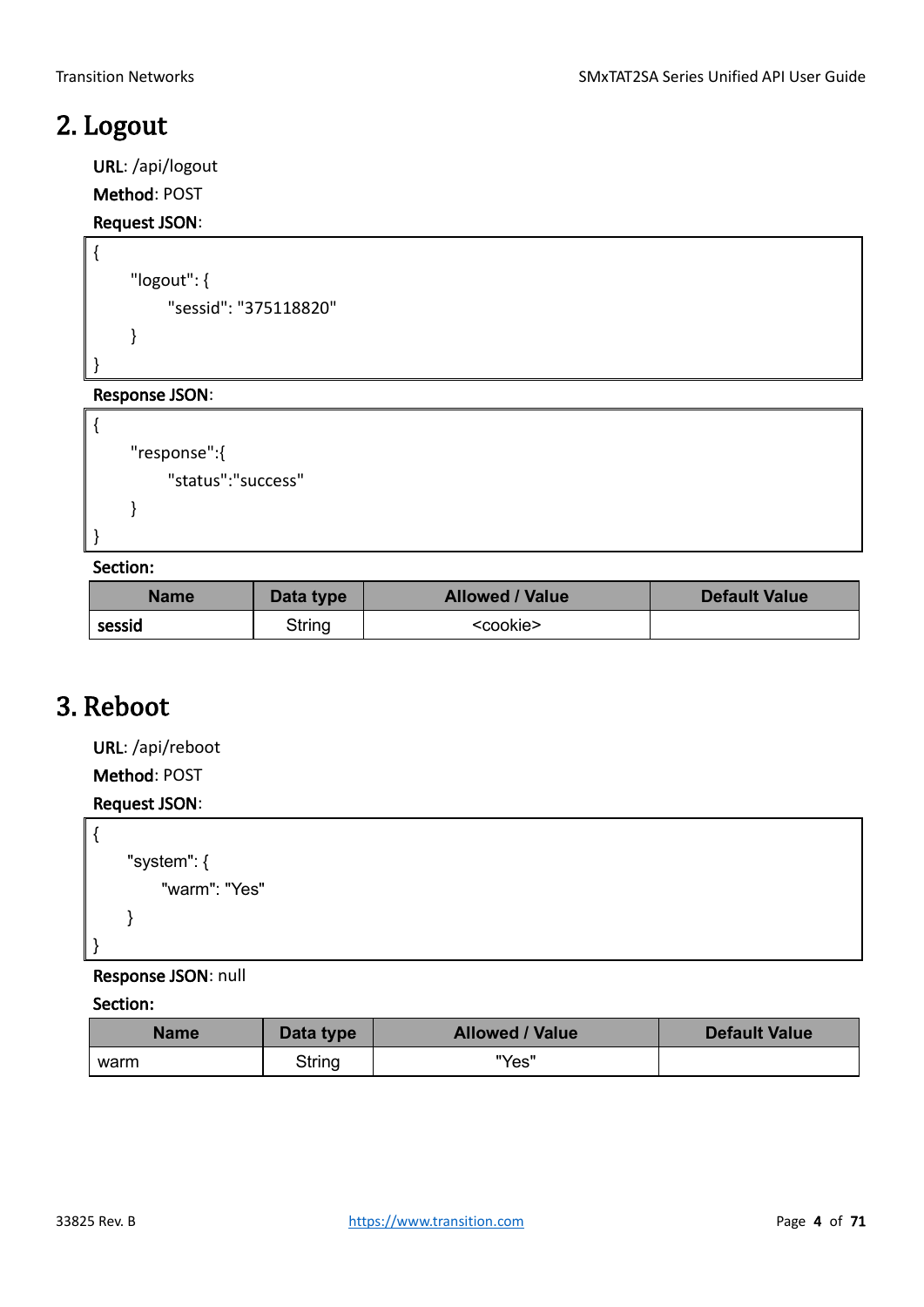### <span id="page-4-0"></span>4. Get System Information

URL: /api/get\_sysinfo Method: GET Request JSON: null Response JSON:

| $\{$ |   |             |                                                                |
|------|---|-------------|----------------------------------------------------------------|
|      |   | "system": { |                                                                |
|      |   |             | "information": {                                               |
|      |   |             | "model_name": "SM24TAT2SA",                                    |
|      |   |             | "description": "24-Port 1G Copper+2-Port Ethernet PoE Switch", |
|      |   |             | "hardware_version": "v1.00",                                   |
|      |   |             | "mechanical_version": "v1.00",                                 |
|      |   |             | "firmware_version": "v1.02.1363",                              |
|      |   |             | "mac_addr": "11-22-33-44-55-66",                               |
|      |   |             | "serial_number": "152615261526",                               |
|      |   |             | "system_name": "SM24TAT2SA",                                   |
|      |   |             | "location": "",                                                |
|      |   |             | "contact": "",                                                 |
|      |   |             | "system_date": "2019-01-01 02:22:10 +0000",                    |
|      |   |             | "uptime": "0 days, 2:22:25",                                   |
|      |   |             | "cpu_load":"18.7 %",                                           |
|      |   |             | "ram": $\{$                                                    |
|      |   |             | "total":"127520 KB",                                           |
|      |   |             | "free":"62996 KB"                                              |
|      |   |             | },                                                             |
|      |   |             | "temperature_1":50,                                            |
|      |   |             | "temperature_2":64,                                            |
|      |   |             | "temperature_3":43                                             |
|      |   | }           |                                                                |
|      | } |             |                                                                |
| }    |   |             |                                                                |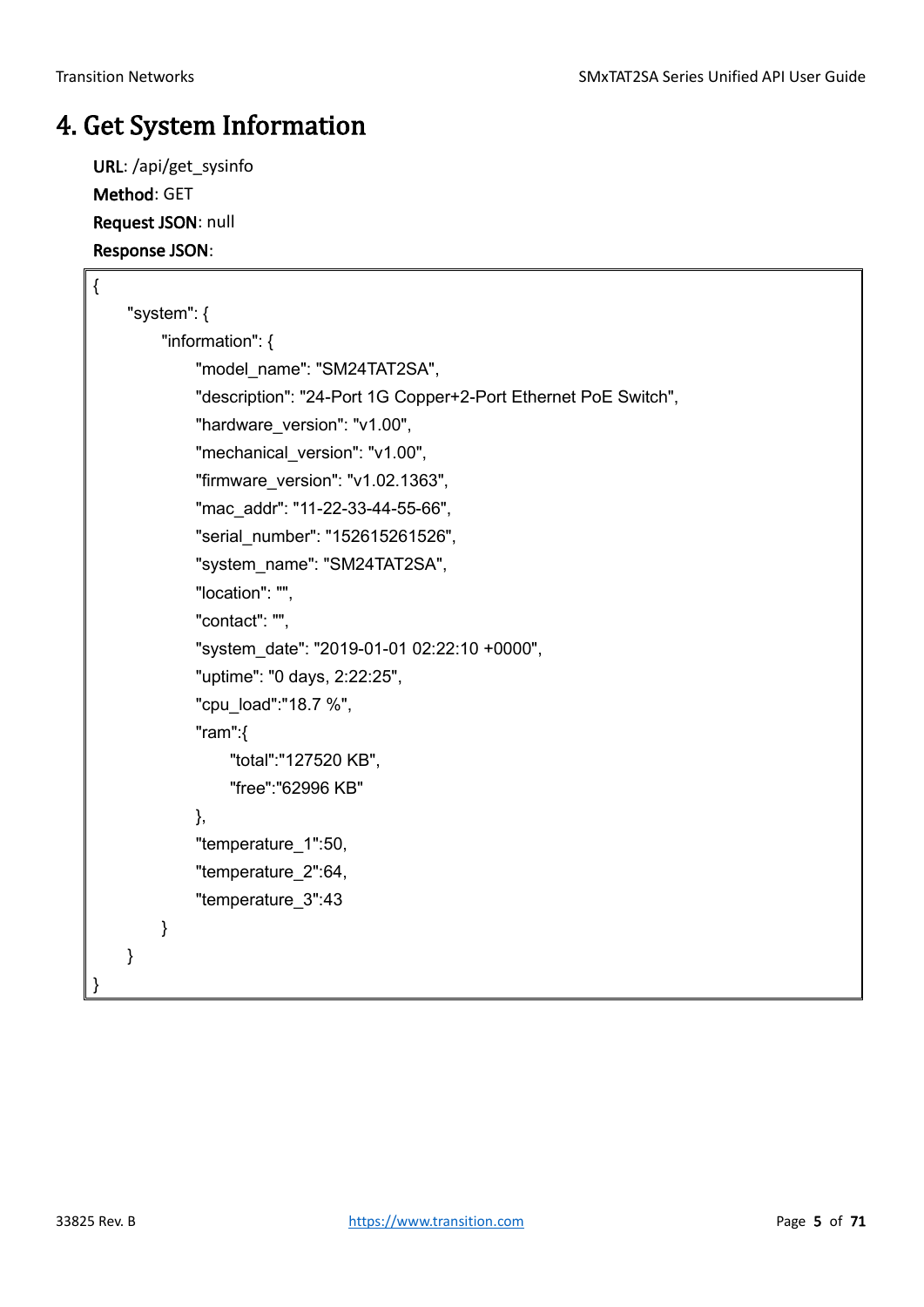### <span id="page-5-0"></span>5. Set System Information

URL: /api/set\_sysinfo Method: POST

#### Request JSON:

```
{
     "system": {
          "information": {
               "system_name": "SM24TAT2SA",
               "location": "Test Location",
               "contact": "Test Contact"
          }
     }
}
```
#### Response JSON:

```
{
     "system": {
          "information": {
               "system_name": "SM24TAT2SA",
               "location": "Test Location",
               "contact": "Test Contact"
          }
     }
}
```

| <b>Name</b> | Data type | <b>Allowed / Value</b> | <b>Default Value</b> |
|-------------|-----------|------------------------|----------------------|
| system name | String    | 0-128 alphanumeric     |                      |
| location    | String    | 0-128 alphanumeric     |                      |
| contact     | String    | 0-128 alphanumeric     |                      |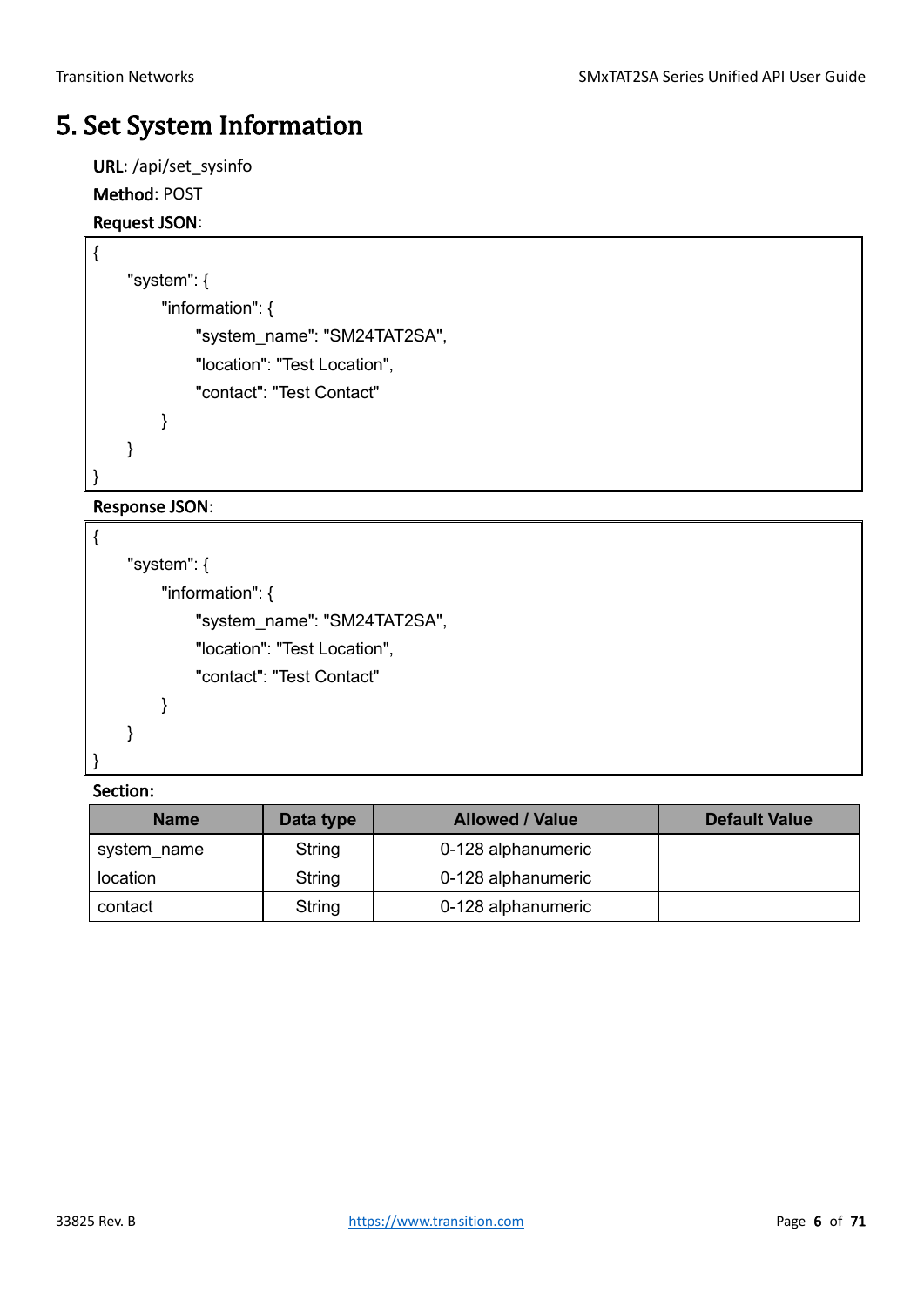### <span id="page-6-0"></span>6. Get PoE Status

URL: /api/get\_poe\_status Method: GET Request JSON: null Response JSON:

```
{
    "poe": {
          "total_power_allocate": 308,
          "total_power_request": 308,
          "total_power_used": 92,
          "total_current_used": 178
    },
     "ports":[{
         "id": 1,
           "poe":{
               "pd_class": "0",
               "priority": "Low",
               "port_status": "PoE turned ON",
               "power_allocate": 154,
              "power_request": 154,
              "power_used": 44,
              "current_used": 86,
              "power_override": 0
           }
    },
    … …
    ]
}
```

| <b>Name</b>          | Data type | Unit       |
|----------------------|-----------|------------|
| total_power_allocate | Integer   | $0.1$ watt |
| total_power_request  | Integer   | $0.1$ watt |
| total_power_used     | Integer   | $0.1$ watt |
| total current used   | Integer   | mA         |
| power_allocate       | Integer   | $0.1$ watt |
| power_request        | Integer   | $0.1$ watt |
| power_used           | Integer   | $0.1$ watt |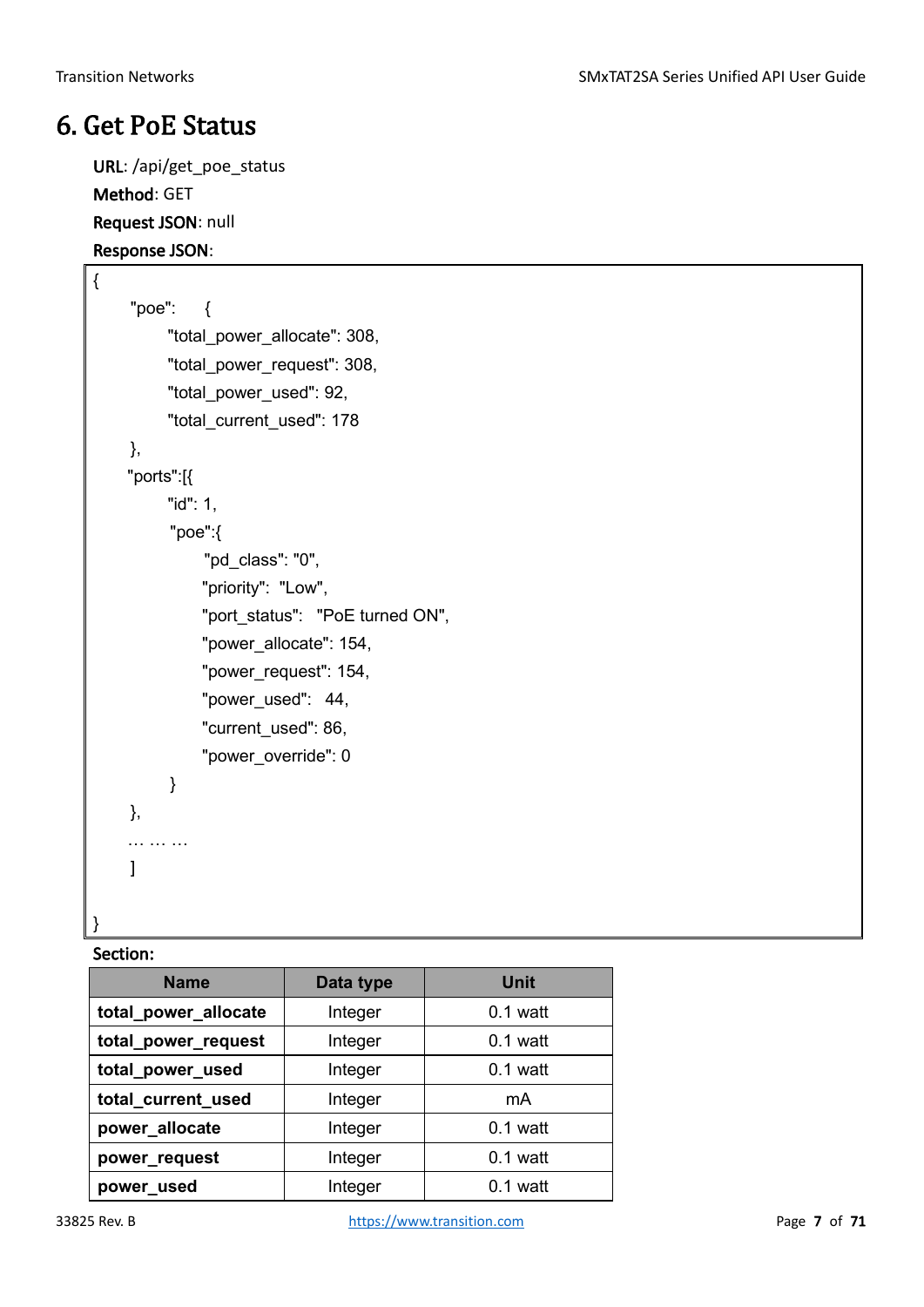| current used | Integer | <b>MA</b> |
|--------------|---------|-----------|
|--------------|---------|-----------|

### <span id="page-7-0"></span>7. Get PoE Config

URL: /api/get\_poe\_config Method: GET Request JSON: null

Response JSON:

```
{
     "poe": {
           "poe_firmware_version": "208-188",
           "total_power_watts": 740,
           "power_determined_mode": "Class",
          "capacitor_detection": false,
           "profile_list": [
           {
               "id": 1,
               "name": "profile1"
           },
           … … …
           ]
     },
     "ports": [
     {
          "id": 1,
            "poe":{
                "mode": "Enabled",
                "priority": "Low",
               "power_limit_user": 30,
                "schedule": "Disabled"
         }
     },
      … … … 
     ]
}
```

| <b>Name</b>         | Data type | Unit | <b>Note</b>                          |
|---------------------|-----------|------|--------------------------------------|
| total power watts   | Integer   | watt |                                      |
| power_limit_user    | Integer   | Watt |                                      |
| <b>Profile list</b> | Array     |      | Ports[].poe.schedule used to map PoE |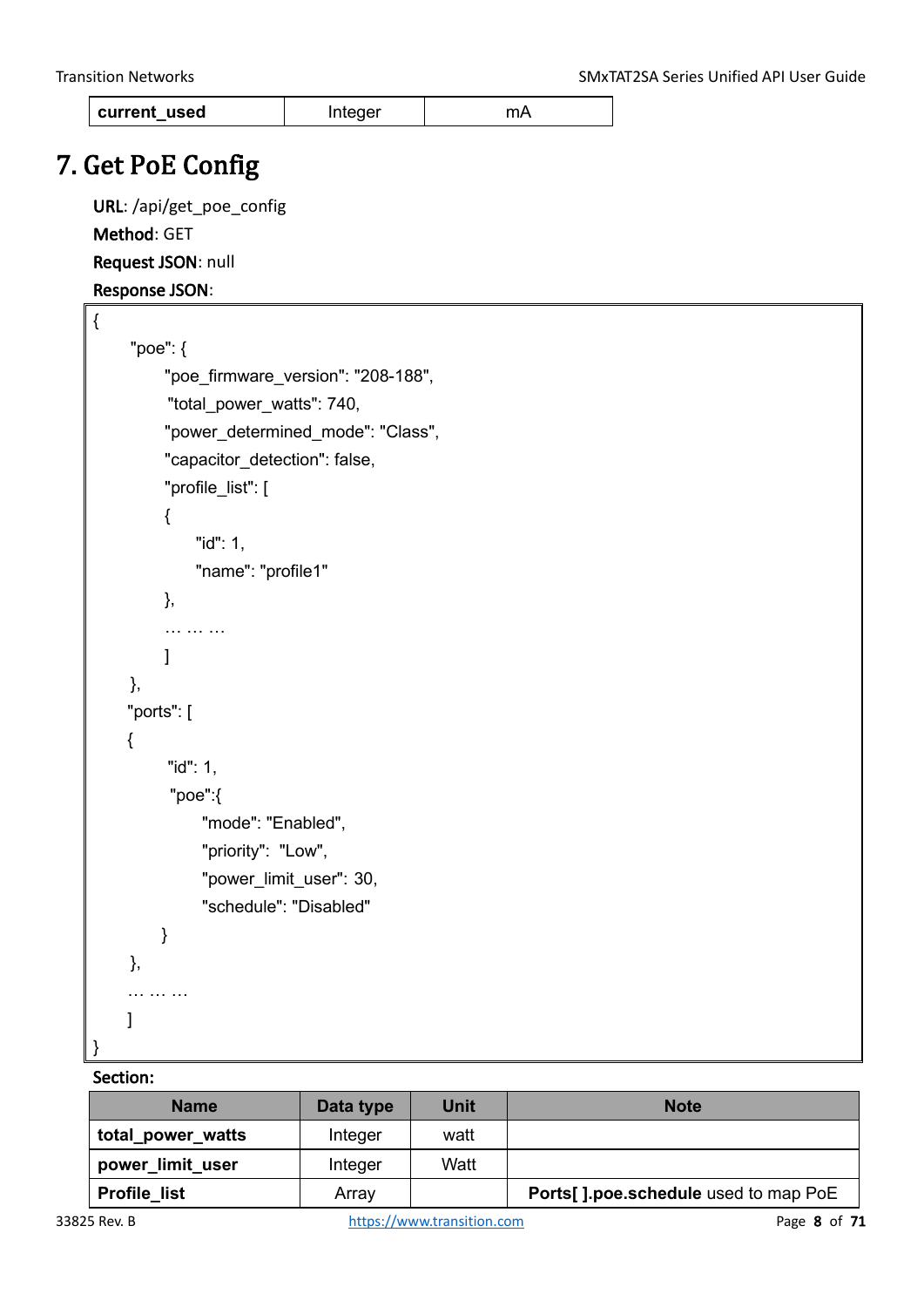|--|

### <span id="page-8-0"></span>8. Set PoE Config

URL: /api/set\_poe\_config Method: POST Request JSON:

```
{
     "poe": {
           "power_determined_mode": "Class",
          "capacitor_detection": false
     },
     "ports": [
     {
          "id": 1,
           "poe":{
                "mode": "Enabled",
                "priority": "Low",
               "power_limit_user": 30,
                "schedule": "Disabled"
         }
     },
    … … …
     ]
}
```
#### Response JSON:

```
{
     "poe": {
           "power_determined_mode": "Class",
          "capacitor_detection": false
     },
     "ports": [
     {
          "id": 1,
           "poe":{
                "mode": "Enabled",
                "priority": "Low",
                "power_limit_user": 30,
                "schedule": "Disabled"
```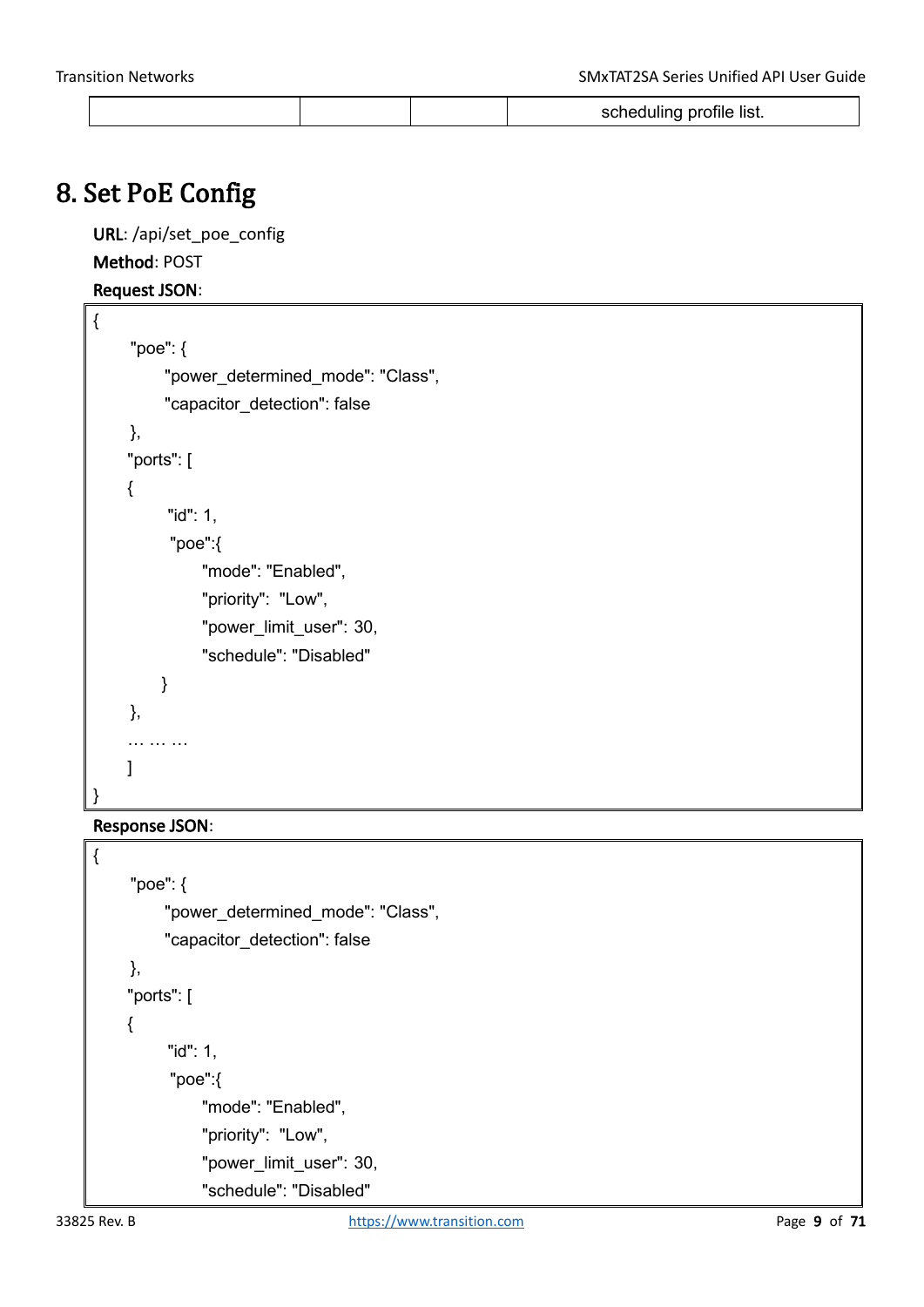```
}
    },
     … … … 
     ]
}
```

| <b>Name</b>           | Data type      | <b>Allowed / Value</b>                   | <b>Default Value</b> |
|-----------------------|----------------|------------------------------------------|----------------------|
| power_determined_mode | String         | "Class" · "Allocation" · "LLDP-Med"      | Allocation           |
| capacitor_detection   | <b>Boolean</b> |                                          | false                |
| id                    | Integer        | <port number=""></port>                  |                      |
| mode                  | String         | "Enabled" \ "Disabled"                   | Enabled              |
| priority              | String         | "Low" 、"High" 、"Critical"                | Low                  |
| power_limit_user      | Integer        | $1-30$ watt                              | 30                   |
| schedule              | String         | "Disabled" \ <profile name=""></profile> | <b>Disabled</b>      |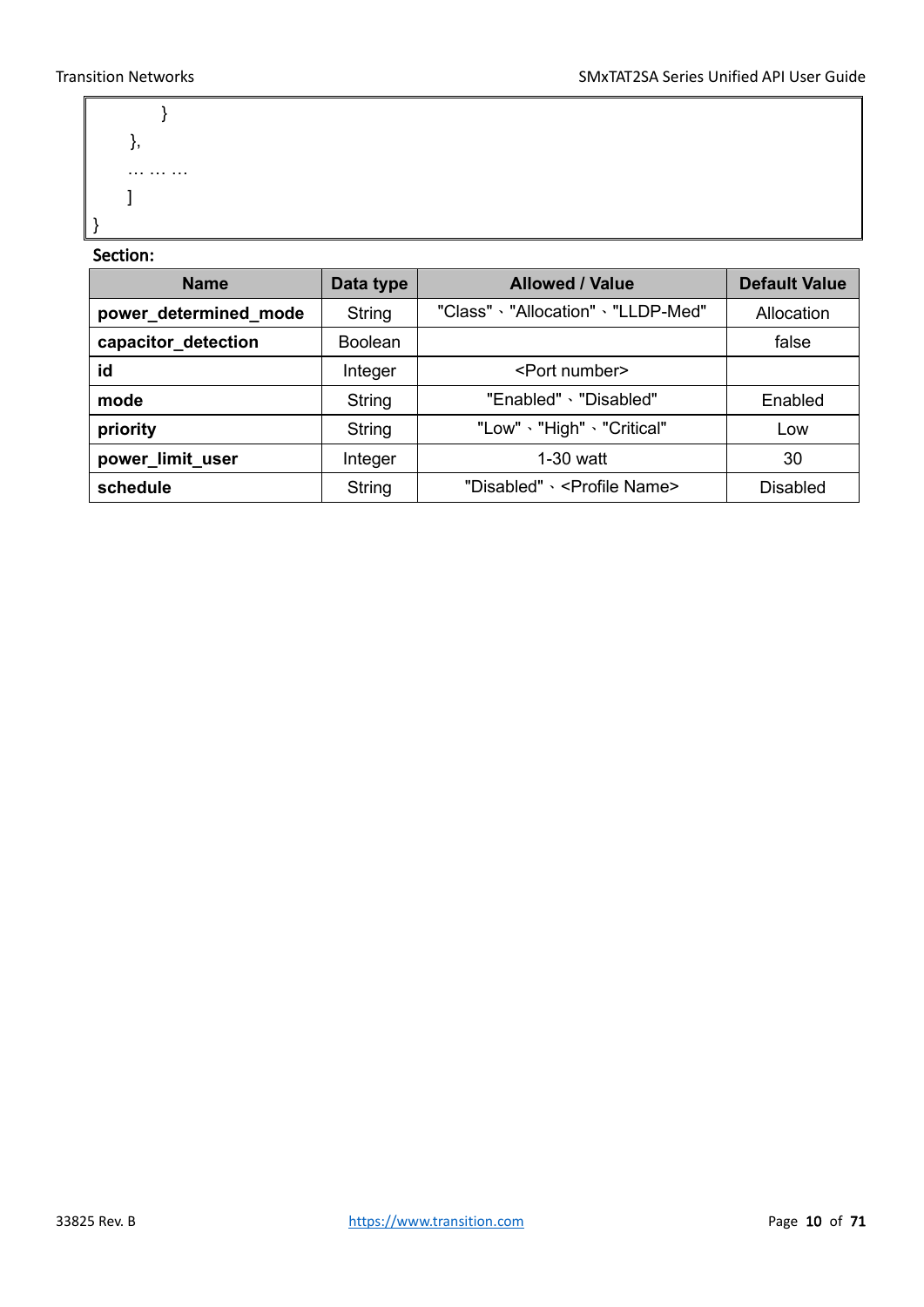### <span id="page-10-0"></span>9. Get PoE Auto Power Reset

URL: /api/get\_poe\_auto\_reset Method: GET Request JSON: null Response JSON:

```
{
   "poe": {
         "auto_checking": false
   },
   "ports": [
   {
          "id": 1,
          "poe_auto_reset":{
               "ip": "0.0.0.0",
               "startup_time": 60,
               "interval_time": 30,
               "retry_time": 3,
               "error": 0,
               "total": 0,
              "failure reboot": false,
               "reboot_time": 15,
               "max_reboot_times": 3
         }
   },
   … … …
   ]
}
```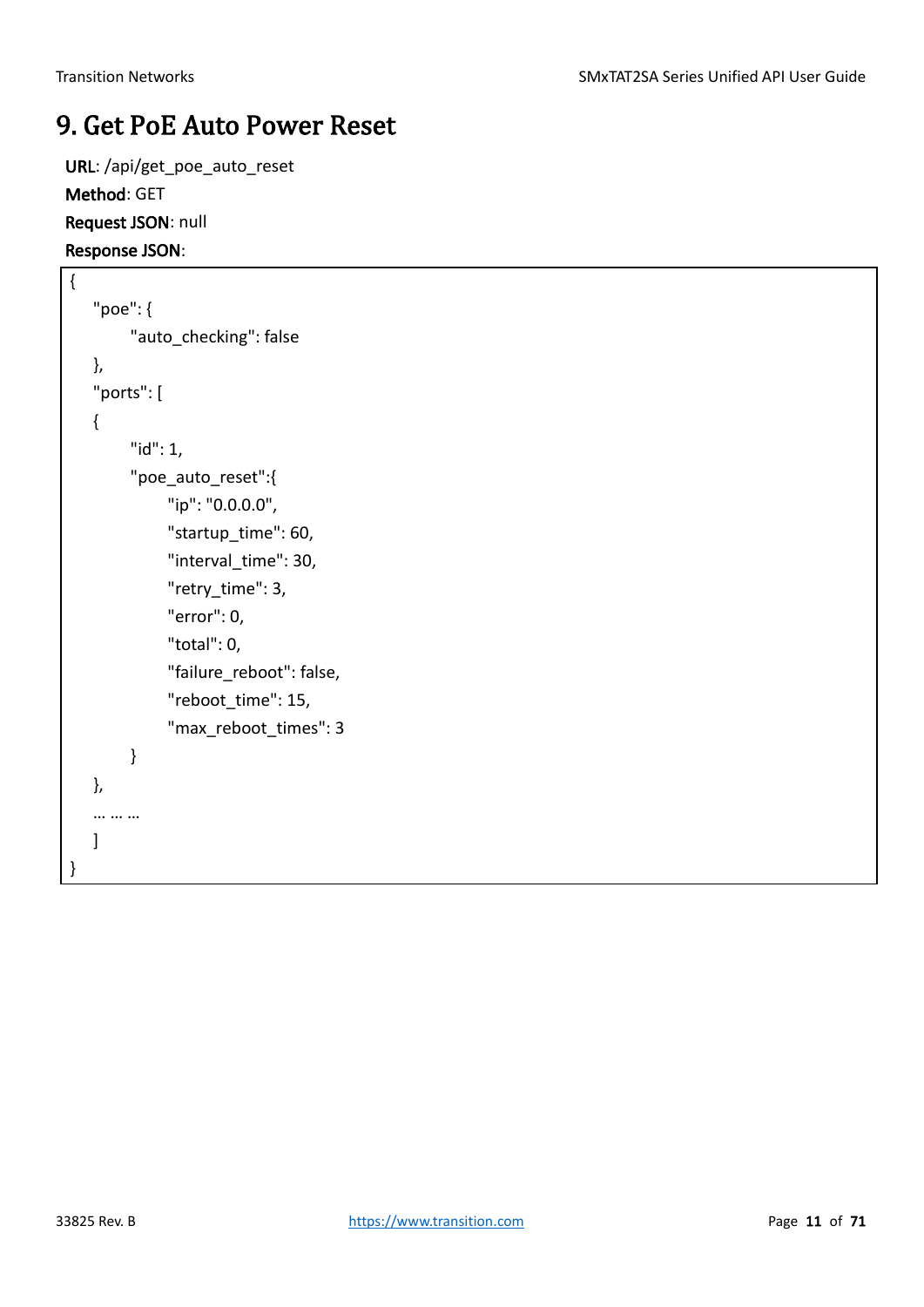### <span id="page-11-0"></span>10. Set PoE Auto Power Reset

URL: /api/set\_poe\_auto\_reset

#### Method: POST

#### Request JSON:

```
{
   "poe": {
         "auto_checking": false
   },
   "ports": [
   {
         "id": 1,
        "poe auto reset":{
               "ip": "0.0.0.0",
              "startup_time": 60,
               "interval_time": 30,
               "retry_time": 3,
               "error": 0,
               "total": 0,
               "failure_reboot": false,
              "reboot_time": 15,
               "max_reboot_times": 3
         }
   },
   … … …
   ]
}
```
#### Response JSON:

{

```
"poe": {
     "auto checking": false
},
"ports": [
{
      "id": 1,
      "poe_auto_reset":{
           "ip": "0.0.0.0",
           "startup_time": 60,
          "interval time": 30,
```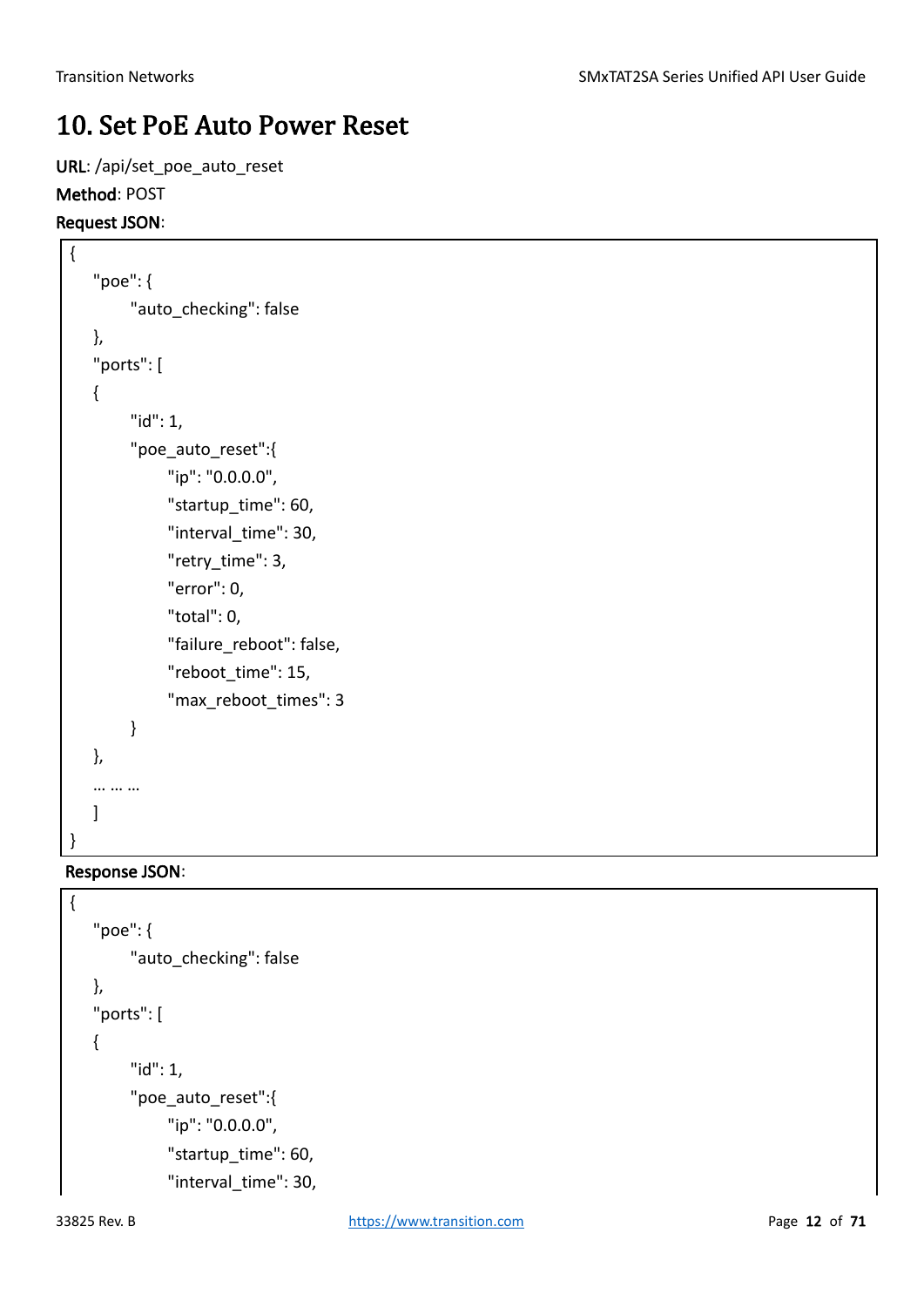```
 "retry_time": 3,
           "error": 0,
           "total": 0,
           "failure_reboot": false,
           "reboot_time": 15,
           "max_reboot_times": 3
     }
},
… … …
]
```
#### Section:

}

| <b>Name</b>      | Data type     | Allowed / Value          | <b>Default Value</b>    |
|------------------|---------------|--------------------------|-------------------------|
| auto_checking    | Boolean       |                          | false                   |
| id               | Integer       |                          | <port number=""></port> |
| ip               | <b>String</b> | <ipv4 address=""></ipv4> | 0.0.0.0                 |
| startup_time     | Integer       | 30-60 seconds            | 60                      |
| interval_time    | Integer       | 10-120 seconds           | 30                      |
| retry_time       | Integer       | 1-5 times                | 3                       |
| failure_reboot   | Boolean       |                          | false                   |
| reboot_time      |               | 3-120 seconds            | 15                      |
| max_reboot_times |               | 0-10 times               | 0                       |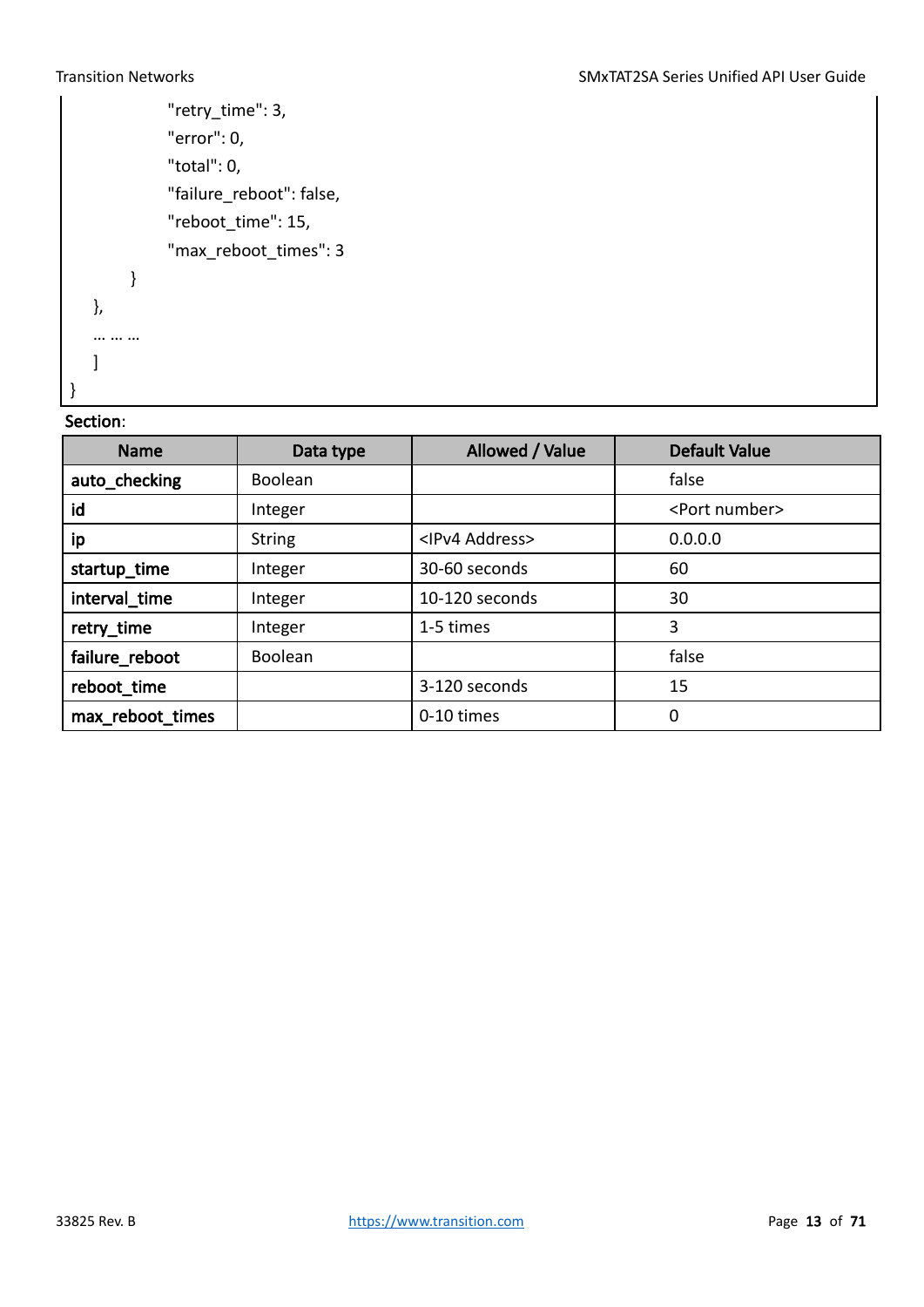### <span id="page-13-0"></span>11. Get Port Statistics

URL: /api/get\_port\_statistics Method: GET Request JSON: null Response JSON:

```
{
    "ports": [
         {
               "id": 1,
               "statistics": {
                   "rx_packets": {
                         "all": 93536,
                         "octets": 11676072,
                         "unicast": 44332,
                         "multicast": 37536,
                         "broadcast": 11672,
                         "discard": 26816,
                         "64 bytes": 55171,
                         "65-127 bytes": 6235,
                         "128-255 bytes": 5317,
                         "256-511 bytes": 5841,
                         "512-1023 bytes": 3493,
                         "1024-1518 bytes": 1,
                         "1519-max bytes": 0,
                         "drop": 26816,
                         "crc_alignment": 0,
                         "oversize": 0,
                         "undersize": 0,
                         "fragments": 0,
                         "jabber": 0
                    },
                    "tx_packets": {
                         "all": 130311,
                         "octets": 14036132,
                         "unicast": 9516,
                         "multicast": 1123,
                         "broadcast": 119672,
                         "discard": 0,
```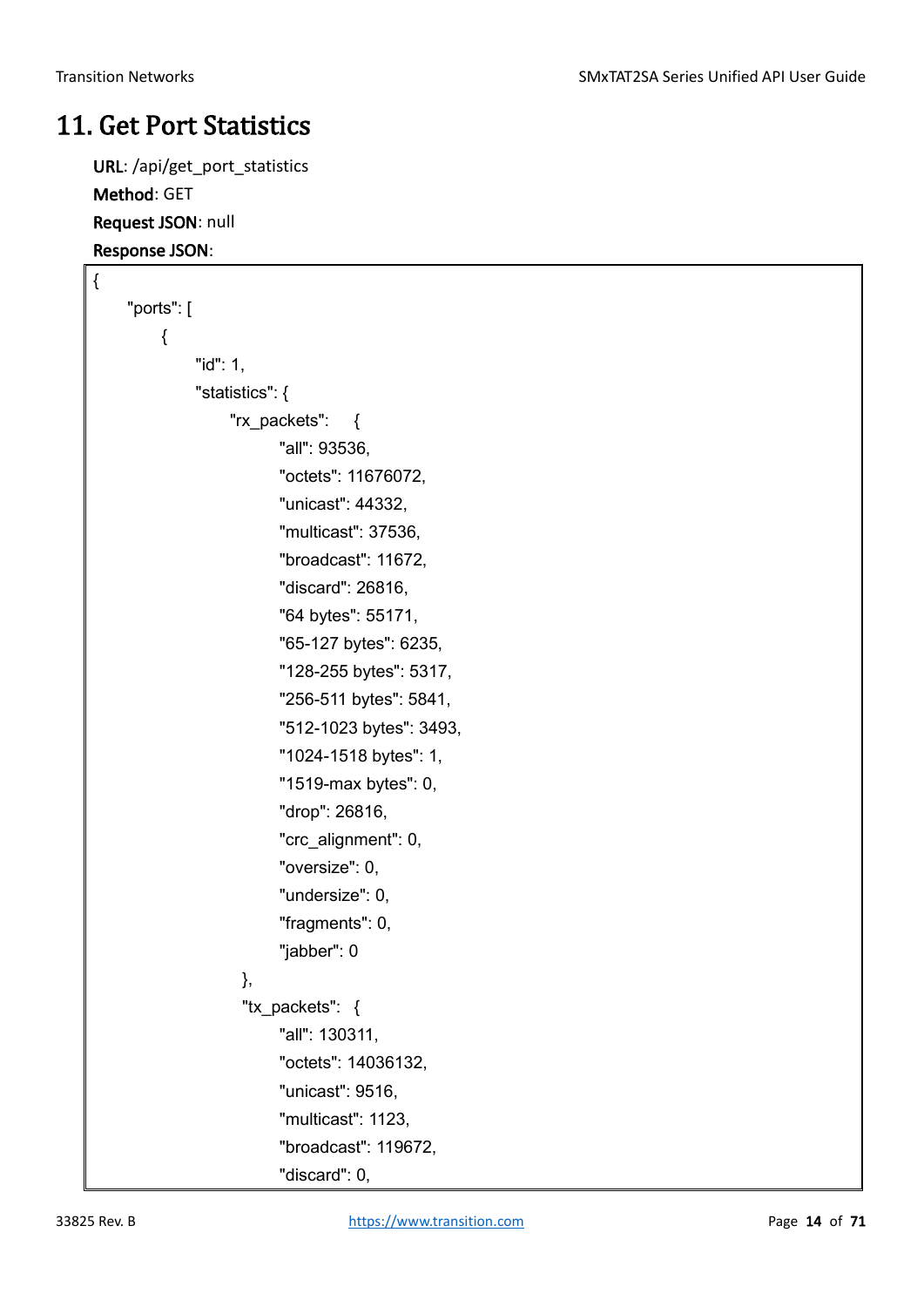ř

|    |  | "64 bytes": 77115,       |
|----|--|--------------------------|
|    |  | "65-127 bytes": 9511,    |
|    |  | "128-255 bytes": 336,    |
|    |  | "256-511 bytes": 302,    |
|    |  | "512-1023 bytes": 1251,  |
|    |  | "1024-1518 bytes": 2668, |
|    |  | "1519-max bytes": 0,     |
|    |  | "drop": $0,$             |
|    |  | "late_collision": 0,     |
|    |  | "excessive_collision": 0 |
|    |  |                          |
|    |  |                          |
| }, |  |                          |
|    |  |                          |
|    |  |                          |
|    |  |                          |
|    |  |                          |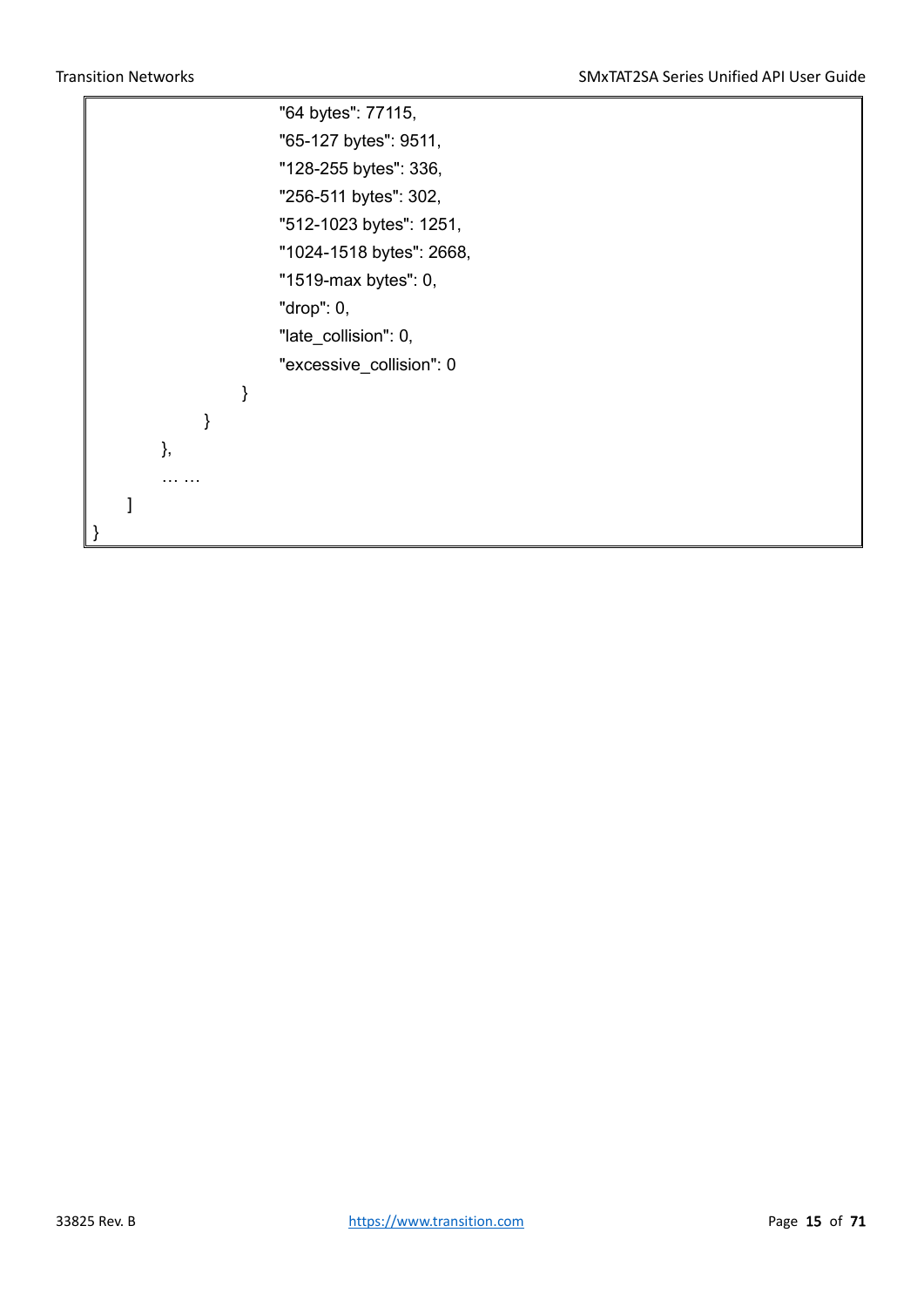### <span id="page-15-0"></span>12. Get Port Config

URL: /api/get\_port\_config Method: GET Request JSON: null Response JSON:

```
{
     "ports": [
          {
                "id": 1,
               "link": "1Gfdx",
                "media": "copper",
                "speed_mode": "Auto",
                "flow_control": false,
                "description": ""
           },
          … …
    ]
}
```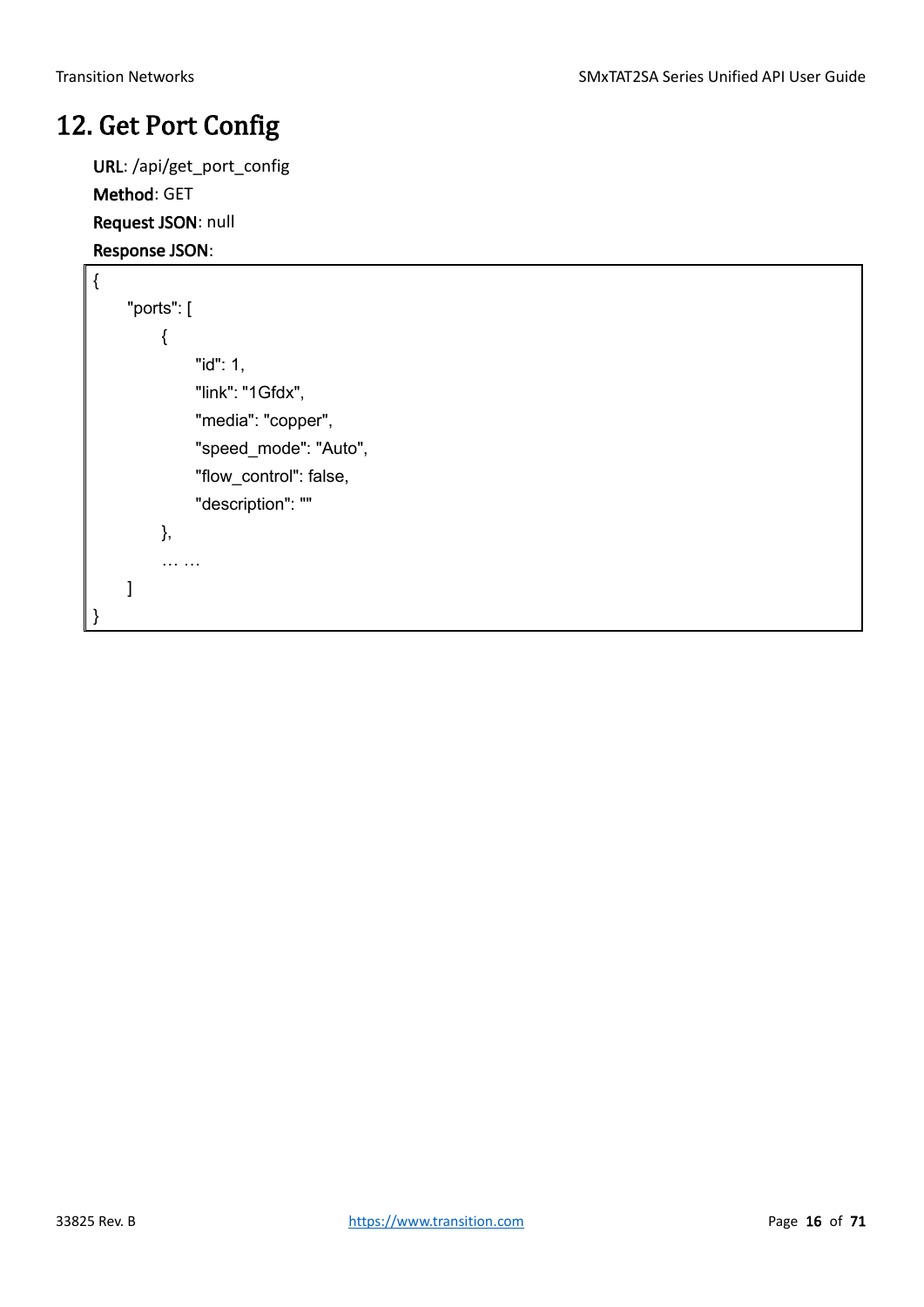### <span id="page-16-0"></span>13. Set Port Config

URL: /api/set\_port\_config

### Method: POST

#### Request JSON:

```
{
     "ports": [
          {
                "id": 1,
                "speed_mode": "Auto",
                "flow_control": false,
                "description": "test description"
           },
          … …
    ]
}
```
#### Response JSON:

```
{
     "ports": [
          {
                "id": 1,
                "link": "down",
                "media": "copper",
                "speed_mode": "Auto",
                "flow_control": false,
                "description": "test description"
           },
          … …
     ]
}
```

| <b>Name</b> | Data type | <b>Allowed / Value</b>  | <b>Default Value</b> |
|-------------|-----------|-------------------------|----------------------|
| id          | Integer   | <port number=""></port> |                      |
| speed_mode  | String    | "Disabled"              | Auto                 |
|             |           | "Auto"                  |                      |
|             |           | "10Mbps HDX"            |                      |
|             |           | "10Mbps FDX"            |                      |
|             |           | "100Mbps HDX"           |                      |
|             |           | "100Mbps FDX"           |                      |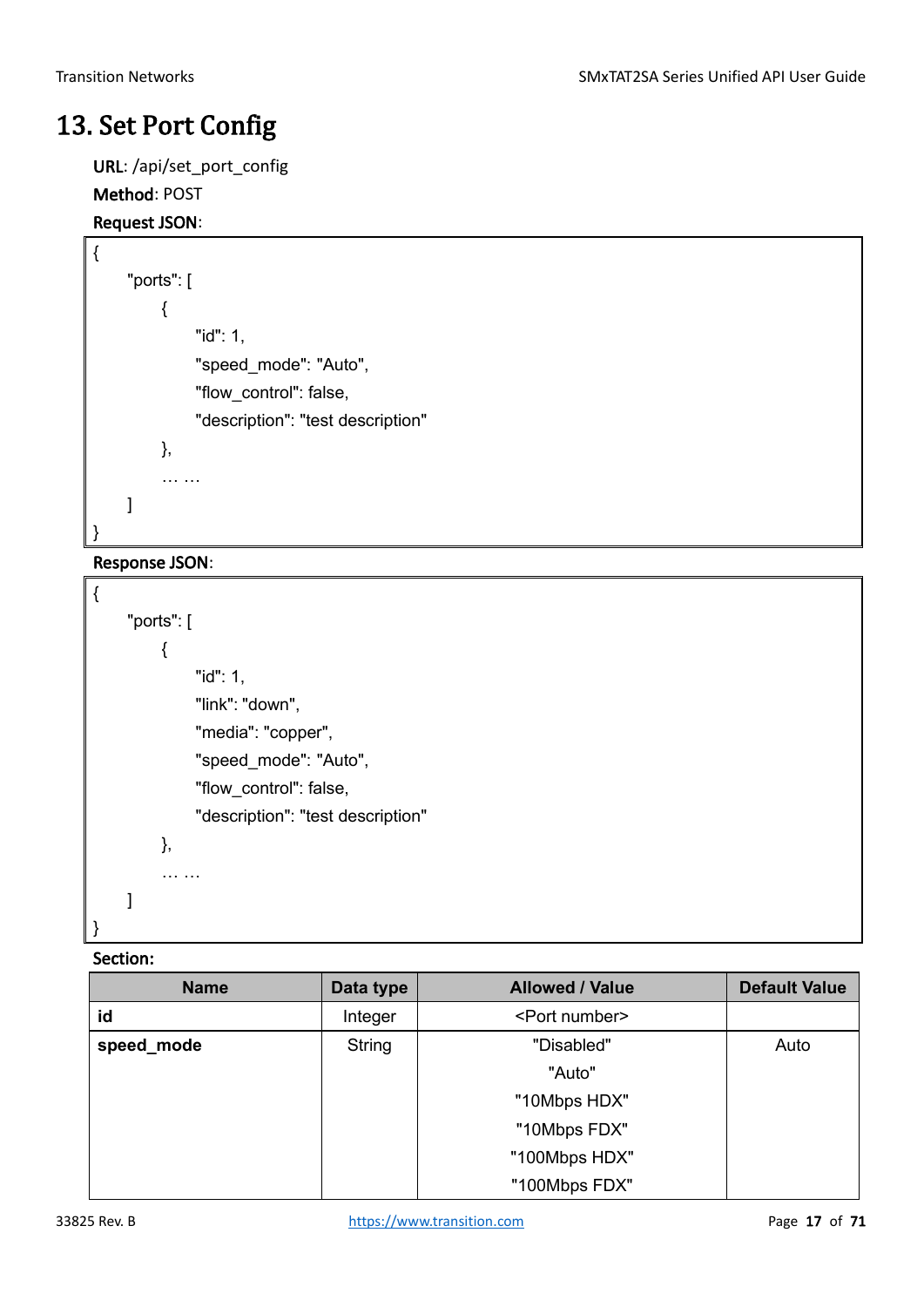$\overline{a}$ 

|              |                | "1Gbps FDX"       |       |
|--------------|----------------|-------------------|-------|
| flow_control | <b>Boolean</b> |                   | false |
| description  | String         | 0-63 alphanumeric |       |

### <span id="page-17-0"></span>14. Get SFP Port Detail

URL: /api/get\_sfp\_port\_detail Method: GET Request JSON: null Response JSON:

| ĺ |              |                                           |
|---|--------------|-------------------------------------------|
|   | "ports": [{  |                                           |
|   | " $id$ ": 1, |                                           |
|   | "sfp": $\{$  |                                           |
|   |              | "connector type": "SFP or SFP Plus - LC", |
|   |              | "fiber type": "Multi-mode (MM)",          |
|   |              | "tx central wavelength": "850",           |
|   |              | "bit rate": "1000 Mbps",                  |
|   |              | "vendor oui": "00-17-2d",                 |
|   |              | "vendor name": "Axcen Photonics",         |
|   |              | "vendor pn": "AXGD-5854-0511",            |
|   |              | "vendor revision": "V2.0",                |
|   |              | "vendor serial number": "AX17200013613",  |
|   |              | "date code": "170518",                    |
|   |              | "temperature": "46.59 C",                 |
|   |              | "vcc": "3.29 V",                          |
|   |              | "mon1 bias": "5 mA",                      |
|   |              | "mon2 tx pwr": "-6.64 dBm",               |
|   |              | "mon3 rx pwr": "none"                     |
|   |              | ł                                         |
|   | },           |                                           |
|   |              |                                           |
|   | 1            |                                           |
| } |              |                                           |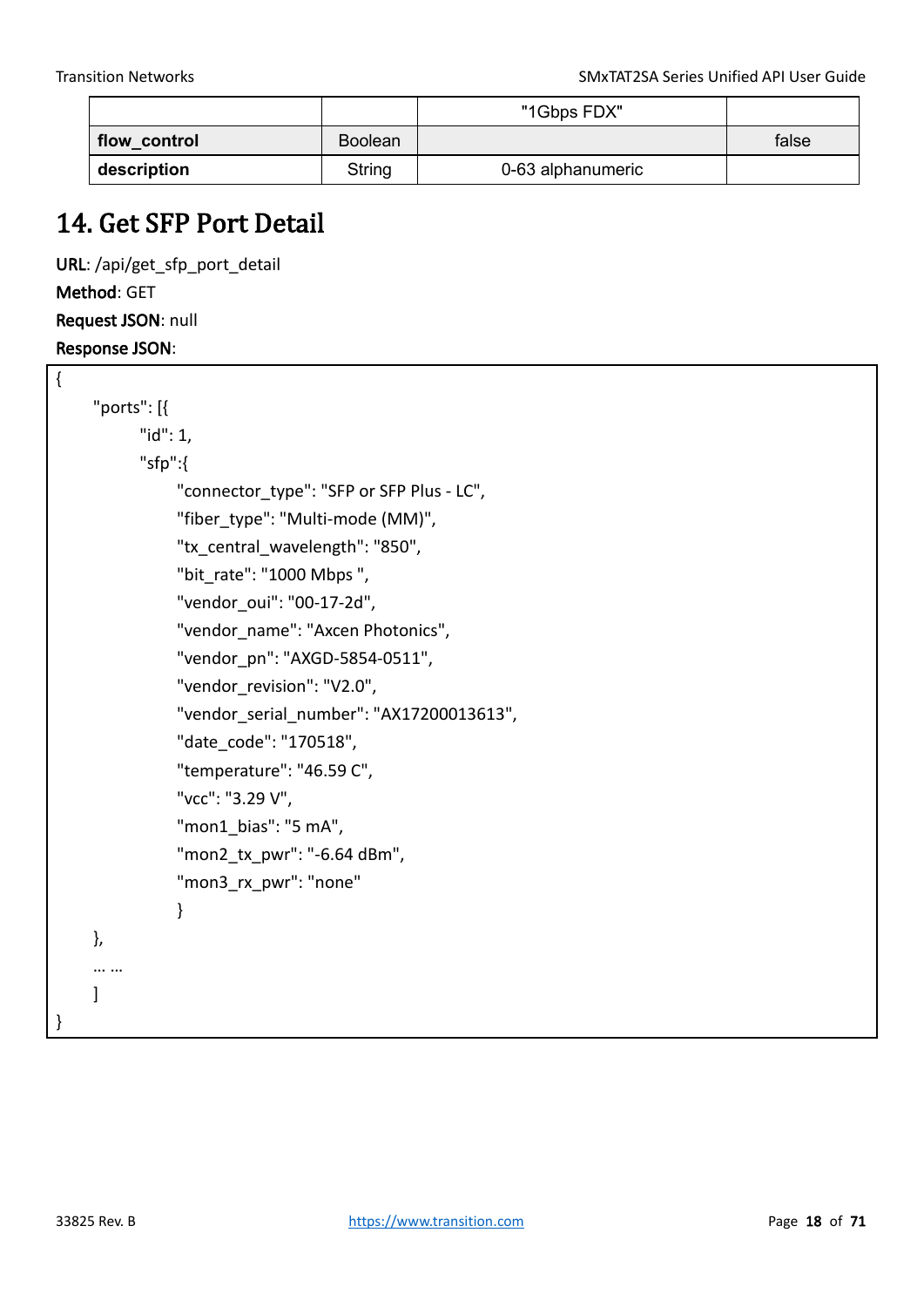### <span id="page-18-0"></span>15. Firmware Upgrade

URL: /api/firmware\_upgrade

#### Method: POST

#### Request JSON:

```
{
     "system": {
          "firmware": {
                "upgrade_url":"http://192.168.5.46/test.tar.gz"
          }
     }
}
{
     "system": {
          "firmware": {
                "upgrade_url":"tftp://192.168.5.46/test.tar.gz"
          }
     }
}
```
Response JSON: null (note: get action status used ["Get Firmware Upgrade Status"](#page-18-1))

<span id="page-18-1"></span>

| <b>Name</b> | Data type | <b>Allowed / Value</b> | <b>Note</b>        |
|-------------|-----------|------------------------|--------------------|
| upgrade_url | String    | <url></url>            | Support protocols: |
|             |           |                        | tftp $\cdot$ http  |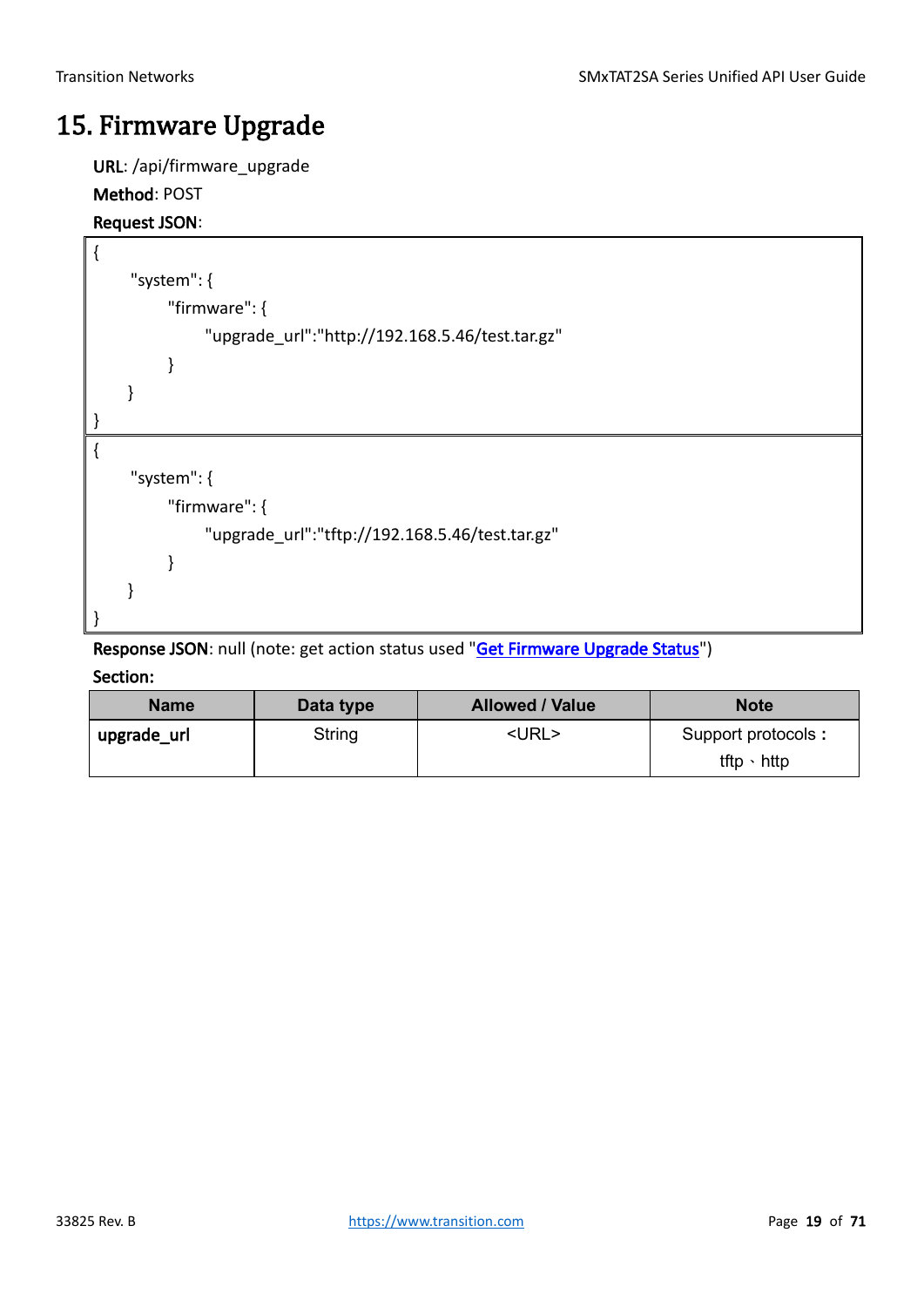### <span id="page-19-0"></span>16. Get Firmware Upgrade Status

URL: /api/get\_firmware\_upgrade\_status

Method: GET

Request JSON: null

Response JSON:

{

}

```
"system": {
     "firmware": {
          "upgrade_status": "Error : The firmware is already update."
     }
 }
```

| <b>Name</b>    | Data type | <b>Allowed / Value</b>                                              |
|----------------|-----------|---------------------------------------------------------------------|
|                |           | Never updated                                                       |
|                |           | Downloading, please stand by                                        |
|                |           | Processing, please stand by                                         |
|                |           | PoE updating, please stand by                                       |
|                | String    | Erasing, please stand by                                            |
|                |           | Flashing, please stand by                                           |
| upgrade_status |           | The device has been updated successfully.                           |
|                |           | Error: Failed to downloaded the firmware.                           |
|                |           | Error: The firmware is already update.                              |
|                |           | Error: The firmware image is invalid. Please use a correct firmware |
|                |           | image.                                                              |
|                |           | Error: Failed to upgraded the firmware.                             |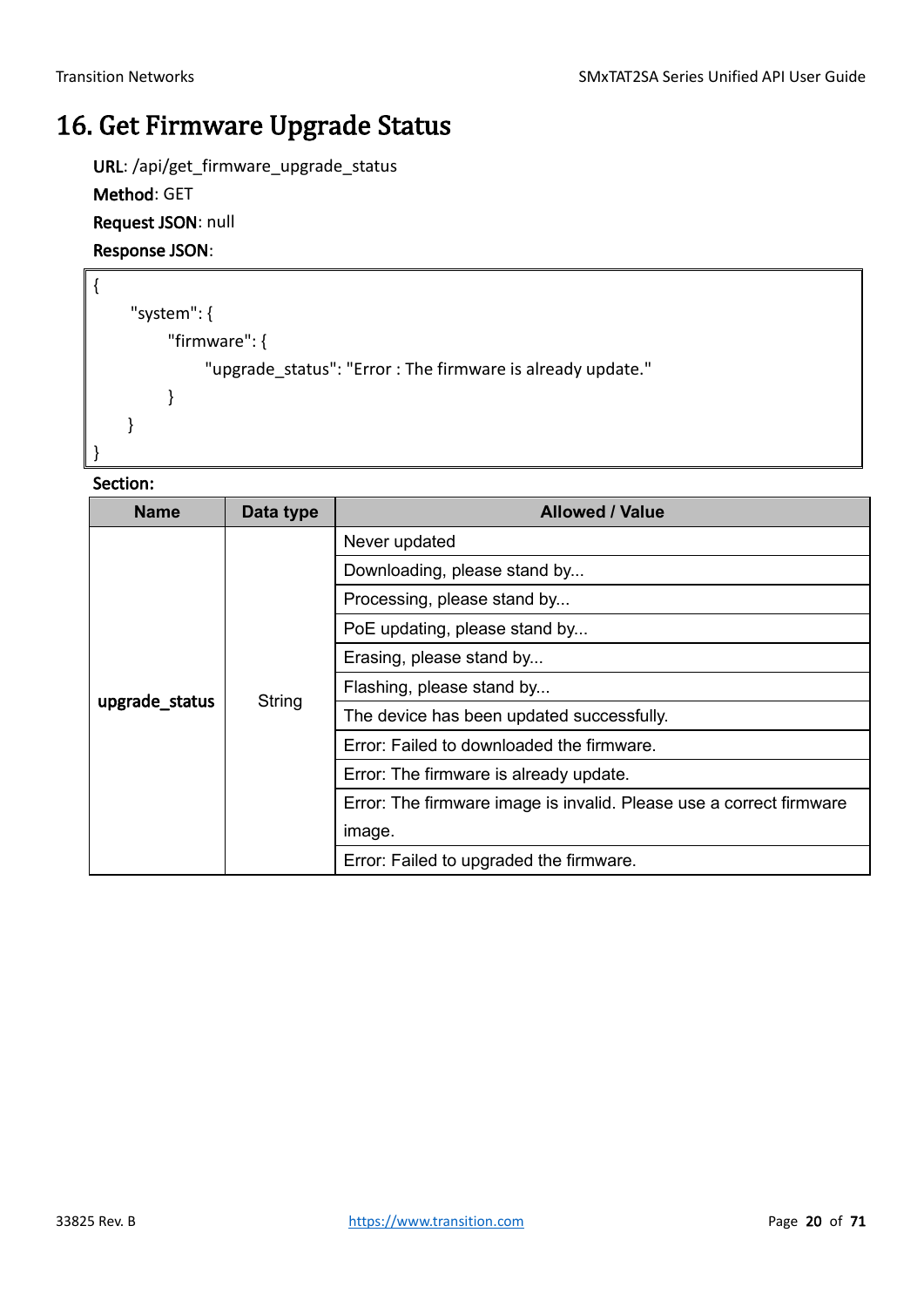### <span id="page-20-0"></span>17. Get Account Configuration

URL: /api/get\_account\_config Method: GET Request JSON: null

#### Response JSON:

```
{
     "account": [{
          "username" : "admin",
          "privilege_level" : 15
    },
    … …
    ]
}
```
### <span id="page-20-1"></span>18. Set Account Configuration

URL: /api/set\_account\_config

Method: POST

Request JSON:

{

}

```
"account": {
     "status" : "NEW",
     "username" : "superuser",
     "password" : "superuser",
      "privilege_level" : 15
}
```
#### Response JSON:

```
{
    "account": [{
          "username" : "superuser",
          "privilege_level" : 15
    },
    … …
    ]
}
```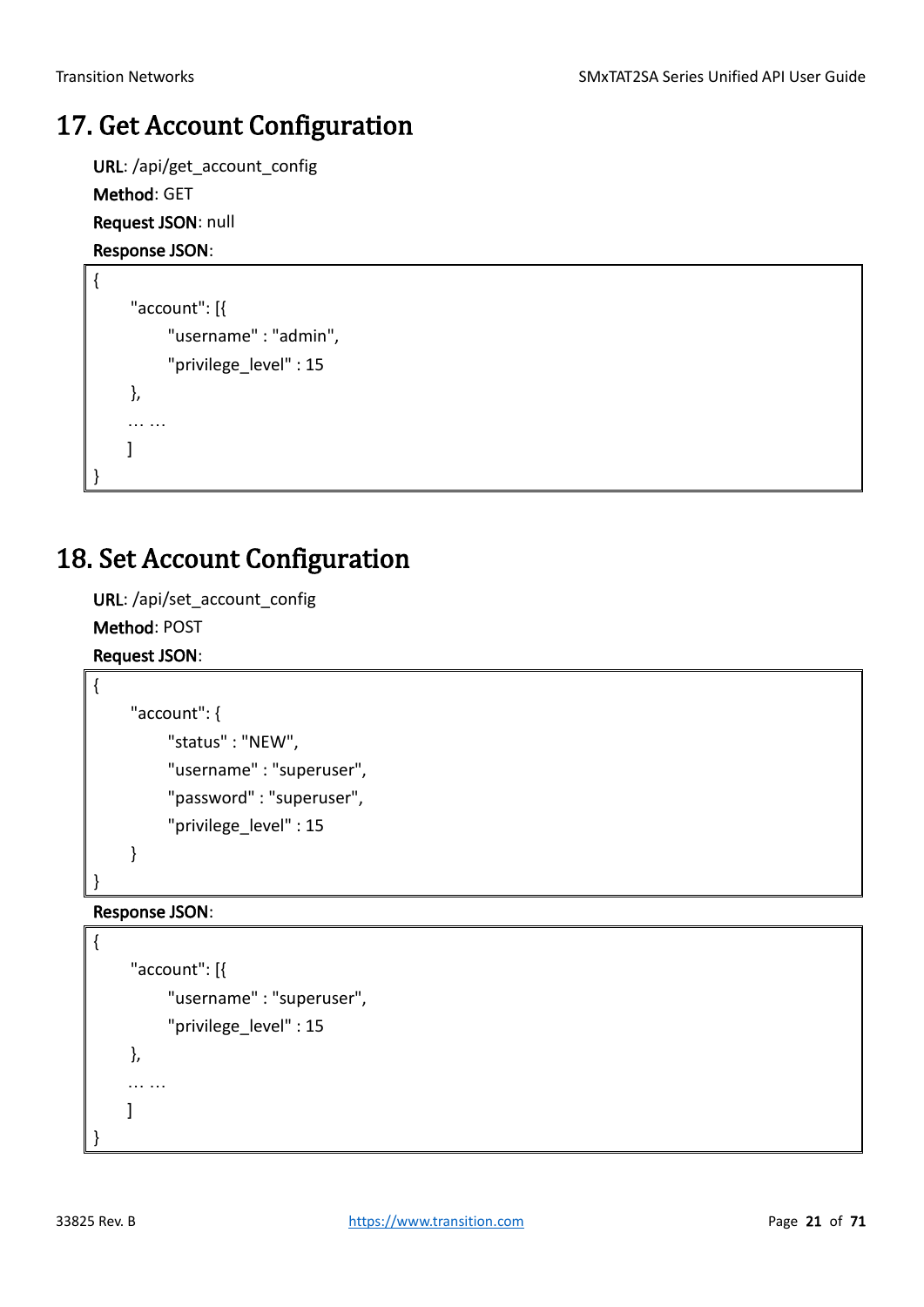#### Section:

| <b>Name</b>     | Data type | <b>Allowed / Value</b> | <b>Default Value</b> |
|-----------------|-----------|------------------------|----------------------|
| status          | String    | "EDIT" 、"NEW" 、"DEL"   |                      |
| username        | String    | 1-31 alphanumeric      |                      |
| password        | String    | 0-31 alphanumeric      |                      |
| privilege_level | Integer   | $0 - 15$               | 0                    |

Note: Only modify one at a time.

### <span id="page-21-0"></span>19. Get MAC Table Information

URL: /api/get\_dynamic\_mac\_table

Method: GET

Request JSON: null

Response JSON:

```
{
     "mac_table": [{
         "type": "Dynamic",
          "mac": "11-22-33-44-55-66",
          "vid": 1,
          "port": 9
    },
    … …
    ]
}
```
### <span id="page-21-1"></span>20. Save Configuration

URL: /api/save configuration Method: GET Request JSON: null Response JSON: {

```
" response ": {
           "status":"success",
          "message":"startup-config saved successfully."
     }
}
```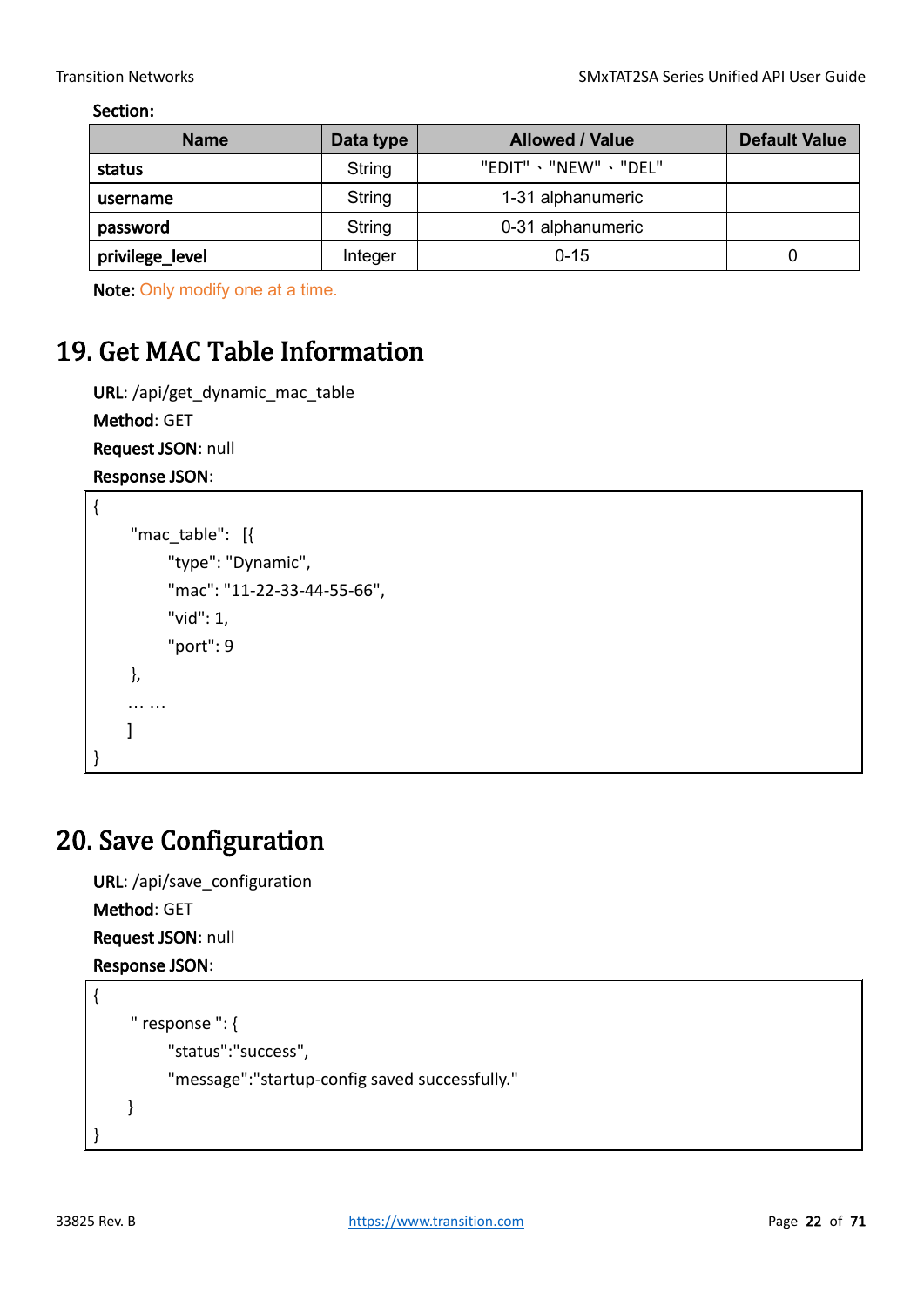### <span id="page-22-0"></span>21. Get System Time

URL: /api/get\_system\_time Method: GET Request JSON: null Response JSON:

```
{
     "system": {
          "time": {
              "clock_source":"Local Setting",
              "system_date":"2017-01-01 01:01:30",
              "time_zone":"5400",
              "acronym":"",
              "daylight":{
                  "mode":false,
                  "offset":60,
                  "start_time": {
                       "month": "Jan",
                       "week": 1,
                       "day": "Mon",
                       "hour": 1
                  },
                  "end_time": \{"month": "Jan",
                       "week": 1,
                       "day": "Mon",
                       "hour": 1
                  }
              }
         }
    }
}
```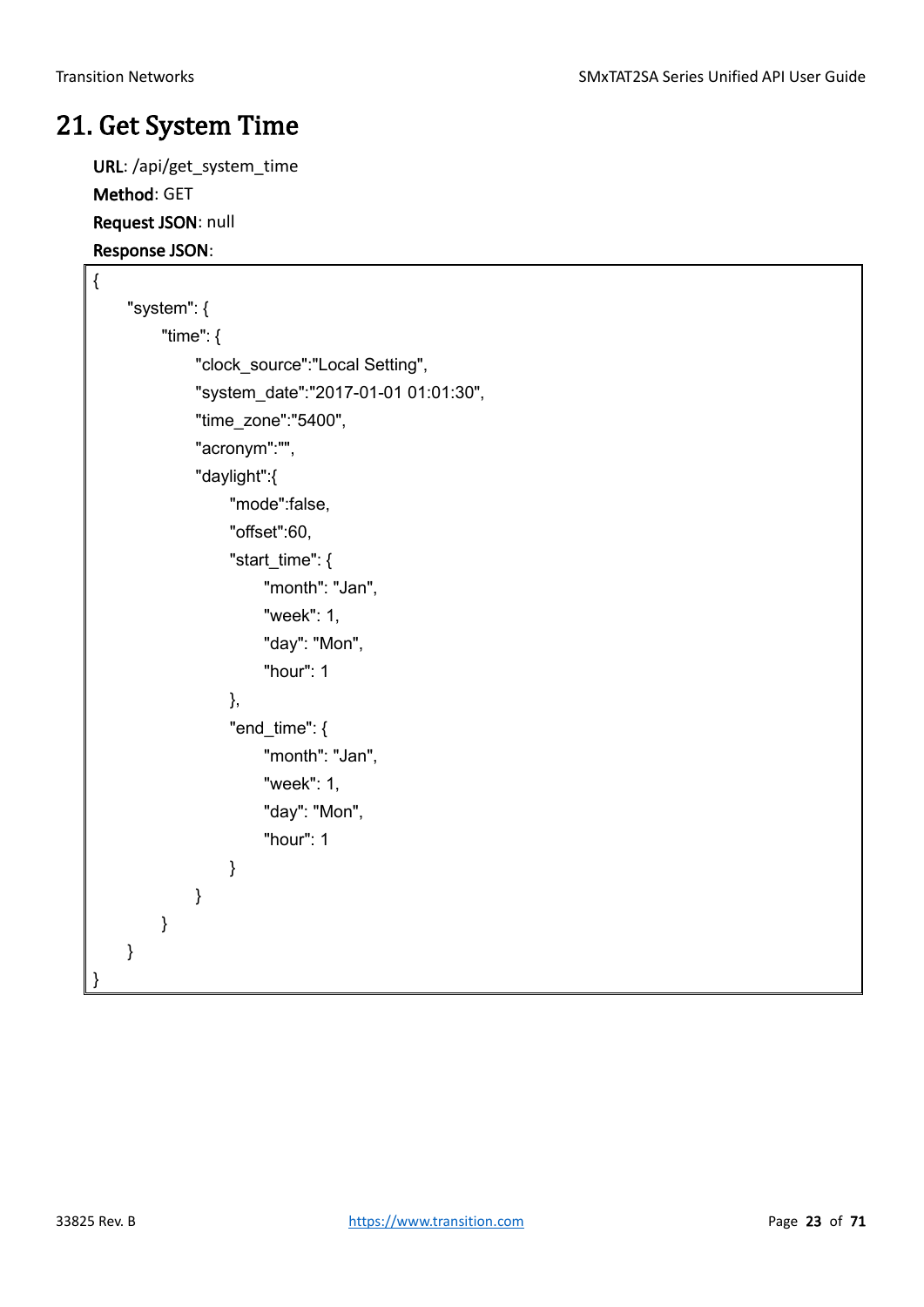### <span id="page-23-0"></span>22. Set System Time

URL: /api/set\_system\_time Method: POST

#### Request JSON:

```
{
     "system": {
          "time": {
              "clock_source":"Local Setting",
              "system_date":"2017-01-01 01:01:30",
              "time_zone":"5400",
              "acronym":"",
              "daylight":{
                  "mode":false,
                  "offset":60,
                   "start_time": {
                       "month": "Jan",
                       "week": 1,
                       "day": "Mon",
                       "hour": 1
                  },
                  "end_time": {
                       "month": "Jan",
                       "week": 1,
                       "day": "Mon",
                       "hour": 1
                  }
              }
         }
    }
}
```
#### Response JSON:

```
{
     "system": {
          "time": {
             "clock_source":"Local Setting",
              "system_date":"2017-01-01 01:01:30",
             "time_zone":"5400",
             "acronym":"",
```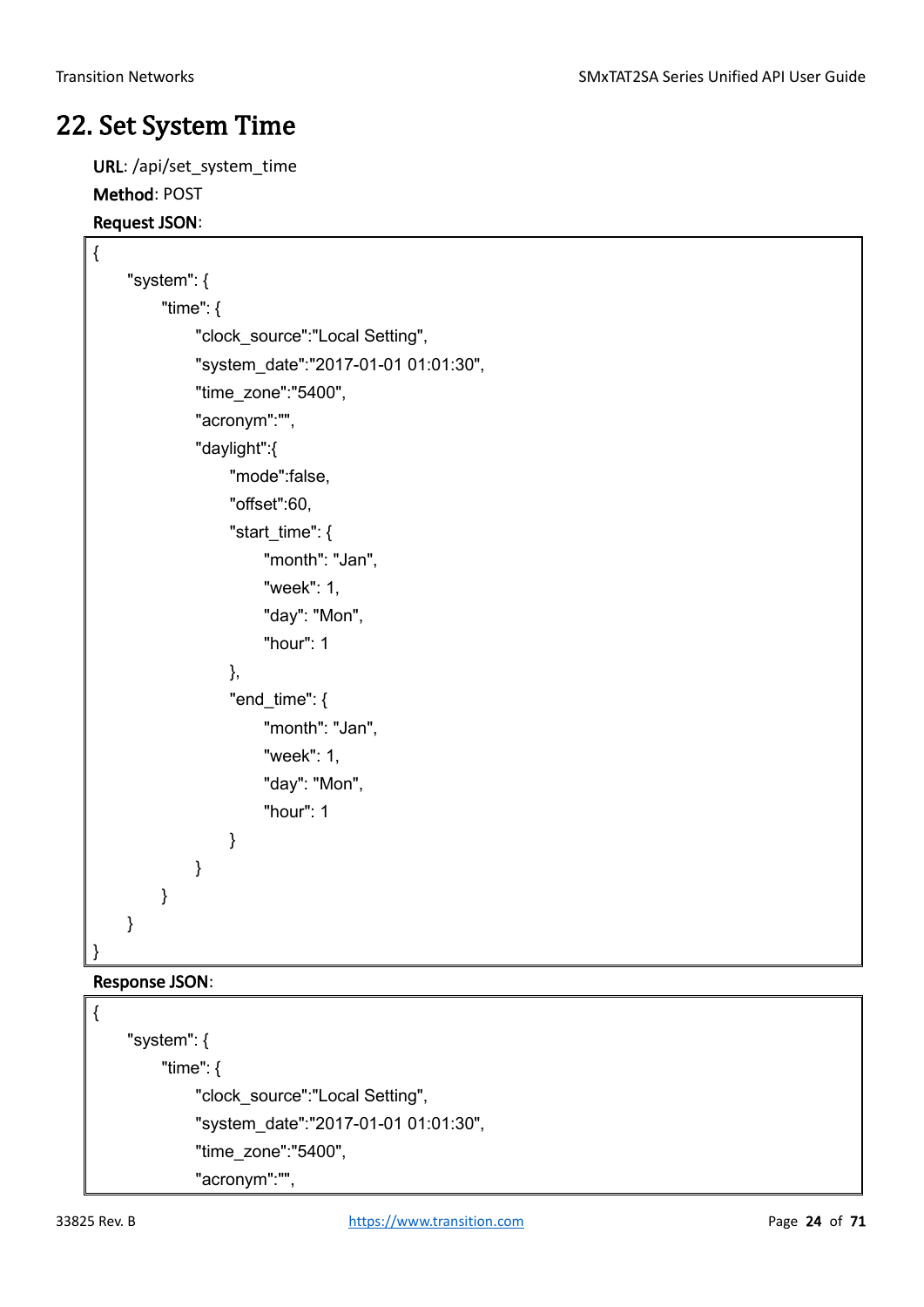| "daylight":{     |
|------------------|
| "mode":false,    |
| "offset":60,     |
| "start_time": {  |
| "month": "Jan",  |
| "week": 1,       |
| "day": " Mon ",  |
| "hour": 1        |
| },               |
| "end_time": $\{$ |
| "month": "Jan",  |
| "week": 1,       |
| "day": "Mon",    |
| "hour": 1        |
|                  |
|                  |
|                  |
|                  |
|                  |

| <b>Name</b>  | Data type      | <b>Allowed / Value</b>                          | <b>Default Value</b> |
|--------------|----------------|-------------------------------------------------|----------------------|
| clock_source | String         | "Local Setting" · "NTP Server"                  | Local Setting        |
| system date  | String         | "[Year]-[Month]-[Day] [Hour]:[Minute]:[Second]" |                      |
| time_zone    | String         | Reference "Time Zone Mapping Table"             |                      |
| acronym      | String         | 0-16 alphanumeric                               |                      |
| mode         | <b>Boolean</b> |                                                 | False                |
| offset       | Integer        | 1-720 Min                                       | 60                   |
| month        | String         | "Jan"、"Feb"、"Mar"                               | Jan                  |
|              |                | "Apr" 、"May" 、"Jun"                             |                      |
|              |                | "Jul"、"Aug"、"Sep"                               |                      |
|              |                | "Oct"、"Nov"、"Dec"                               |                      |
| week         | Integer        | $1 - 5$                                         | 1                    |
| day          | String         | "Mon"、"Tue"、"Wed"                               | Mon                  |
|              |                | "Thu"、"Fri"、"Sat"、"Sun"                         |                      |
| hour         | Integer        | $0 - 23$                                        | $\overline{0}$       |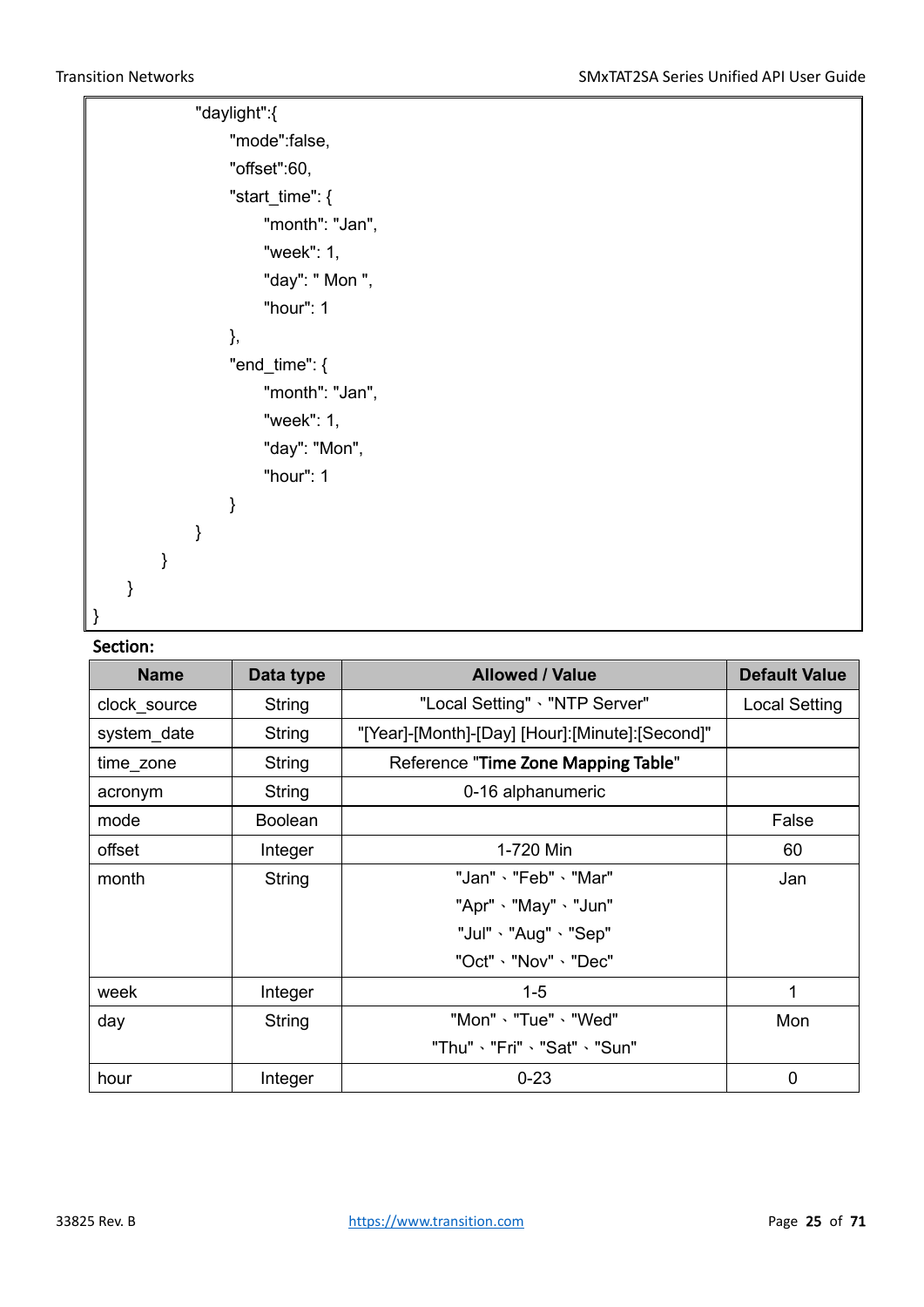#### Time Zone Mapping Table:

| <b>Value</b> | <b>Note</b>   |
|--------------|---------------|
| $-7200$      | (GMT-12:00)   |
| $-6600$      | $(GMT-11:00)$ |
| $-6000$      | (GMT-10:00)   |
| $-5400$      | (GMT-09:00)   |
| $-4800$      | (GMT-08:00)   |
| $-4200$      | (GMT-07:00)   |
| $-3600$      | (GMT-06:00)   |
| $-3000$      | (GMT-05:00)   |
| $-2700$      | (GMT-04:30)   |
| $-2400$      | (GMT-04:00)   |
| $-2100$      | (GMT-03:30)   |
| $-1800$      | (GMT-03:00)   |
| $-1200$      | (GMT-02:00)   |
| $-600$       | (GMT-01:00)   |
| 0            | $(GMT+00:00)$ |
| 600          | $(GMT+01:00)$ |
| 1200         | $(GMT+02:00)$ |
| 1800         | $(GMT+03:00)$ |
| 2100         | $(GMT+03:30)$ |
| 2400         | $(GMT+04:00)$ |
| 2700         | $(GMT+04:30)$ |
| 3000         | $(GMT+05:00)$ |
| 3300         | (GMT+05:30)   |
| 3450         | (GMT+05:45)   |
| 3600         | $(GMT+06:00)$ |
| 3900         | $(GMT+06:30)$ |
| 4200         | $(GMT+07:00)$ |
| 4800         | $(GMT+08:00)$ |
| 5400         | $(GMT+09:00)$ |
| 5700         | $(GMT+09:30)$ |
| 6000         | $(GMT+10:00)$ |
| 6600         | $(GMT+11:00)$ |
| 7200         | $(GMT+12:00)$ |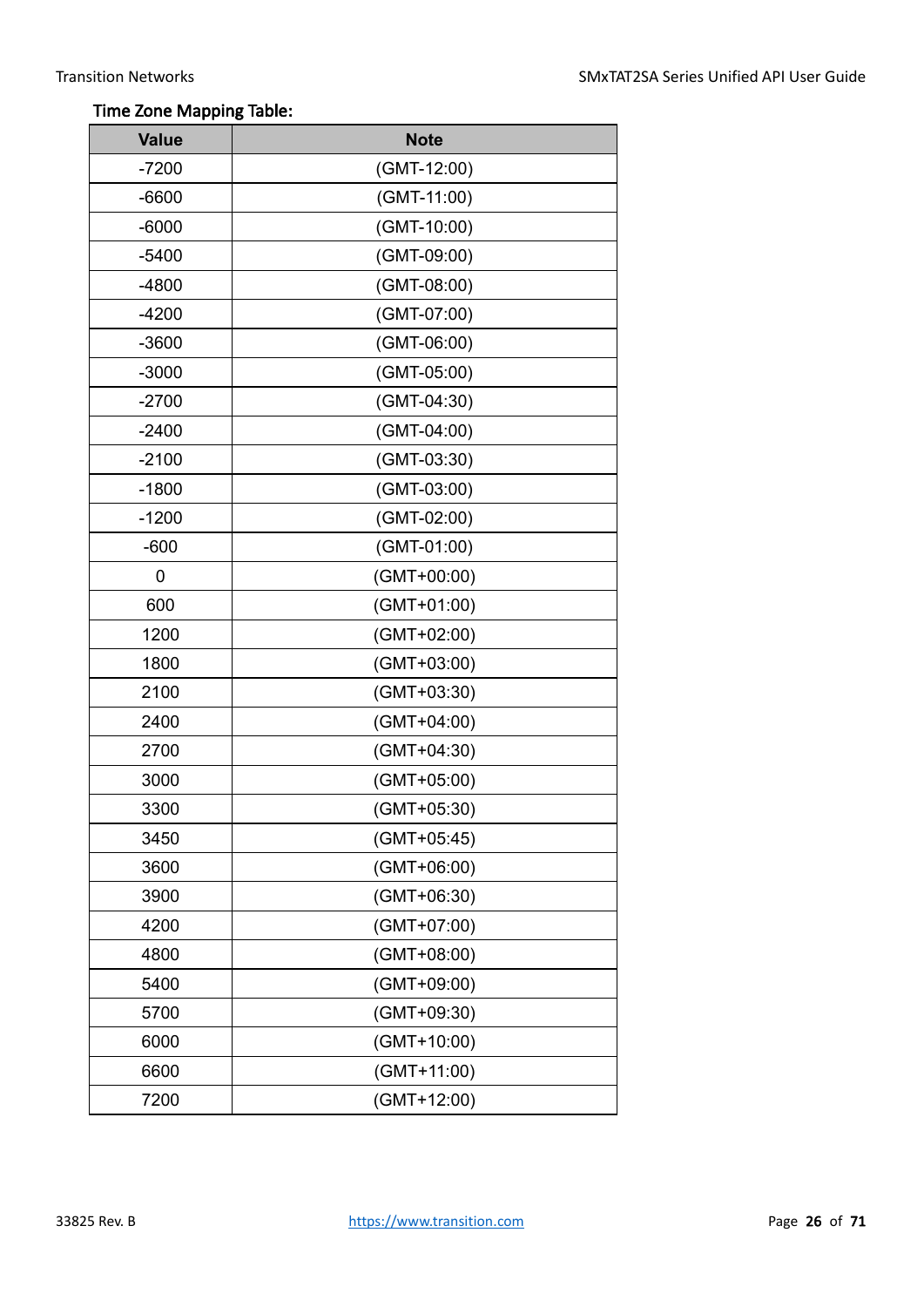### <span id="page-26-0"></span>23. Get NTP Server

URL: /api/get\_ntp\_server Method: GET

Request JSON: null

```
Response JSON:
```

```
{
     "system": {
         "ntp": {
              "server":[
                   {"id":1,"host":"192.168.1.1"},
                   … …
              ],
               "interval":60
         }
    }
}
```
### <span id="page-26-1"></span>24. Set NTP Server

URL: /api/set\_ntp\_server Method: POST

```
Request JSON:
```

```
{
     "system": {
         "ntp": {
               "server":[
                   {"id":1,"host":"192.168.1.1"},
                    … …
              ],
               "interval":60
         }
    }
}
```
### Response JSON:

```
{
     "system": {
         "ntp": {
              "server":[
                   {"id":1,"host":"192.168.1.1"},
```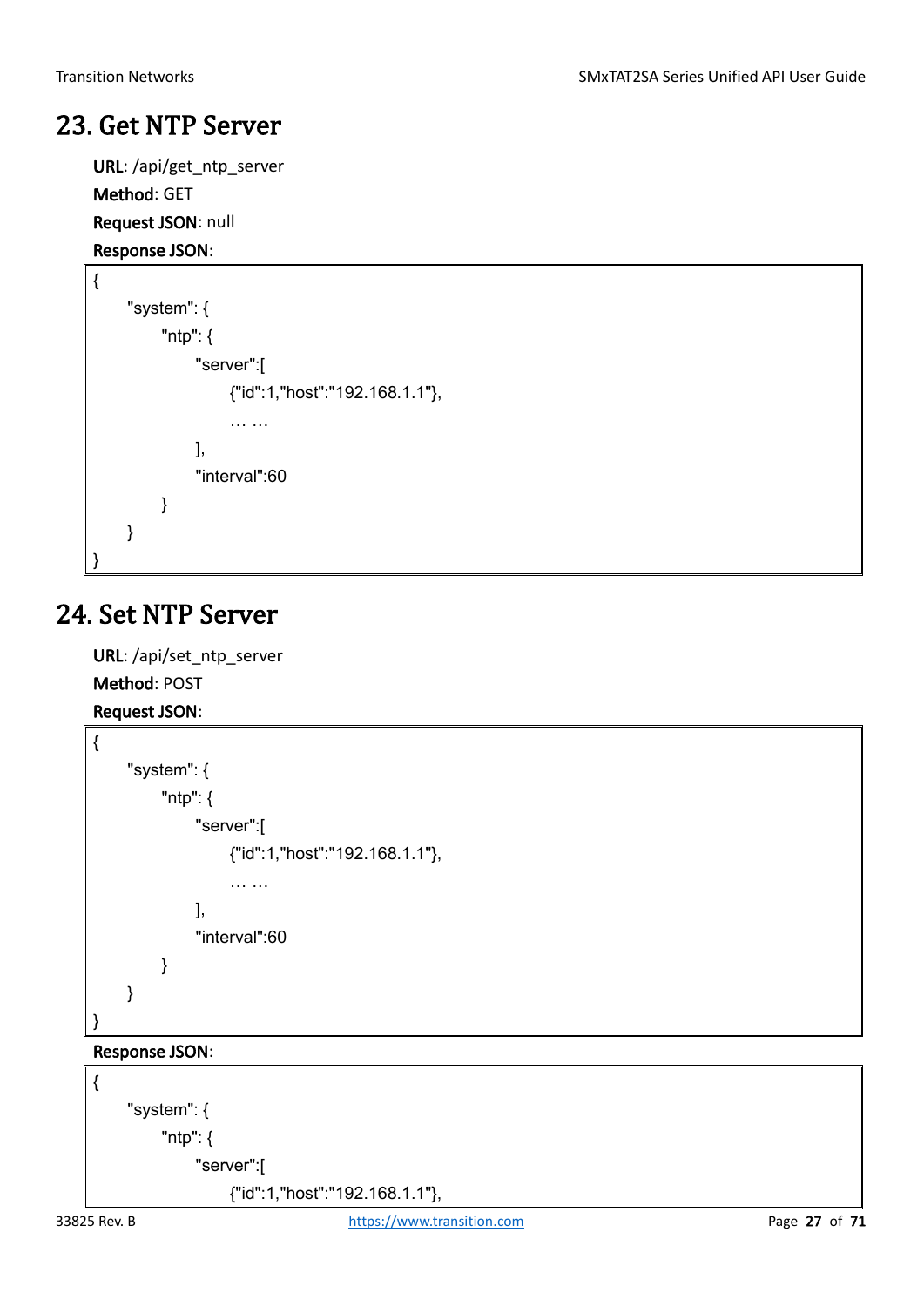```
… …
              ],
              "interval":60
         }
    }
}
```
#### Section:

| <b>Name</b>  | Data type | <b>Allowed / Value</b>                                | <b>Default Value</b> |
|--------------|-----------|-------------------------------------------------------|----------------------|
| id           | Integer   | $1 - 6$                                               |                      |
| host         | String    | <ipv4 address=""></ipv4>                              |                      |
| ntp_interval | Integer   | $5 \cdot 10 \cdot 15 \cdot 30 \cdot 60 \cdot 120$ min | 60                   |

### <span id="page-27-0"></span>25. Get Syslog Server

```
URL: /api/get_syslog_server
Method: GET
Request JSON: null
Response JSON:
```

```
{
    "event_notification":{
         "syslog":{
              "mode": false,
              "server":[
                    {"id": 1,"address":"192.168.1.1"},
                    … …
             ]
         }
    }
}
```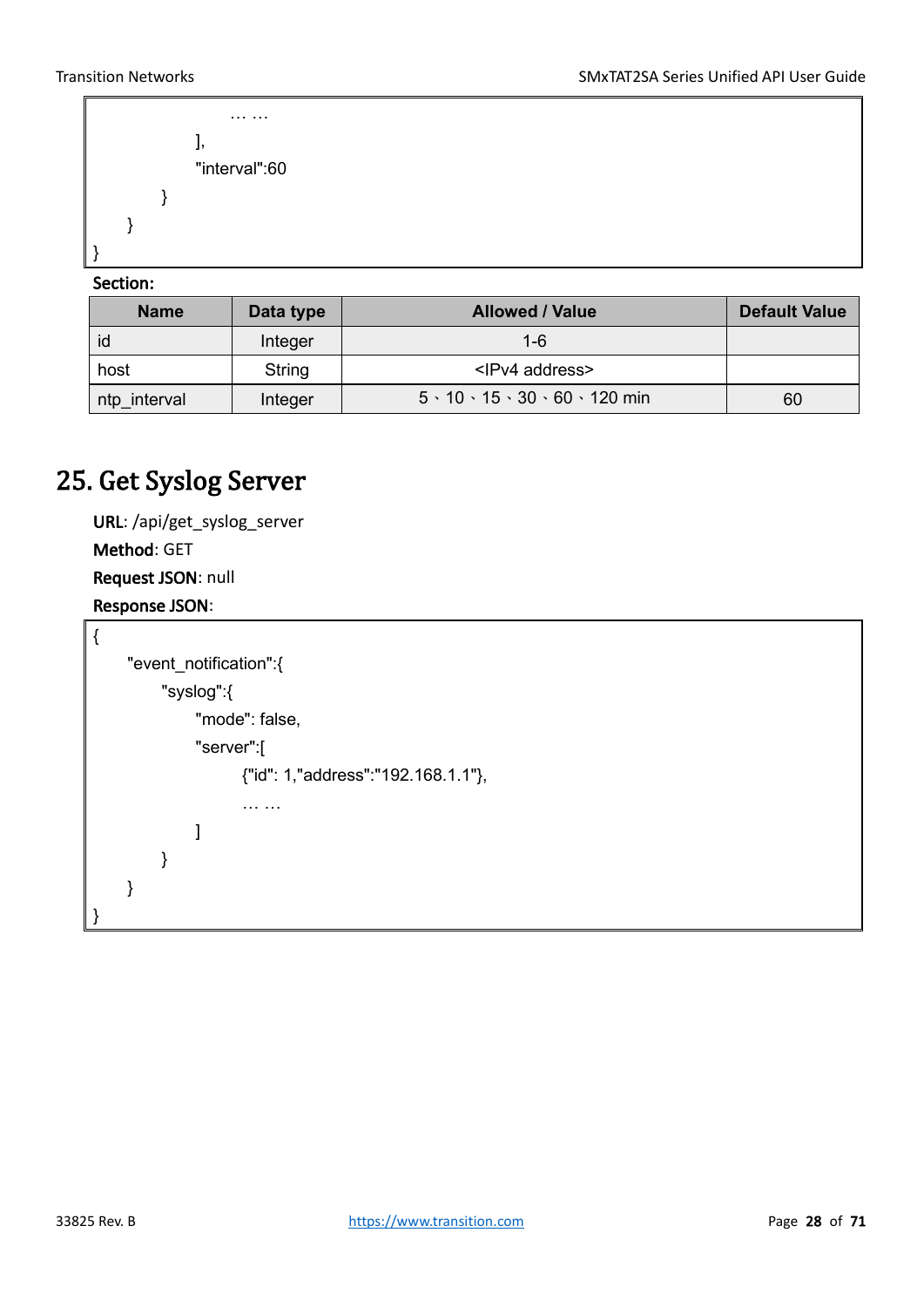### <span id="page-28-0"></span>26. Set Syslog Server

URL: /api/set\_syslog\_server Method: POST

#### Request JSON:

```
{
    "event_notification":{
         "syslog":{
              "mode":false,
              "server":[
                    {"id":1,"address":"192.168.1.1"},
                    … …
              ]
         }
    }
}
```
#### Response JSON:

```
{
    "event_notification":{
         "syslog":{
              "mode":false,
              "server":[
                    {"id":1,"address":"192.168.1.1"},
                    … …
              ]
         }
    }
}
```

| <b>Name</b> | Data type      | <b>Allowed / Value</b>   | <b>Default Value</b> |
|-------------|----------------|--------------------------|----------------------|
| mode        | <b>Boolean</b> |                          | false                |
| id          | Integer        | $1 - 6$                  |                      |
| address     | String         | <ipv4 address=""></ipv4> |                      |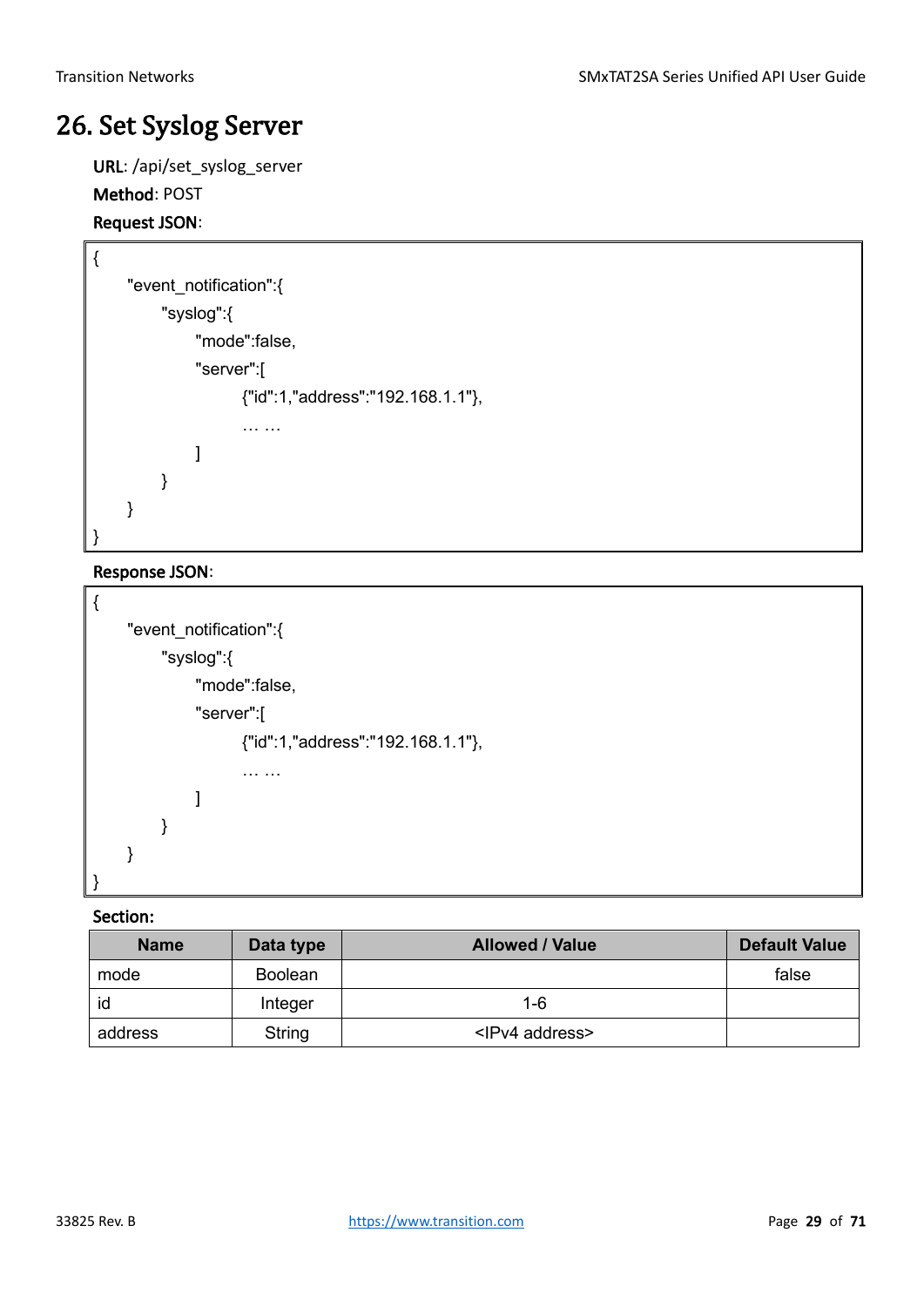### <span id="page-29-0"></span>27. Get Syslog Log

URL: /api/get\_syslog Method: GET Request JSON: null Response JSON:

(Note: Only get the latest 100 entries.)

| "system": $\{$                                                                |
|-------------------------------------------------------------------------------|
| "syslog": {                                                                   |
| " $log"$ : [{                                                                 |
| " $id$ ": 1,                                                                  |
| "level": "Info",                                                              |
| "time": "2017-01-01T17:14:12+0000",                                           |
| "message": " Login passed for user 'admin' through HTTP from 192.168.0.46 and |
| authenticated by local method"                                                |
| },                                                                            |
|                                                                               |
|                                                                               |
|                                                                               |
|                                                                               |
|                                                                               |

## <span id="page-29-1"></span>28. Clear Syslog

URL: /api/clear\_syslog Method: GET Request JSON: null Response JSON:

{ "system": { "syslog": { "log": [] } } }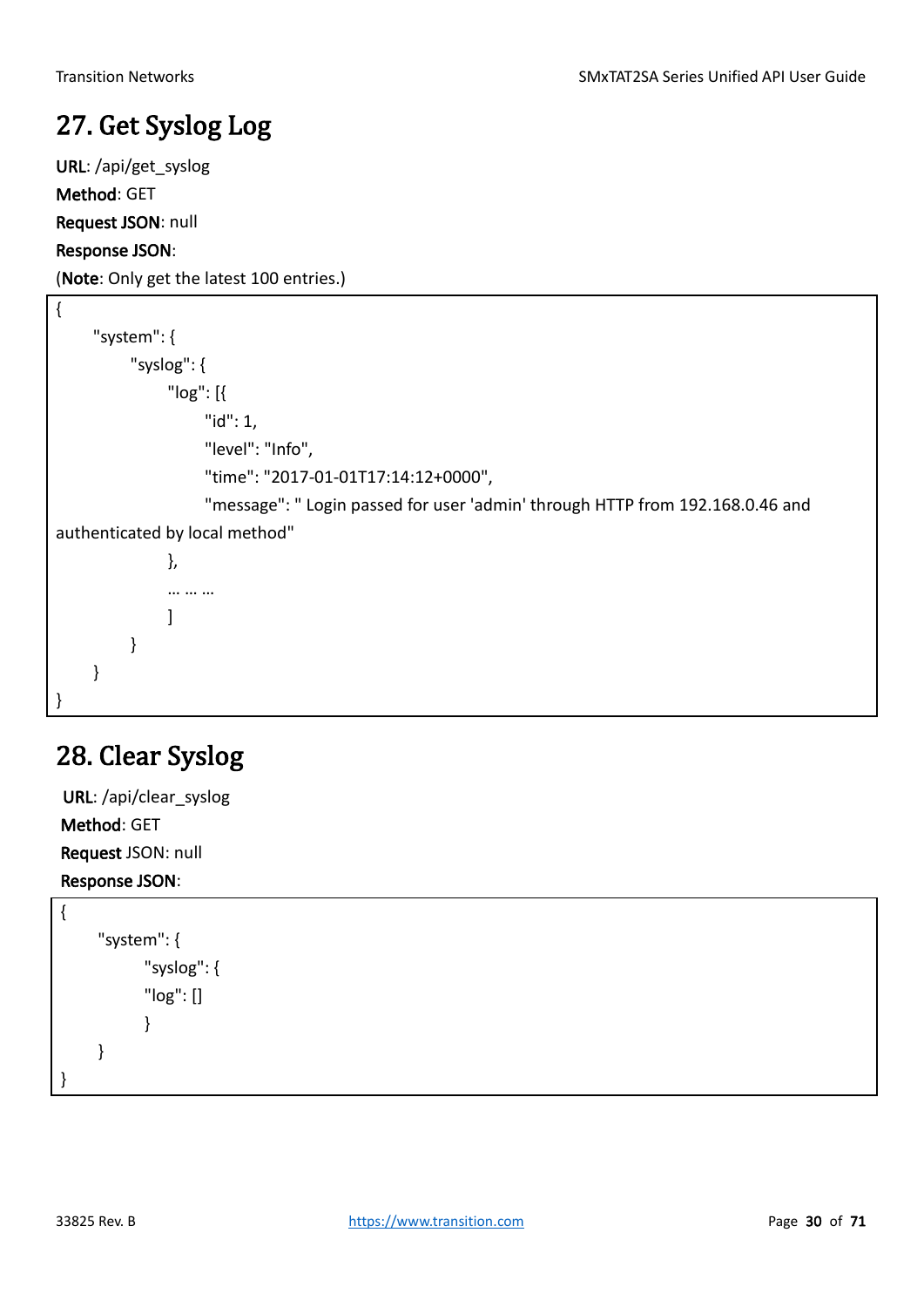### <span id="page-30-0"></span>29. Get Vlan Config

URL: /api/get\_vlan\_config Method: GET Request JSON: null Response JSON:

```
{
    "vlan": {
         "allowed_access_vlans": "1",
         "ethertype_custom_s_ports": "88a8"
    },
    "ports": [{
         "id": 1,
         "vlan": {
              "mode": "Access",
              "access": {
                  "pvid":1
             },
              "trunk": {
                  "pvid": 1,
                  "egress_tagging": "Untag Port VLAN",
                  "allowed_vlan": "1"
             },
             "hybrid": {
                  "pvid": 1,
                  "port_type": "C-Port",
                  "ingress_filter": false,
                  "ingress_accept": "Tagged and Untagged",
                  "egress_tagging": "Untag Port VLAN",
                  "allowed_vlan": "1"
             }
         }
    },
    … …
    ]
}
```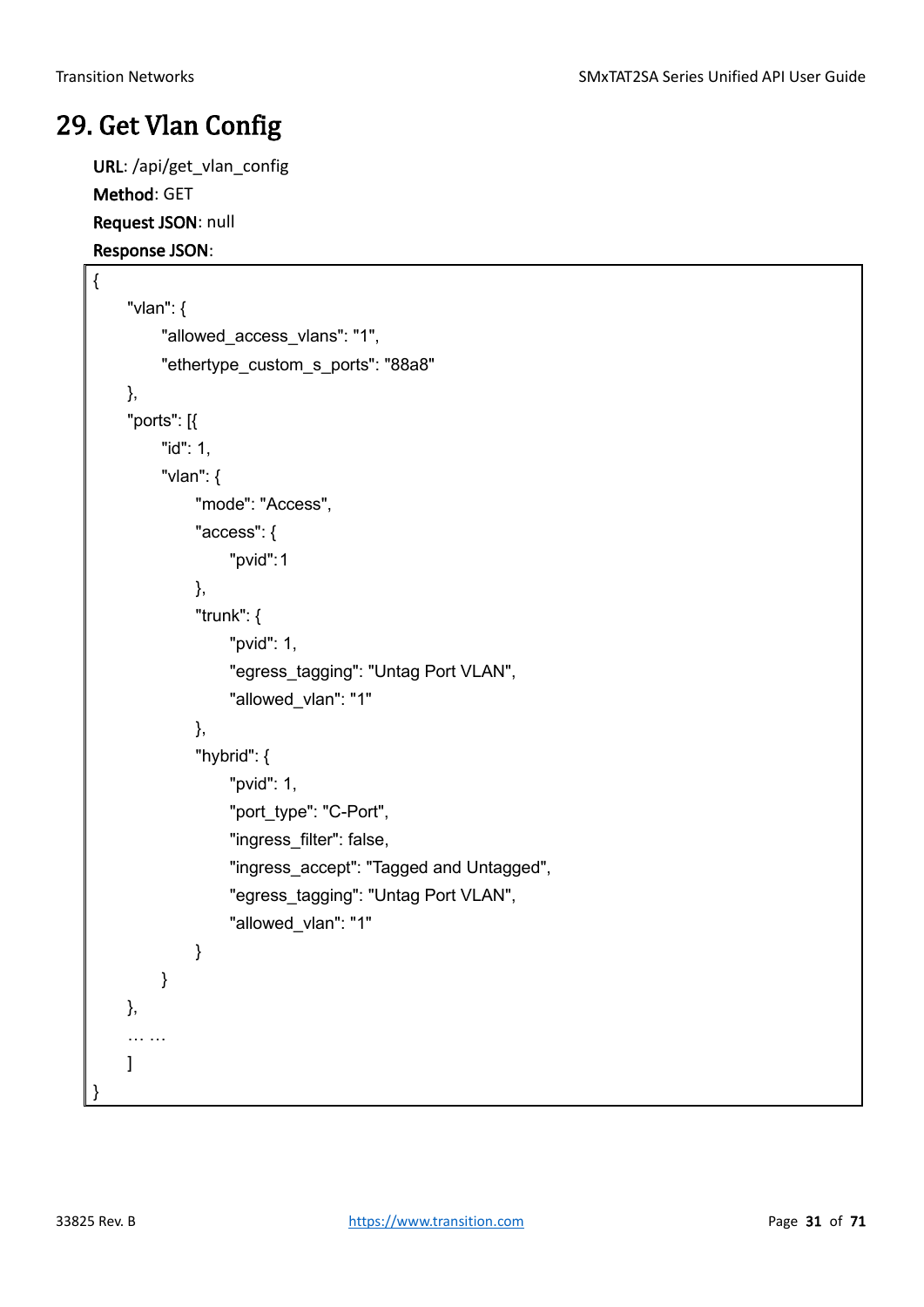### <span id="page-31-0"></span>30. Set Vlan Config

URL: /api/set\_vlan\_config Method: POST

#### Request JSON:

{

```
"vlan": {
    "allowed_access_vlans": "1",
    "ethertype_custom_s_ports": "88a8"
},
"ports": [{
    "id": 2,
    "vlan": {
         "mode": "Access",
         "access": {
              "pvid":1
         },
    }
},{
    "id": 3,
    "vlan": {
         "mode": "Trunk",
         "trunk": {
              "pvid": 1,
              "egress_tagging": "Untag Port VLAN",
              "allowed_vlan": "1"
         }
    }
},{
    "id": 4,
    "vlan": {
         "mode": "Hybrid",
         "hybrid": {
              "pvid": 1,
              "port_type": "C-Port",
              "ingress_filter": false,
              "ingress_accept": "Tagged and Untagged",
              "egress_tagging": "Untag Port VLAN",
              "allowed_vlan": "1"
```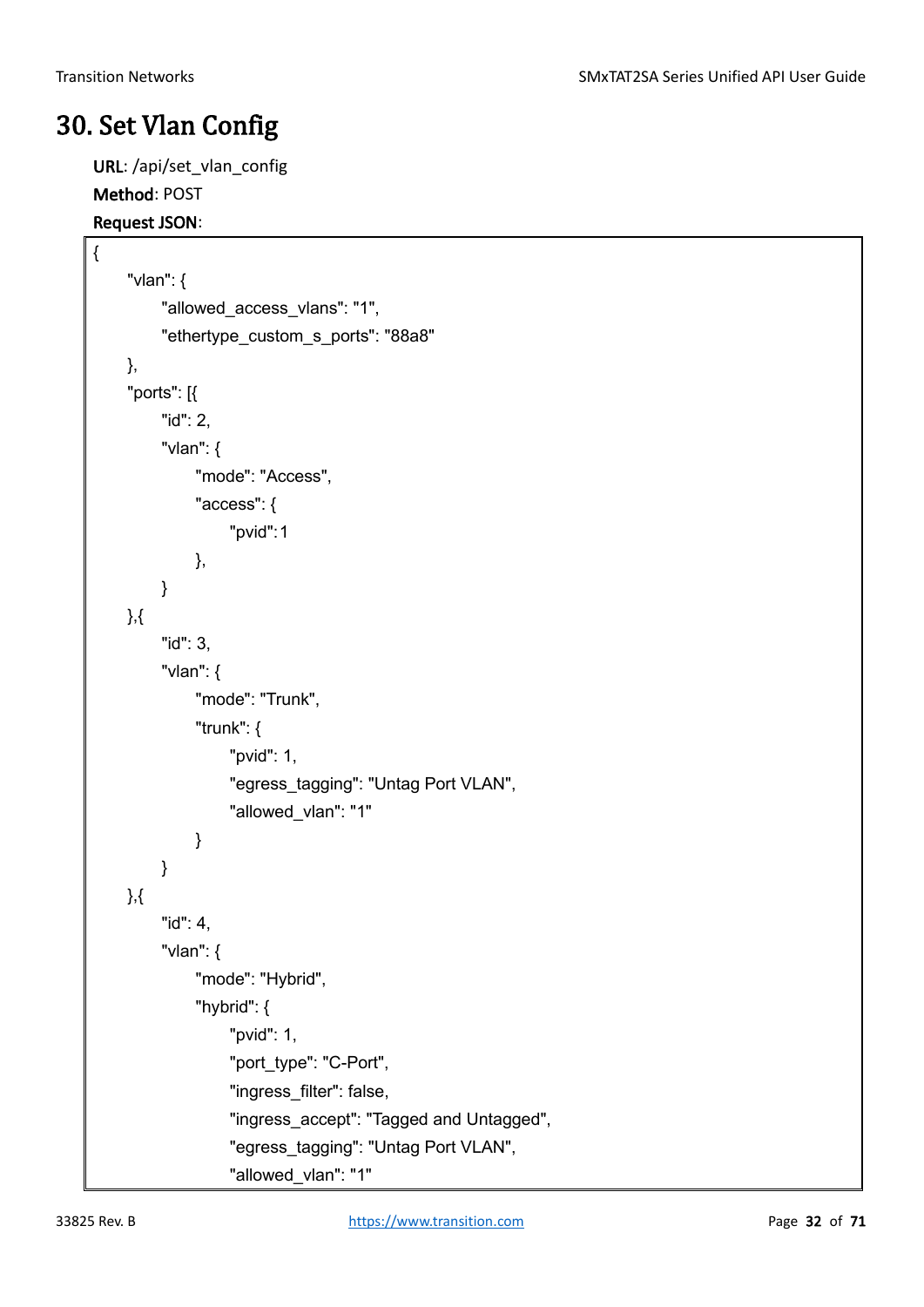```
}
        }
    },
    … …
    ]
}
```
Response JSON:

```
{
    "vlan": {
         "allowed access vlans": "1",
         "ethertype_custom_s_ports": "88a8"
    },
    "ports": [{
         "id": 1,
         "vlan": {
              "mode": "Access",
              "access": {
                  "pvid":1
             },
              "trunk": {
                  "pvid": 1,
                  "egress_tagging": "Untag Port VLAN",
                  "allowed_vlan": "1"
             },
              "hybrid": {
                  "pvid": 1,
                  "port_type": "C-Port",
                  "ingress_filter": false,
                  "ingress_accept": "Tagged and Untagged",
                  "egress_tagging": "Untag Port VLAN",
                  "allowed_vlan": "1"
             }
        }
    },
    … …
    ]
}
```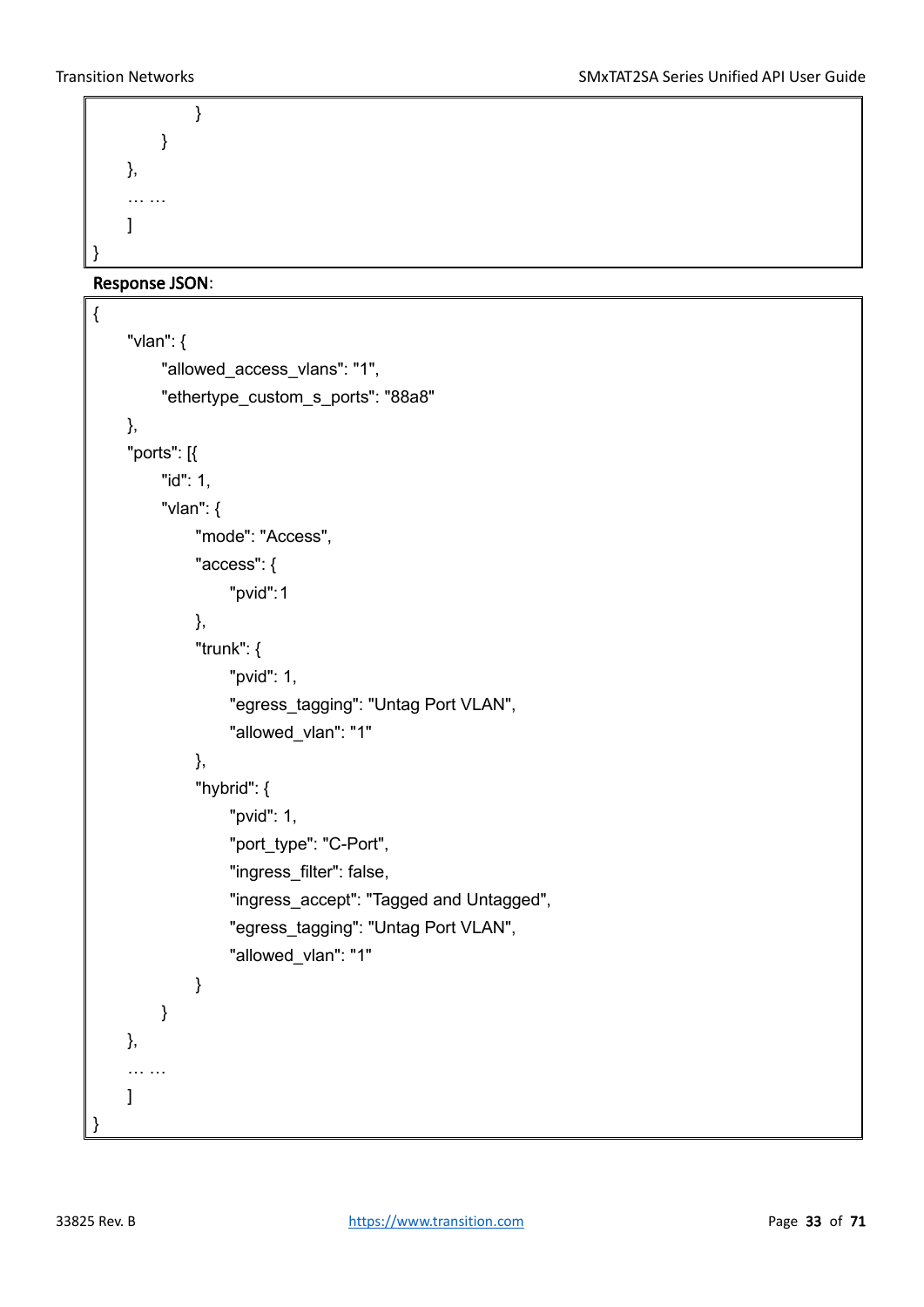#### Section:

| <b>Name</b>              | <b>Allowed / Value</b><br>Data type |                               | <b>Default Value</b>   |  |
|--------------------------|-------------------------------------|-------------------------------|------------------------|--|
| allowed_access_vlans     | String                              | <vlan-list></vlan-list>       | 1                      |  |
| ethertype_custom_s_ports | <b>String</b>                       | <ethertype></ethertype>       | 88a8                   |  |
| id                       | Integer                             | <port number=""></port>       |                        |  |
| mode                     | String                              | "Access" > "Trunk" > "Hybrid" | Access                 |  |
| pvid                     | Integer                             | 1-4095                        | 1                      |  |
|                          |                                     | "UNAWARE"                     |                        |  |
|                          |                                     | "C-Port"                      |                        |  |
| port_type                | <b>String</b>                       | "S-Port"                      | C-Port                 |  |
|                          |                                     | "S-Custom-Port"               |                        |  |
| ingress_filter           | <b>Boolean</b>                      |                               | false                  |  |
|                          |                                     | "Tagged and Untagged"         |                        |  |
| ingress_accept           | <b>String</b>                       | "Tagged only"                 | Tagged and<br>Untagged |  |
|                          |                                     | "Untagged only"               |                        |  |
| egress_tagging           |                                     | "Untag Port VLAN"             |                        |  |
| (in trunk)               | <b>String</b>                       | "Tag All"                     | Untag Port VLAN        |  |
|                          |                                     | "Untag Port VLAN"             |                        |  |
| egress_tagging           | String                              | "Tag All"                     | <b>Untag Port VLAN</b> |  |
| (in hybrid)              |                                     | "Untag All"                   |                        |  |
| allowed_vlan             | String                              | <vlan-list></vlan-list>       | 1                      |  |

### <span id="page-33-0"></span>31. Get Mac Based Vlan Config

URL: /api/get\_mac\_based\_vlan Method: GET

Request JSON: null

Response JSON:

```
{
    "vlan":{
         "mac_based_vlan": [{
              "mac": "00-11-22-33-44-55",
              "vid": 15
         }
         … …
         ]
    }
}
```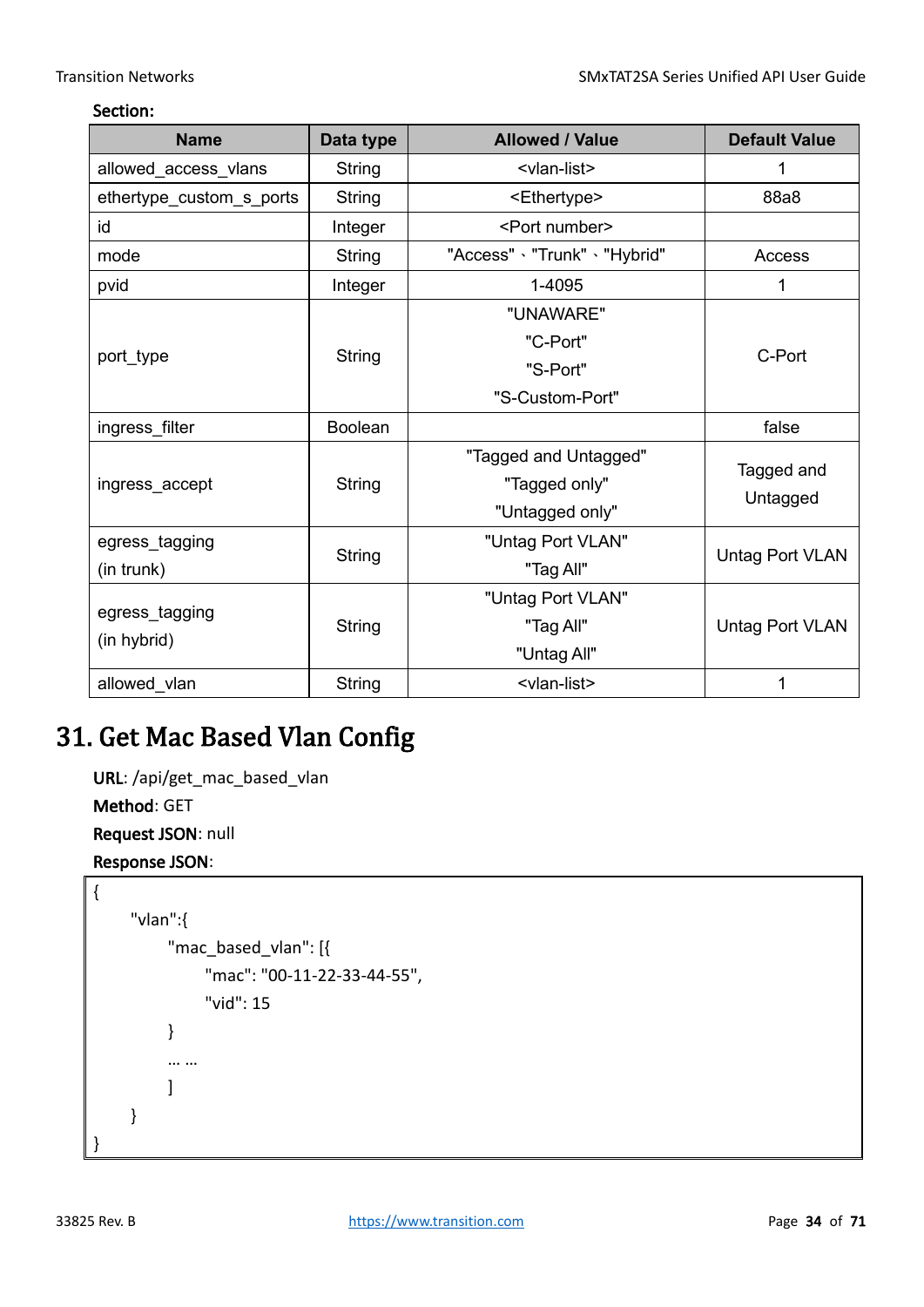### <span id="page-34-0"></span>32. Get IP Address

URL: /api/get\_ip\_address Method: GET Request JSON: null Response JSON:

```
{
     "system": {
          "ip": {
               "interfaces": [{
                     "vid": 1,
                    "ipv4": {
                         "dhcp": false,
                          "fallback": 0,
                         "dhcp_addr": "",
                          "static_addr": "192.168.111.126",
                          "static_mask": 24
                    },
                    "ipv6": {
                          "static_addr": "",
                          "static_mask": 0
                    }
               }
               … …
               ]
          }
     }
}
```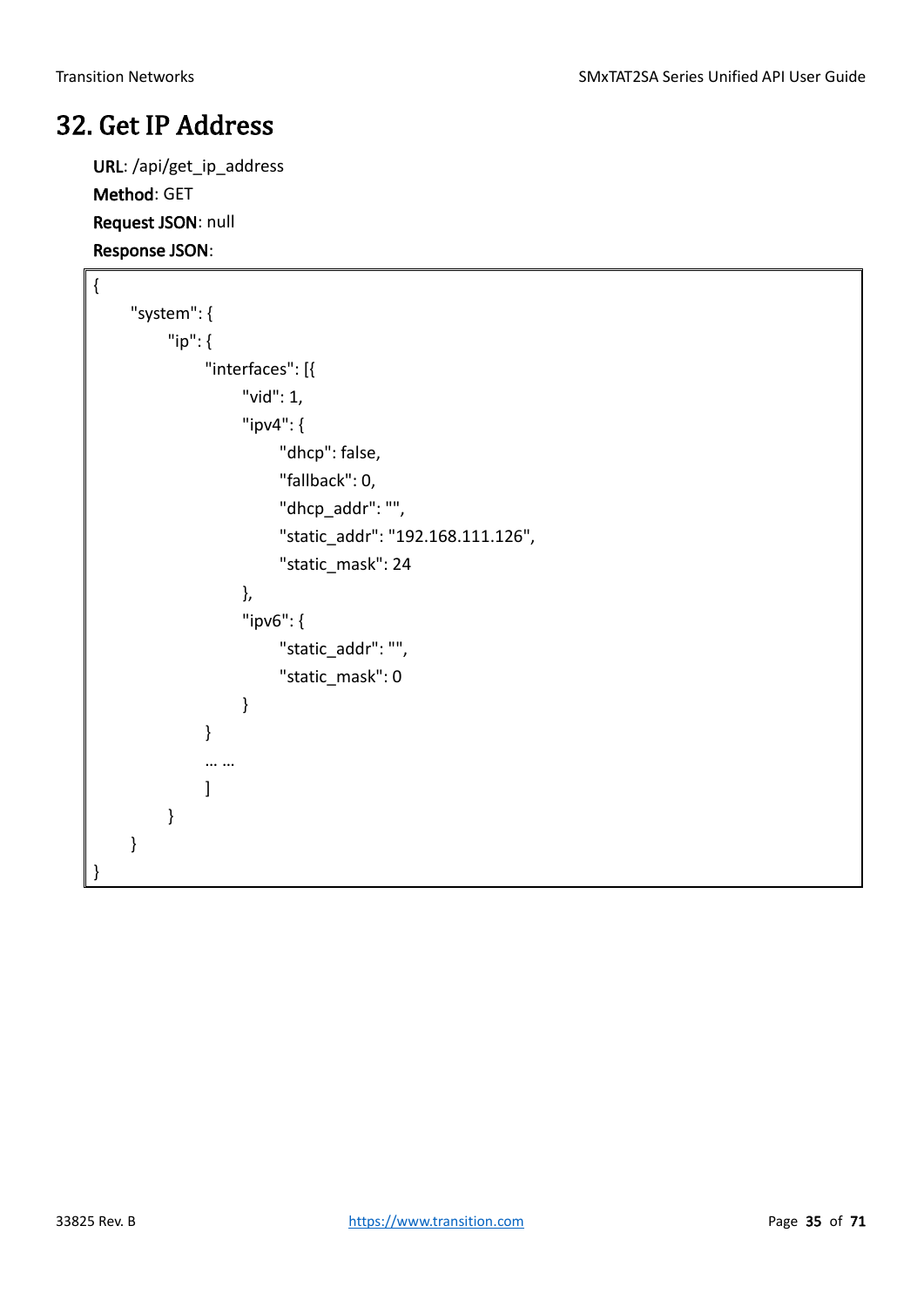### <span id="page-35-0"></span>33. Set IP Address

URL: /api/set\_ip\_address Method: POST

#### Request JSON:

{

```
"system": {
          "ip": {
               "interfaces": [{
                    "vid": 1,
                    "ipv4": {
                          "dhcp": false,
                         "fallback": 0,
                          "static_addr": "192.168.111.126",
                          "static_mask": 24
                    },
                    "ipv6": {
                         "static_addr": "",
                          "static_mask": 0
                    }
               }
               … …
               ]
          }
    }
}
```
#### Response JSON:

```
{
     "system": {
          "ip": {
               "interfaces": [{
                    "vid": 1,
                    "ipv4": {
                         "dhcp": false,
                          "fallback": 0,
                         "dhcp_addr": "",
                          "static_addr": "192.168.111.126",
                         "static_mask": 24
                    },
```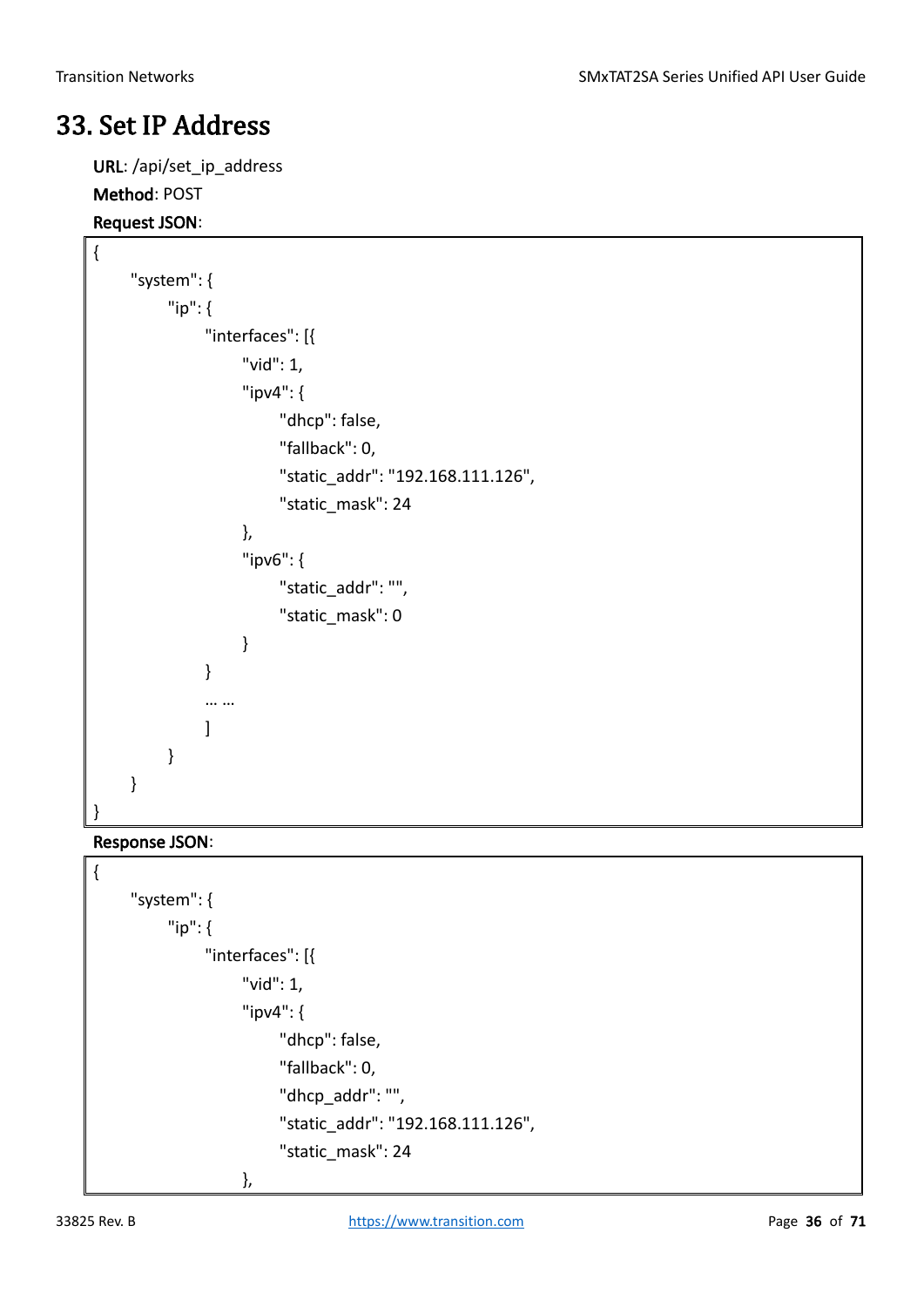

#### Section:

| <b>Name</b>       | Data type      | <b>Allowed / Value</b>   | <b>Default Value</b> |
|-------------------|----------------|--------------------------|----------------------|
| dhcp              | <b>Boolean</b> |                          |                      |
| fallback          | Integer        | 1-4294967295             |                      |
| ipv4: static addr | String         | <ipv4 address=""></ipv4> |                      |
| ipv4: static mask | Integer        | $1 - 30$                 |                      |
| ipv6: static addr | String         | <ipv6 address=""></ipv6> |                      |
| ipv6: static mask | Integer        | $1 - 128$                |                      |

### <span id="page-36-0"></span>34. Get Mirror Config

```
URL: /api/get_mirror_config
Method: GET
Request JSON: null
Response JSON:
```

```
{
      "system": {
            "mirror": [{
                 "session": 1,
                 "enable": false,
                 "destination_port": 2,
                 "source_tx": "4,6-8",
                 "source_rx": "3,5,7-8"
            }]
      }
}
```
Note: This configuration is based on the SMxTAT2SA chip function.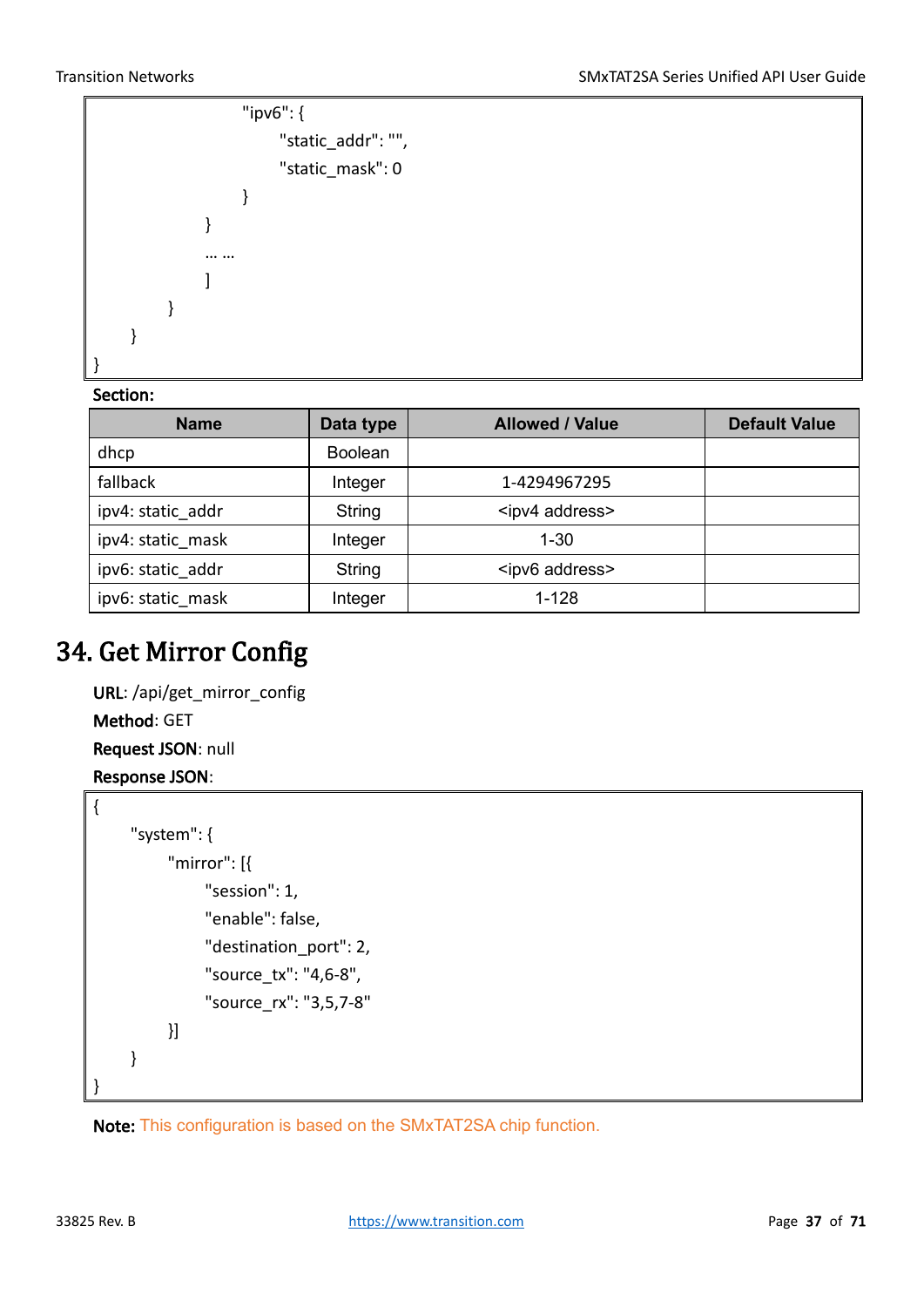### <span id="page-37-0"></span>35. Set Mirror Config

URL: /api/set\_mirror\_config

#### Method: POST

#### Request JSON:

{

```
 "system": {
           "mirror": [{
                 "session": 1,
                 "enable": false,
                 "destination_port": 2,
                 "source_tx": "4,6-8",
                 "source_rx": "3,5,7-8"
           }]
      }
}
```
#### Response JSON:

```
{
      "system": {
            "mirror": [{
                 "session": 1,
                 "enable": false,
                 "destination_port": 2,
                 "source_tx": "4,6-8",
                 "source_rx": "3,5,7-8"
            }]
      }
}
```
#### Section:

| <b>Name</b>      | Data type      | <b>Allowed / Value</b>  | <b>Default Value</b> |
|------------------|----------------|-------------------------|----------------------|
| session          | Integer        |                         |                      |
| enable           | <b>Boolean</b> |                         | false                |
| destination_port | Integer        | <port number=""></port> |                      |
| source tx        | String         | <port list=""></port>   |                      |
| source rx        | <b>String</b>  | <port list=""></port>   |                      |

Note: This configuration is based on the SMxTAT2SA chip function.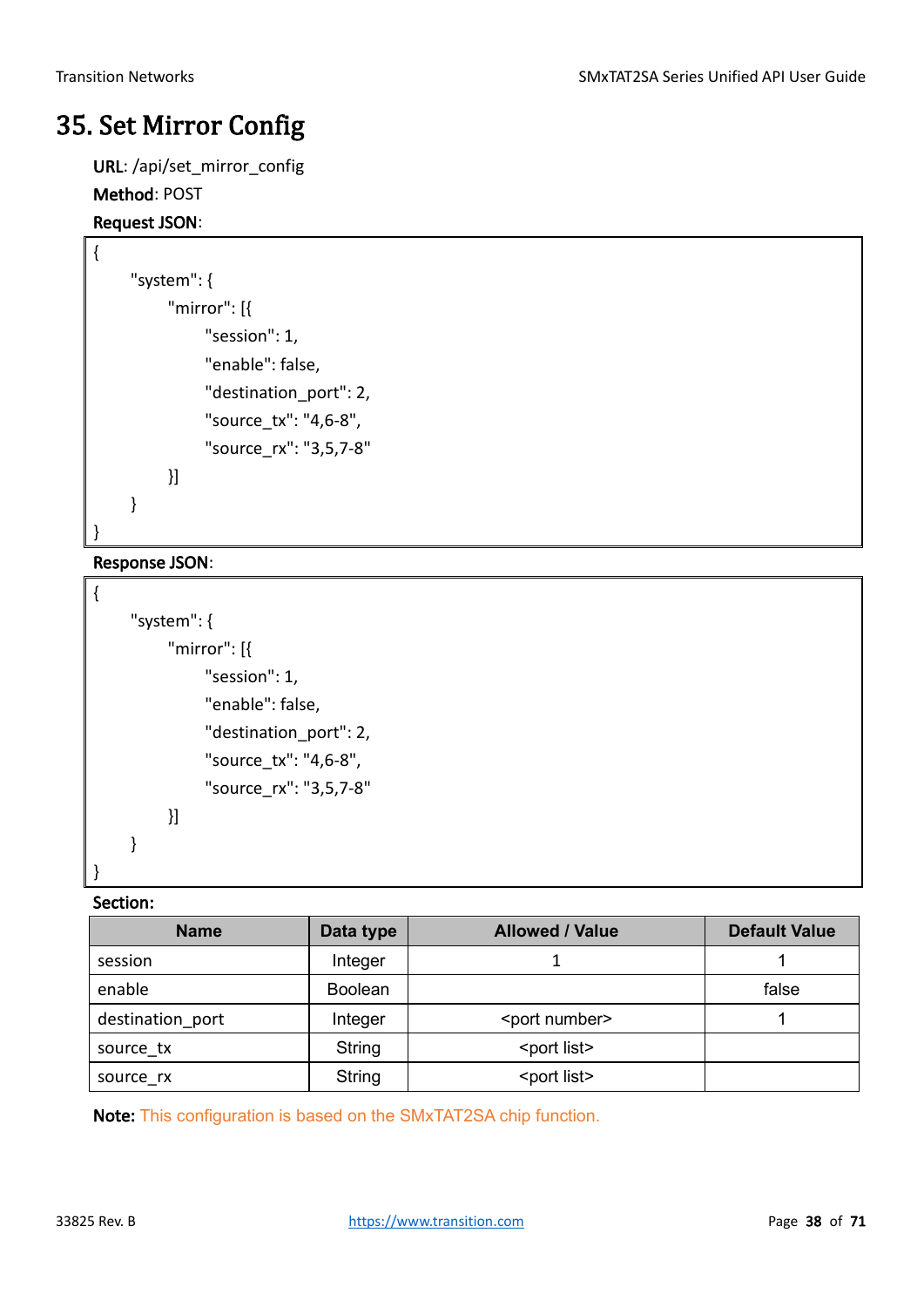### <span id="page-38-0"></span>36. Cable Diagnostic

URL: /api/cable\_diagnostics

#### Method: POST

#### Request JSON:

{

}

{

```
"cable": {
     "port": 5
}
```
Response JSON:

```
"ports": [
     "id": 7,
     "cable_diagnostic": {
          "link": "1G",
          "result": "OK",
          "length": "6.00 (m)"
     }
]
```
#### Section:

}

| Data type<br><b>Name</b> |         | <b>Allowed / Value</b>  | <b>Default Value</b> |
|--------------------------|---------|-------------------------|----------------------|
| port                     | Integer | <port number=""></port> |                      |

Note: This configuration is based on the SMxTAT2SA chip function.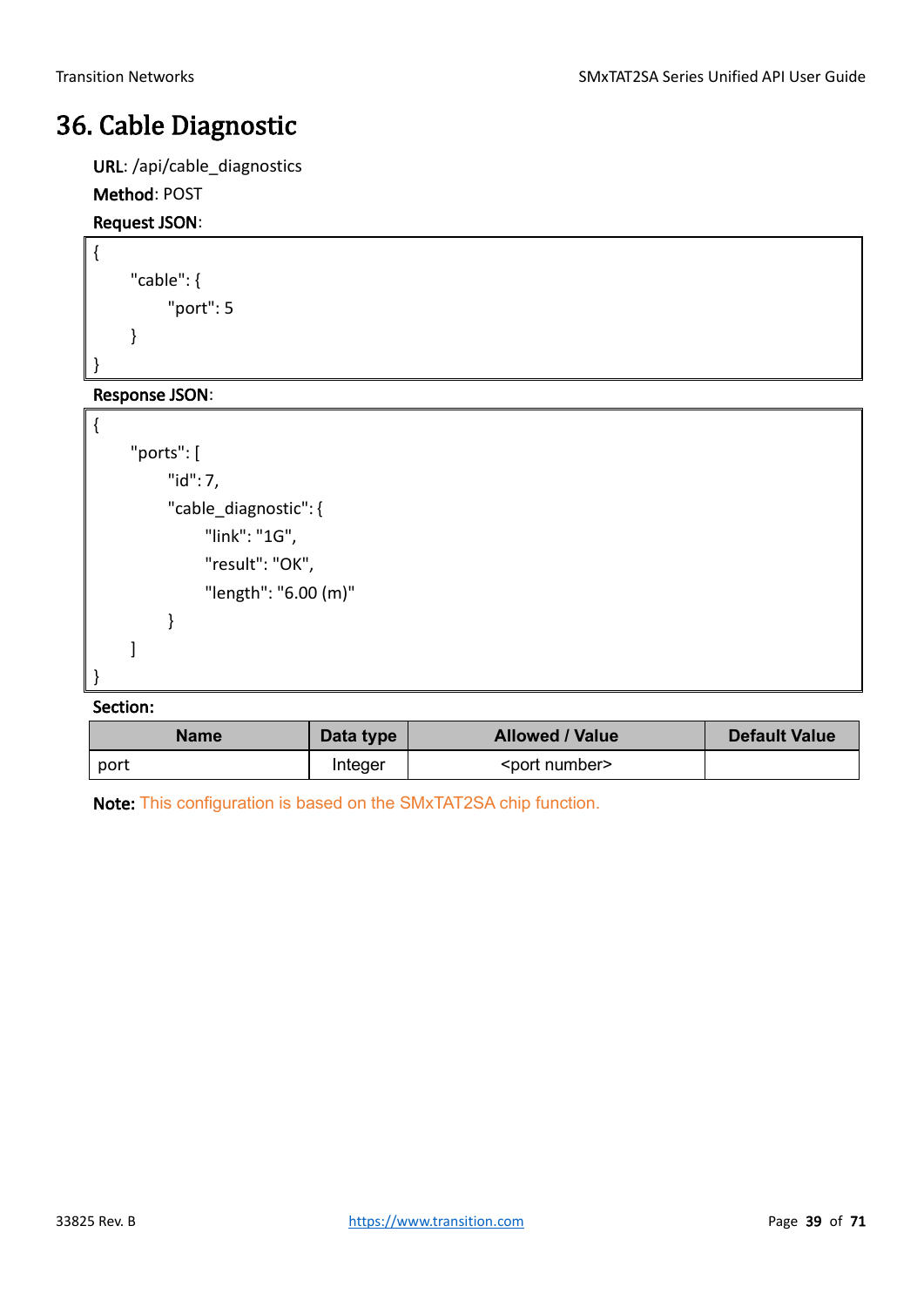### <span id="page-39-0"></span>37. Get ACL Config

URL: /api/get\_acl\_config Method: GET Request JSON: null Response JSON:

```
{
  "acl": [
    {
       "ace_id": 1,
      "ingress_port_list": "1",
      "frame_type": "Any",
      "action": "Deny",
      "mirror": true,
      "counter": true,
      "metering": {
         "enable": true,
         "bandwidth": 900000
      }
    },
    {
      "ace_id": 2,
      "ingress_port_list": "1",
      "frame_type": "Ethernet Type",
      "action": "Deny",
      "mirror": true,
      "counter": true,
      "metering": {
         "enable": true,
         "bandwidth": 900000
      },
      "ethernet_type": {
         "mac": {
           "smac_filter": "Specific",
           "smac_value": "00-00-00-00-00-01",
           "dmac_filter": "Specific",
           "dmac_value": "00-00-00-00-00-02"
         },
         "ether_type": {
```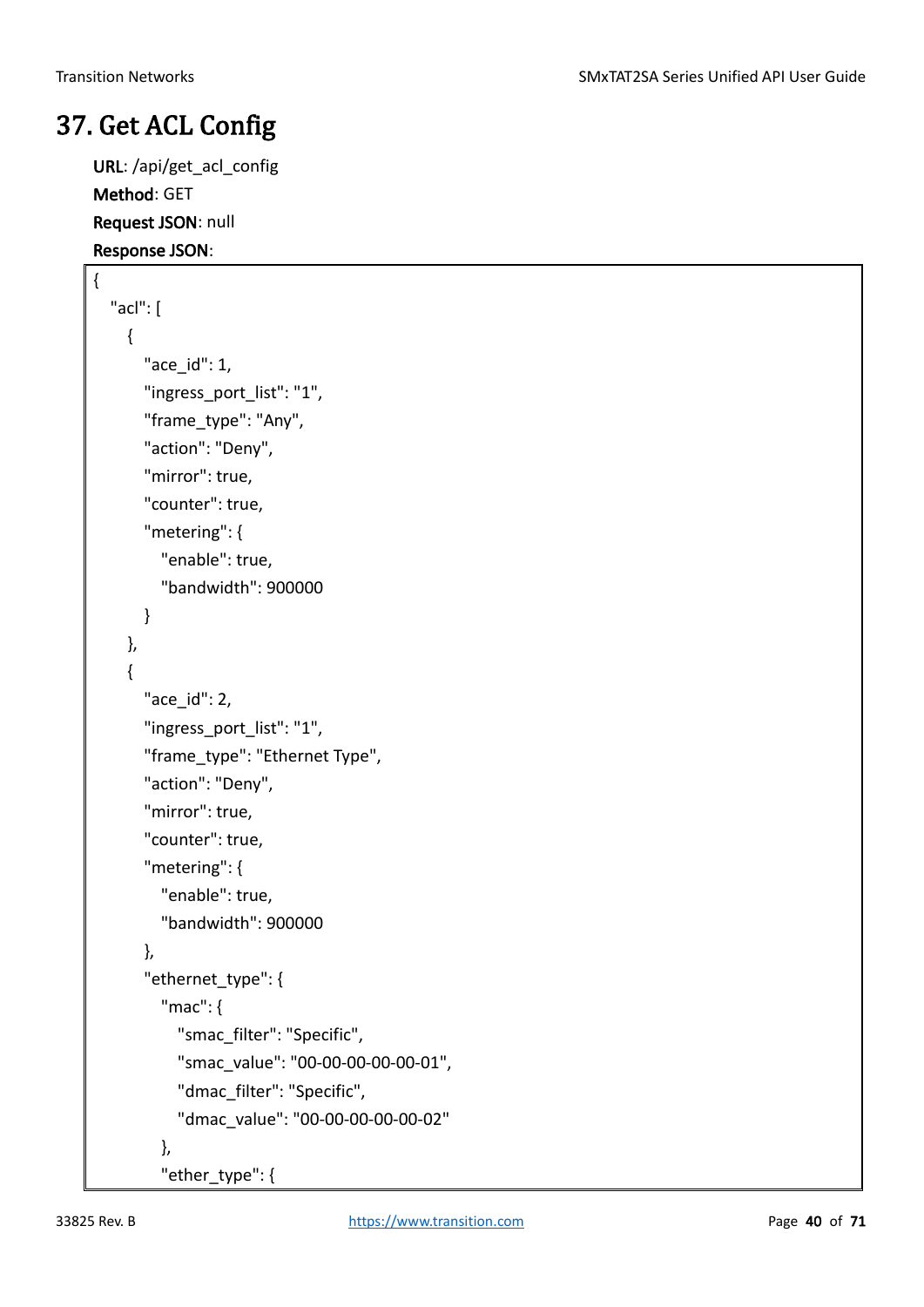```
"filter": "Specific",
      "value": "aaaa"
    },
    "vlan": {
      "ctag": {
         "tagged": "Enabled",
         "vid_filter": "Specific",
         "vid": 101,
         "priority": "4-7"
      },
      "stag": {
         "tagged": "Enabled",
         "vid_filter": "Specific",
         "vid": 102,
         "priority": "4-7"
      }
    }
  }
},
{
  "ace_id": 3,
  "ingress_port_list": "1",
  "frame_type": "IPv4",
  "action": "Deny",
  "mirror": true,
  "counter": true,
  "metering": {
    "enable": true,
    "bandwidth": 900000
  },
  "ipv4": {
    "protocol_filter": "TCP",
    "protocol_value": 6,
    "fragment": "No",
    "tos_filter": "Any",
    "tos_dhcp_value": "",
    "tos ip value": "",
    "sip_filter": "Any",
    "sip_value": "0.0.0.0",
```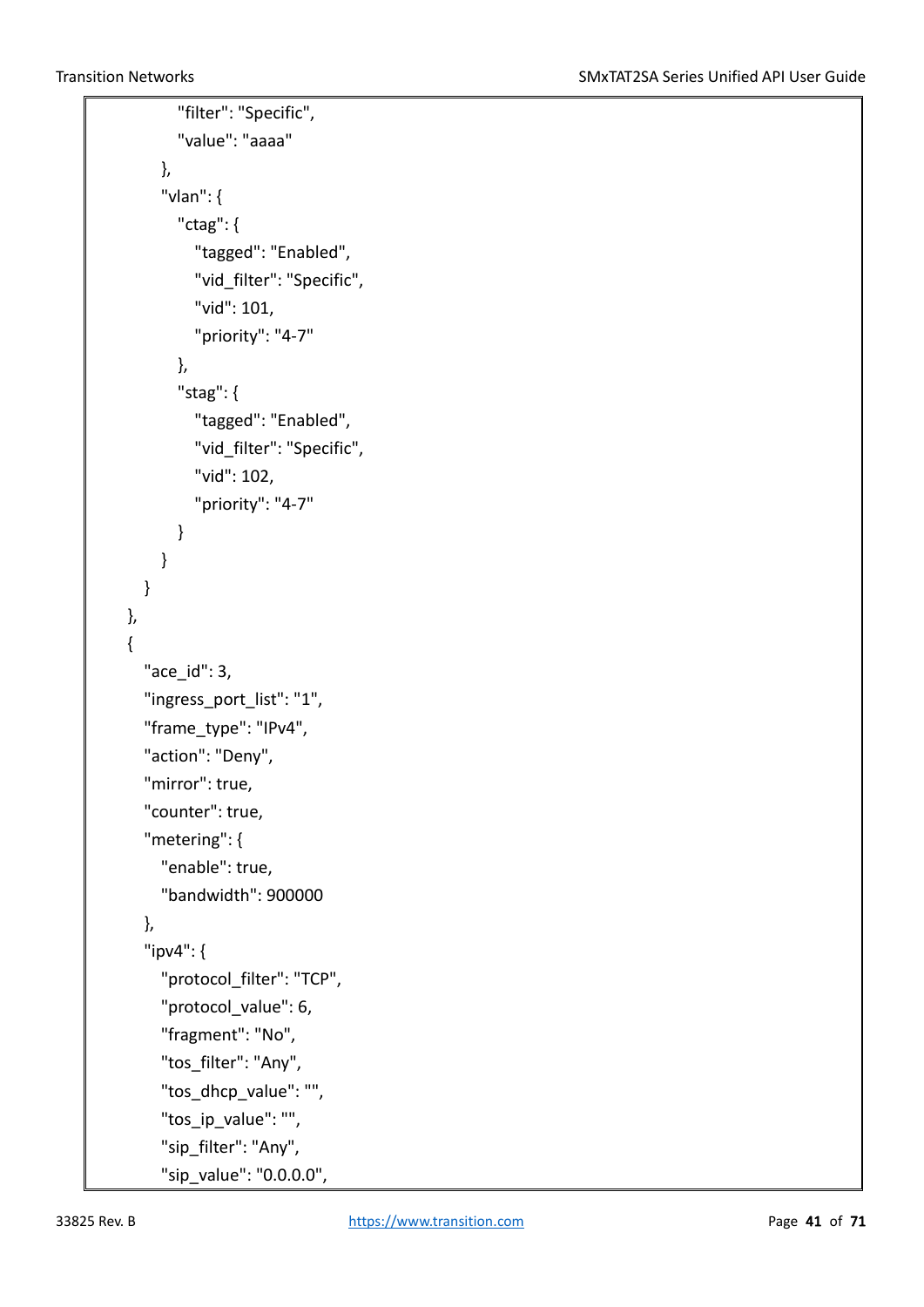```
"sip_mask": 0,
        "dip_filter": "Any",
        "dip_value": "0.0.0.0",
        "dip_mask": 0,
        "icmp": {
           "type_filter": "Any",
           "type_value": 255,
           "code_filter": "Any",
           "code_value": 255
        },
        "udp": {
           "sport_filter": "Any",
           "sport_low": 0,
           "sport_high": 65535,
           "dport_filter": "Any",
           "dport_low": 0,
           "dport_high": 65535
        },
        "tcp": {
           "sport_filter": "Any",
           "sport_low": 0,
           "sport_high": 65535,
           "dport_filter": "Any",
           "dport_low": 0,
           "dport_high": 65535,
           "tcp_fin": "Any",
           "tcp_syn": "Any",
           "tcp_rst": "Any",
           "tcp_psh": "Any",
           "tcp_ack": "Any",
           "tcp_urg": "Any"
        }
      }
    }
     … …
 ]
}
```
Note: This configuration is based on the SMxTAT2SA chip function.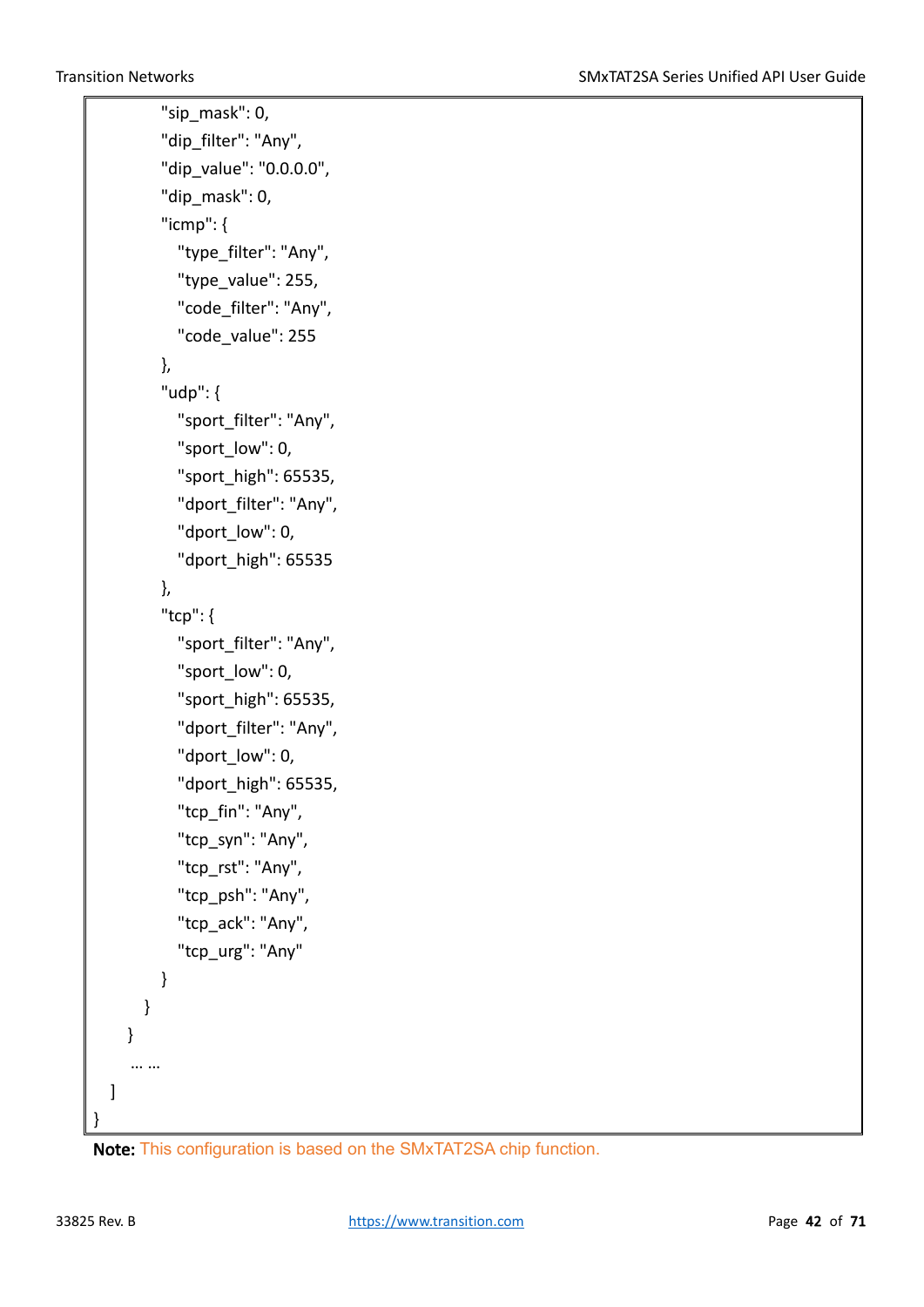### <span id="page-42-0"></span>38. Set ACL Config

URL: /api/set\_acl\_config Method: POST Request JSON:

```
{
      "acl": {
           "ace_id": 1,
          "next ace id": 0,
           "ingress_port_list": "1",
           "frame_type": "Any",
           "action": "Deny",
           "mirror": true,
           "counter": true,
           "metering": {
                "enable": true,
                "bandwidth": 900000
           } 
      }
}
{
      "acl": {
           "ace_id": 2,
          "next_ace_id": 0,
           "ingress_port_list": "1",
          "frame_type": "Ethernet Type",
           "action": "Deny",
           "mirror": true,
           "counter": true,
           "metering": {
                "enable": true,
                "bandwidth": 900000
           },
          "ethernet_type": {
                "mac": {
                      "smac_filter": "Specific",
                      "smac_value": "00-00-00-00-00-01",
                      "dmac_filter": "Specific",
                      "dmac_value": "00-00-00-00-00-02"
```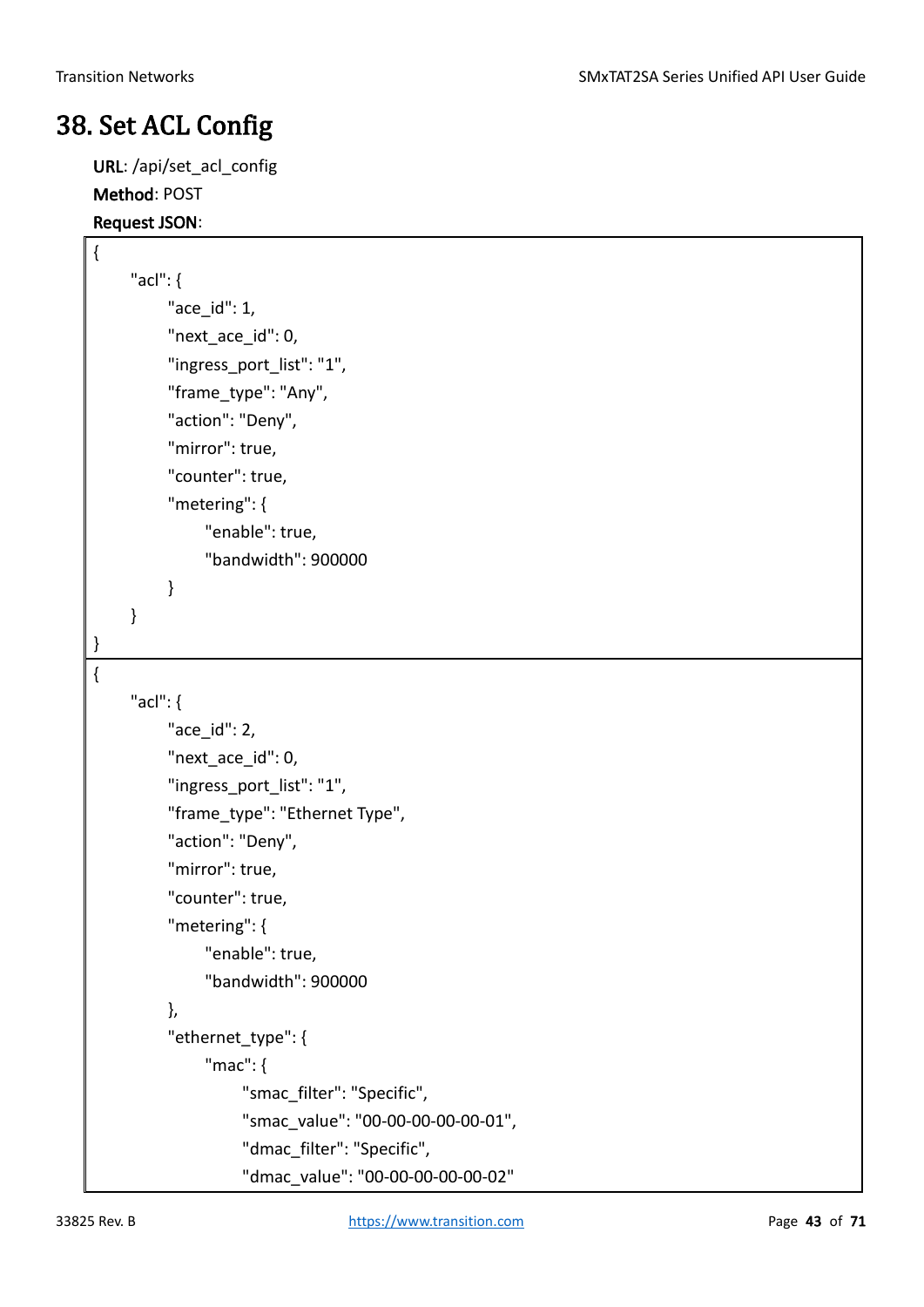```
 },
               "ether_type": {
                    "filter": "Specific",
                    "value": "aaaa"
               },
               "vlan": {
                    "ctag": {
                         "tagged": "Enabled",
                         "vid_filter": "Specific",
                         "vid": 101,
                         "priority": "4-7"
 },
                    "stag": {
                         "tagged": "Enabled",
                        "vid_filter": "Specific",
                         "vid": 102,
                         "priority": "4-7"
 }
 }
          } 
     }
}
{
     "acl": {
          "ace_id": 3,
          "next_ace_id": 0,
          "ingress_port_list": "1",
          "frame_type": "IPv4",
          "action": "Deny",
          "mirror": true,
          "counter": true,
          "metering": {
               "enable": true,
               "bandwidth": 900000
          },
          "ipv4": {
               "protocol_filter": "TCP",
              "protocol value": 6,
               "fragment": "No",
```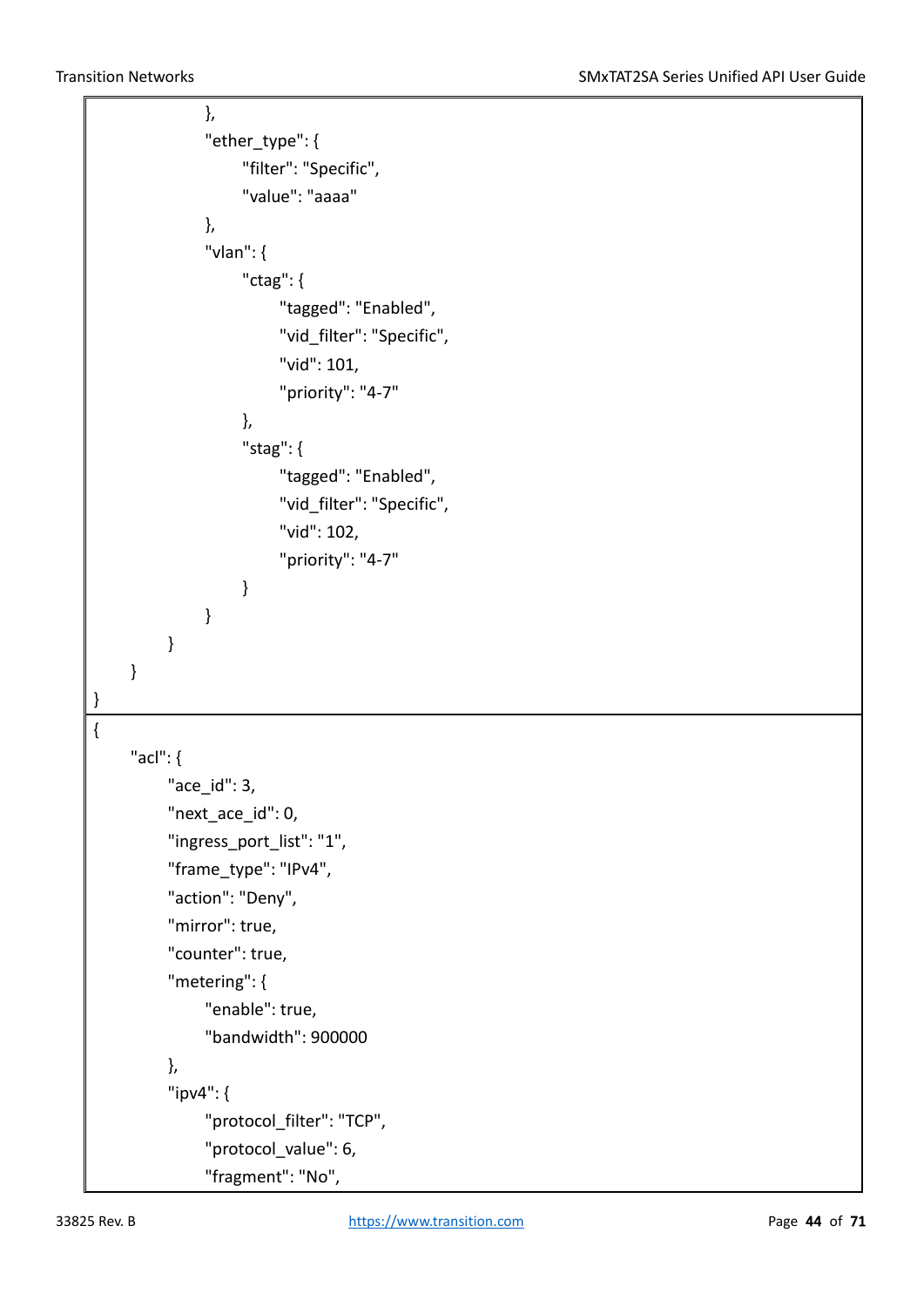"tos\_filter": "Any", "tos\_dscp\_value": "", "tos\_ip\_value ": "", "sip\_filter": "Any", "sip\_value": "0.0.0.0", "sip\_mask": 0, "dip\_filter": "Any", "dip\_value": "0.0.0.0", "dip\_mask": 0, "icmp": { "type\_filter": "Any", "type\_value": 255, "code\_filter": "Any", "code\_value": 255 }, "udp": { "sport\_filter": "Any", "sport\_low": 0, "sport\_high": 65535, "dport\_filter": "Any", "dport\_low": 0, "dport\_high": 65535 }, "tcp": { "sport\_filter": "Any", "sport\_low": 0, "sport\_high": 65535, "dport\_filter": "Any", "dport\_low": 0, "dport\_high": 65535, "tcp\_fin": "Any", "tcp\_syn": "Any", "tcp\_rst": "Any", "tcp\_psh": "Any", "tcp\_ack": "Any", "tcp\_urg": "Any" } }

}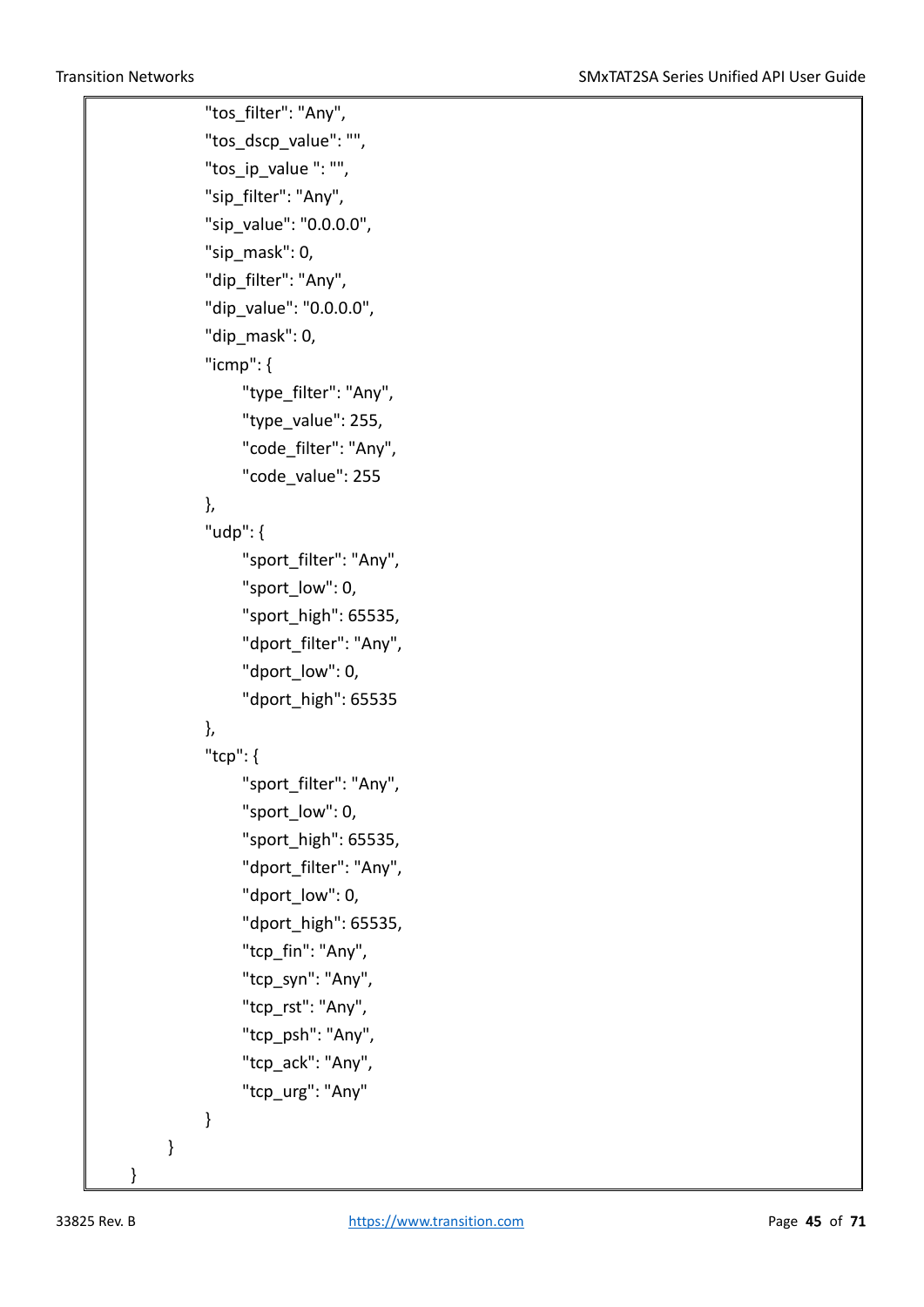}

{

Response JSON:

```
"acl": [
  {
    "ace_id": 1,
    "ingress_port_list": "1",
    "frame_type": "Any",
    "action": "Deny",
    "mirror": true,
    "counter": true,
    "metering": {
      "enable": true,
      "bandwidth": 900000
    }
  },
  {
    "ace_id": 2,
    "ingress_port_list": "1",
    "frame_type": "Ethernet Type",
    "action": "Deny",
    "mirror": true,
    "counter": true,
    "metering": {
      "enable": true,
      "bandwidth": 900000
    },
    "ethernet_type": {
      "mac": {
        "smac_filter": "Specific",
        "smac_value": "00-00-00-00-00-01",
        "dmac_filter": "Specific",
        "dmac_value": "00-00-00-00-00-02"
      },
      "ether_type": {
        "filter": "Specific",
        "value": "aaaa"
      },
      "vlan": {
```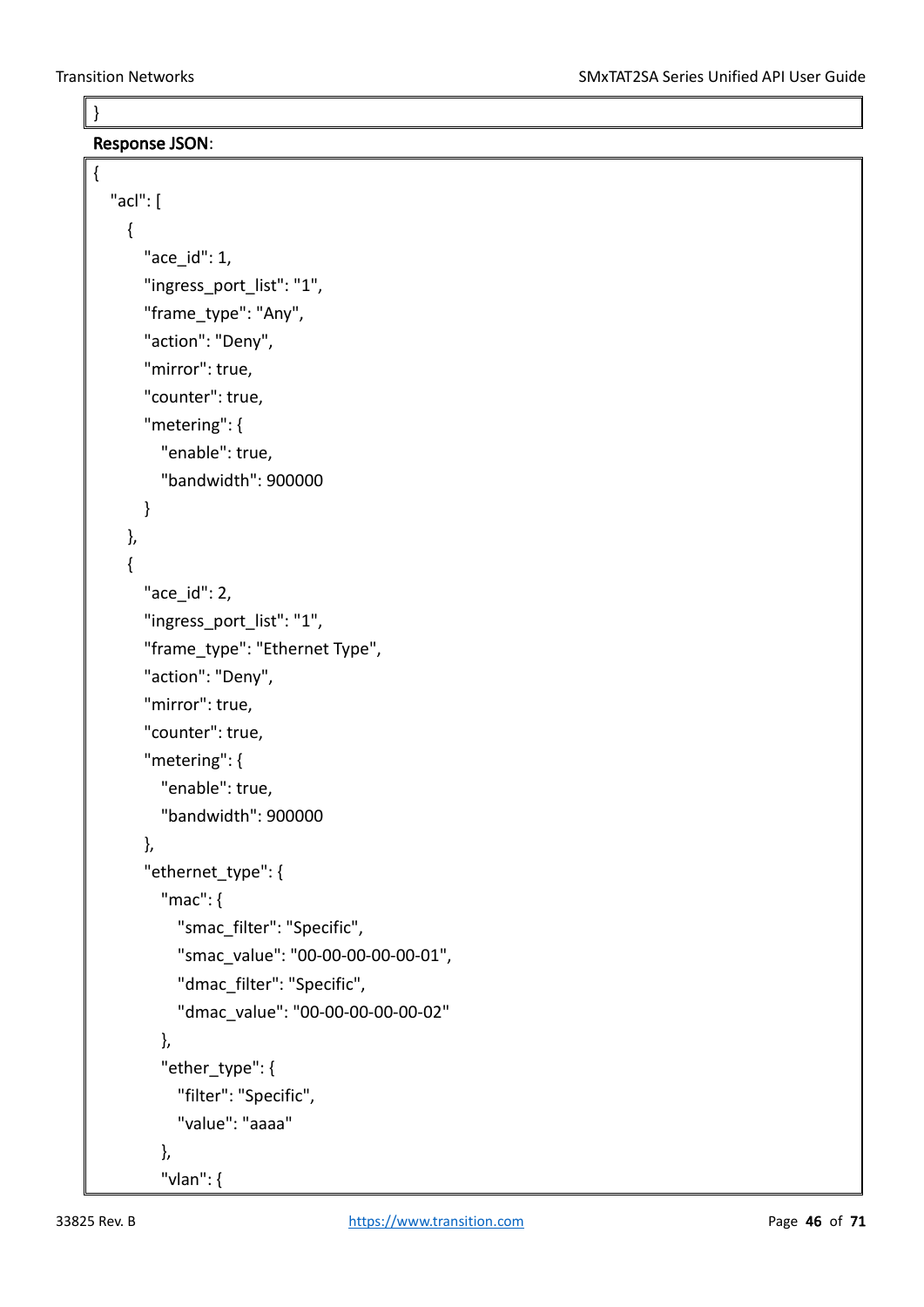```
"ctag": {
         "tagged": "Enabled",
         "vid_filter": "Specific",
         "vid": 101,
         "priority": "4-7"
      },
       "stag": {
         "tagged": "Enabled",
         "vid_filter": "Specific",
         "vid": 102,
         "priority": "4-7"
      }
    }
  }
},
{
  "ace_id": 3,
  "ingress_port_list": "1",
  "frame_type": "IPv4",
  "action": "Deny",
  "mirror": true,
  "counter": true,
  "metering": {
    "enable": true,
    "bandwidth": 900000
  },
  "ipv4": {
    "protocol_filter": "TCP",
    "protocol_value": 6,
    "fragment": "No",
    "tos_filter": "Any",
    "tos_dhcp_value": "",
    "tos_ip_value": "",
    "sip_filter": "Any",
    "sip_value": "0.0.0.0",
    "sip_mask": 0,
    "dip_filter": "Any",
    "dip_value": "0.0.0.0",
    "dip_mask": 0,
```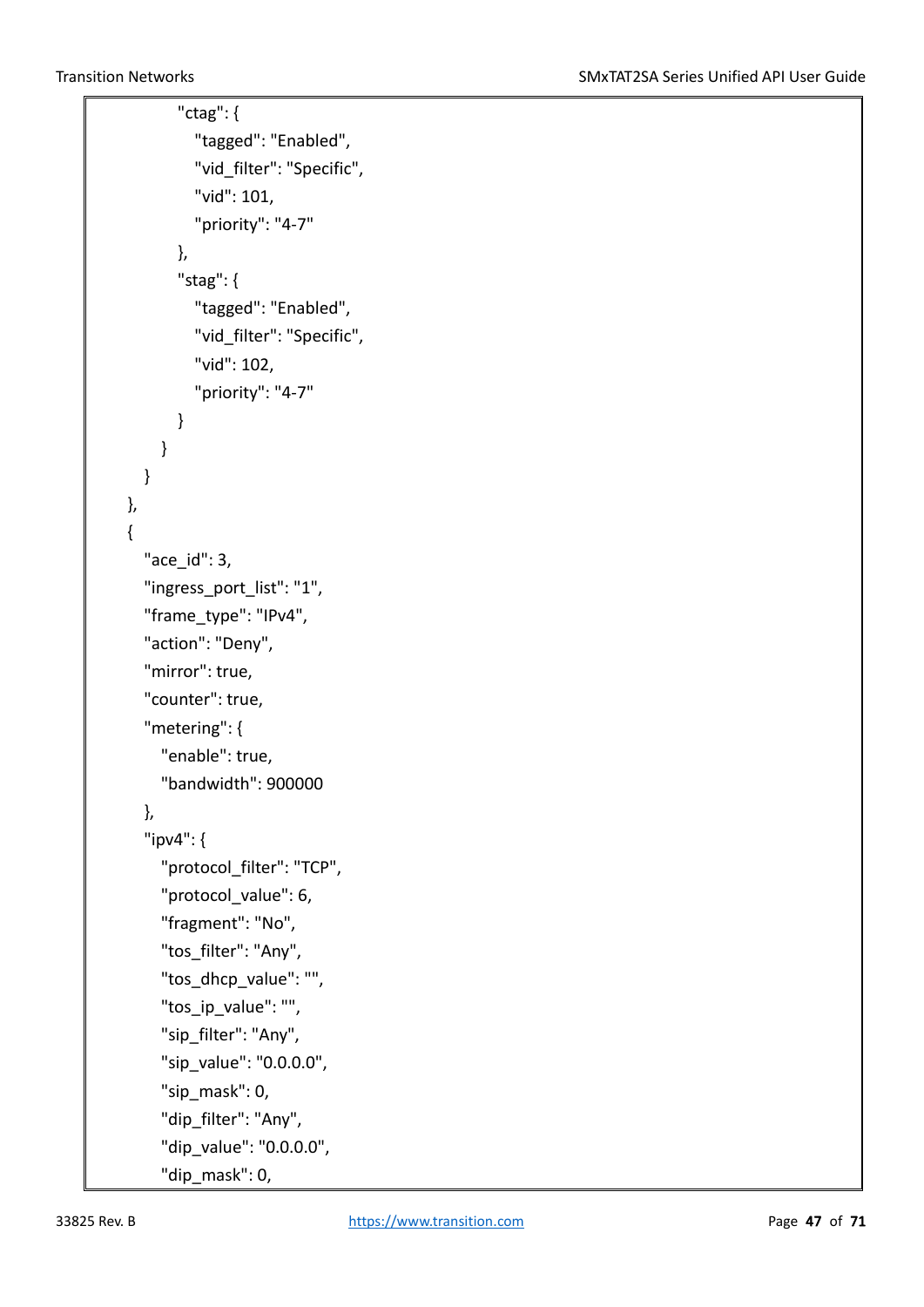```
"icmp": {
         "type_filter": "Any",
         "type_value": 255,
         "code_filter": "Any",
         "code_value": 255
       },
       "udp": {
         "sport_filter": "Any",
         "sport_low": 0,
         "sport_high": 65535,
         "dport_filter": "Any",
         "dport_low": 0,
         "dport_high": 65535
       },
       "tcp": {
         "sport_filter": "Any",
         "sport_low": 0,
         "sport_high": 65535,
         "dport_filter": "Any",
         "dport_low": 0,
         "dport_high": 65535,
         "tcp_fin": "Any",
         "tcp_syn": "Any",
         "tcp_rst": "Any",
         "tcp_psh": "Any",
         "tcp_ack": "Any",
         "tcp_urg": "Any"
      }
    }
  }
   … …
]
```
#### Section:

}

| <b>Name</b>       | Data type     | <b>Allowed / Value</b>                | <b>Default Value</b> |
|-------------------|---------------|---------------------------------------|----------------------|
| ace id            | Integer       | 1-256                                 |                      |
| next ace id       | Integer       | $0 - 256$                             |                      |
| ingress port list | String        | "Any" $\cdot$ <port number=""></port> | Any                  |
| frame type        | <b>String</b> | "Any" · "Ethernet Type" · "IPv4"      | Any                  |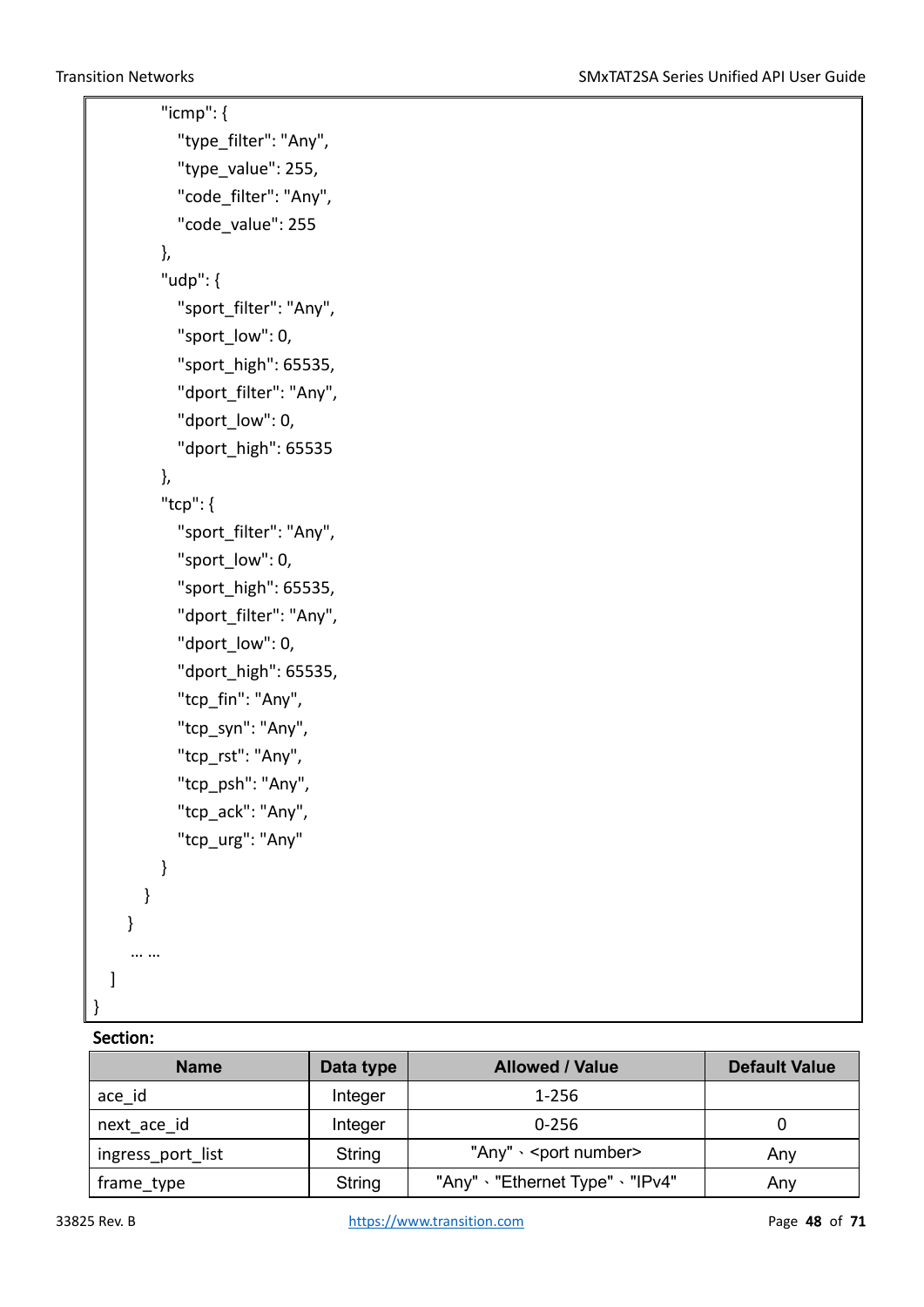| action              | String         | "Deny" 、"Permit" 、"Shutdown"                      | Permit      |
|---------------------|----------------|---------------------------------------------------|-------------|
| mirror              | <b>Boolean</b> |                                                   | false       |
| counter             | Boolean        |                                                   | false       |
| metering : enable   | <b>Boolean</b> |                                                   | false       |
| metering: bandwidth | Integer        | 16-1000000                                        | 1000000     |
| mac: smac filter    | String         | "Any" · "Specific"                                | Any         |
| mac: smac_value     | String         | <mac address=""></mac>                            |             |
| mac: smac filter    | String         | "Any" 、"Specific" 、                               | Any         |
|                     |                | "MC" - "BC" - "UC"                                |             |
| mac: smac_value     | <b>String</b>  | <mac address=""></mac>                            |             |
| ether_type: filter  | String         | "Any" · "Specific"                                | Any         |
| ether_type: value   | <b>String</b>  | 0000-FFFF                                         | <b>FFFF</b> |
| tagged              | <b>String</b>  | "Any" 、"Disabled" 、"Enabled"                      | Any         |
| vid_filter          | <b>String</b>  | "Any" · "Specific"                                | Any         |
| vid                 | Integer        | 1-4095                                            |             |
| priority            | <b>String</b>  | "0" < "1" < "2" < "3" <                           | Any         |
|                     |                | "4" \ "5" \ "6" \ "7" \ "0-1" \ "2-3" \           |             |
|                     |                | "4-5" \ "6-7" \ "0-3" \ "4-7" \ "Any"             |             |
| protocol_filter     | String         | "Any" 、"ICMP" 、"UDP" 、                            | Any         |
|                     |                | "TCP" 、"Other"                                    |             |
| protocol_value      | Integer        | $0 - 255$                                         |             |
| fragment            | String         | "Any" < "Yes" < "No"                              | Any         |
| tos filter          | String         | "Any" 、"DSCP" 、"IP Precedence"                    | Any         |
| tos_dscp_value      | String         | "0(BE)" \ "1" \ "2" \ "3" \ "4" \ "5" \           |             |
|                     |                | "6"、"7"、"8(CS1)"、"9"、                             |             |
|                     |                | "10(AF11)" 、"11" 、"12(AF12)" 、                    |             |
|                     |                | "13" $\cdot$ "14(AF13)" $\cdot$ "15" $\cdot$      |             |
|                     |                | "16(CS2)" $\cdot$ "17" $\cdot$ "18(AF21)" $\cdot$ |             |
|                     |                | "19"、"20(AF22)"、"21"、                             |             |
|                     |                | "22(AF23)"、"23"、"24(CS3)"、                        |             |
|                     |                | "25"、"26(AF31)"、"27"、                             |             |
|                     |                | "28(AF32)"、"29"、"30(AF33)"、                       |             |
|                     |                |                                                   |             |
|                     |                | "34(AF41)"、"35"、"36(AF42)"、                       |             |
|                     |                | "37"、"38(AF43)"、"39"、                             |             |
|                     |                | "40(CS5)"、"41"、"42"、"43"、                         |             |
|                     |                | "44"、"45"、"46(EF)"、"47"、                          |             |
|                     |                | "48(CS6)" 、"49" 、"50" 、"51" 、                     |             |
|                     |                | "52" 、"53" 、"54" 、"55" 、                          |             |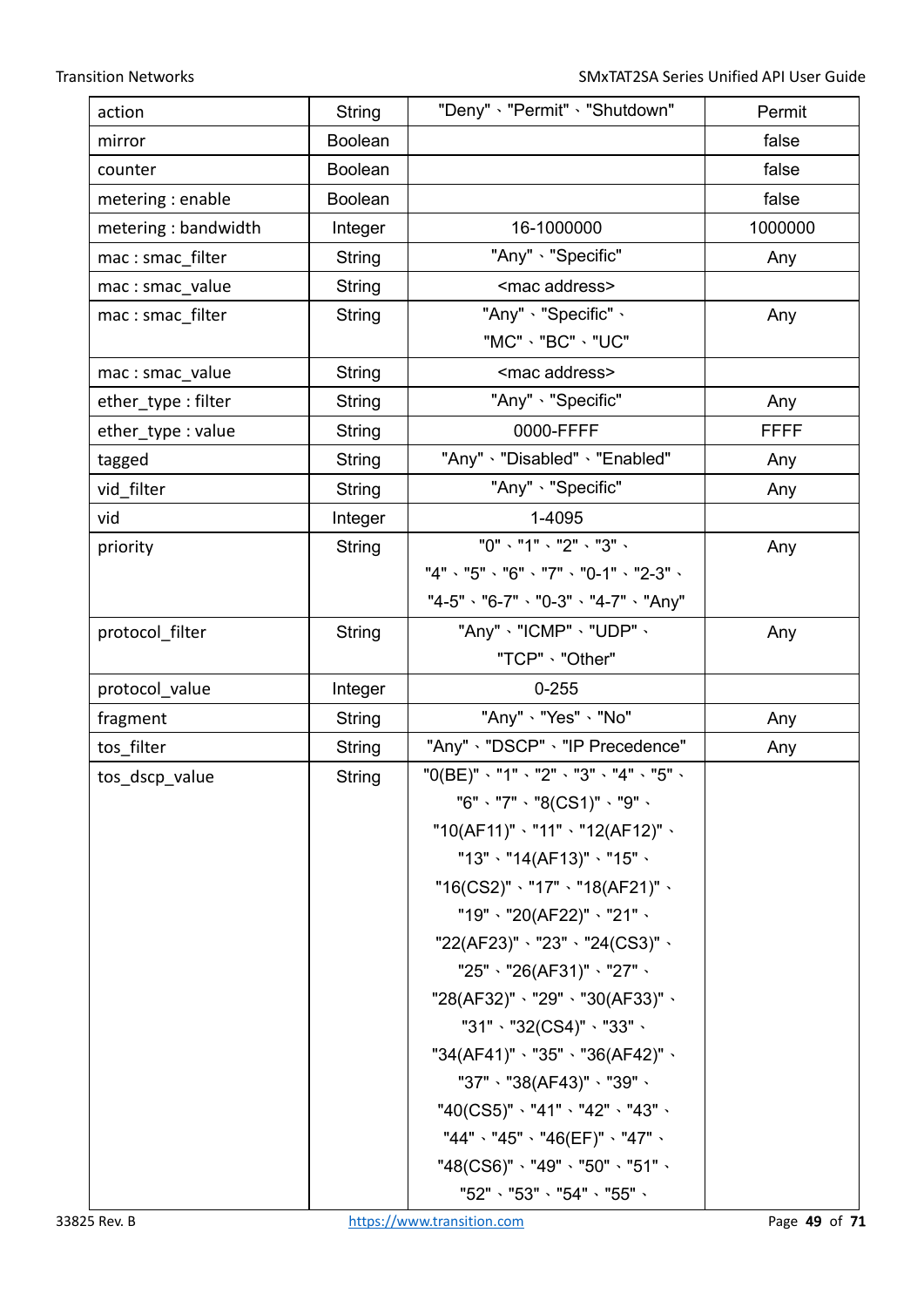|                   |               | "56(CS7)" 、"57" 、"58" 、"59" 、       |     |  |
|-------------------|---------------|-------------------------------------|-----|--|
|                   |               | "60" \ "61" \ "62" \ "63"           |     |  |
| tos_ip_value      | <b>String</b> | "0" \ "1" \ "2" \ "3" \ "4" \ "5" \ |     |  |
|                   |               | "6" \ "7" \ "0-1" \ "2-3" \ "4-5" \ |     |  |
|                   |               | "6-7" 、 "0-3" 、 "4-7"               |     |  |
| sip_filter        | <b>String</b> | "Any" 、"Host" 、"Network"            | Any |  |
| sip_value         | <b>String</b> | <ip address=""></ip>                |     |  |
| sip mask          | Integer       | $1 - 32$                            |     |  |
| dip_filter        | String        | "Any" · "Host" · "Network"          | Any |  |
| dip_value         | <b>String</b> | <ip address=""></ip>                |     |  |
| dip_mask          | Integer       | $1 - 32$                            |     |  |
| icmp: type_filter | <b>String</b> | "Any" · "Specific"                  | Any |  |
| icmp: type_value  | Integer       | $0 - 255$                           |     |  |
| icmp: code_filter | <b>String</b> | "Any" · "Specific"                  | Any |  |
| icmp: code_value  | Integer       | $0 - 255$                           |     |  |
| sport_filter      | <b>String</b> | "Any" · "Specific" · "Range"        | Any |  |
| sport_low         | Integer       | 0-65535                             |     |  |
| sport_high        | Integer       | 0-65535                             |     |  |
| dport_filter      | <b>String</b> | "Any" 、"Specific" 、"Range"          | Any |  |
| dport_low         | Integer       | 0-65535                             |     |  |
| dport_high        | Integer       | 0-65535                             |     |  |
| tcp_fin           | <b>String</b> | "0" - "1" - "Any"                   | Any |  |
| tcp_syn           | <b>String</b> | "0" - "1" - "Any"                   | Any |  |
| tcp_rst           | <b>String</b> | "0" - "1" - "Any"<br>Any            |     |  |
| tcp_psh           | <b>String</b> | "0" - "1" - "Any"                   | Any |  |
| tcp_ack           | <b>String</b> | "0" - "1" - "Any"                   | Any |  |
| tcp_urg           | String        | "0" - "1" - "Any"                   | Any |  |

Note 1: This configuration is based on the SMxTAT2SA chip function.

Note 2: Only modify one ACL entry at a time.

Note 3: The "frame\_type" determines the set JOSN format in ACL entry.

Note 4: The ACL entry set at the end of the table when "next\_ace\_id" value is 0.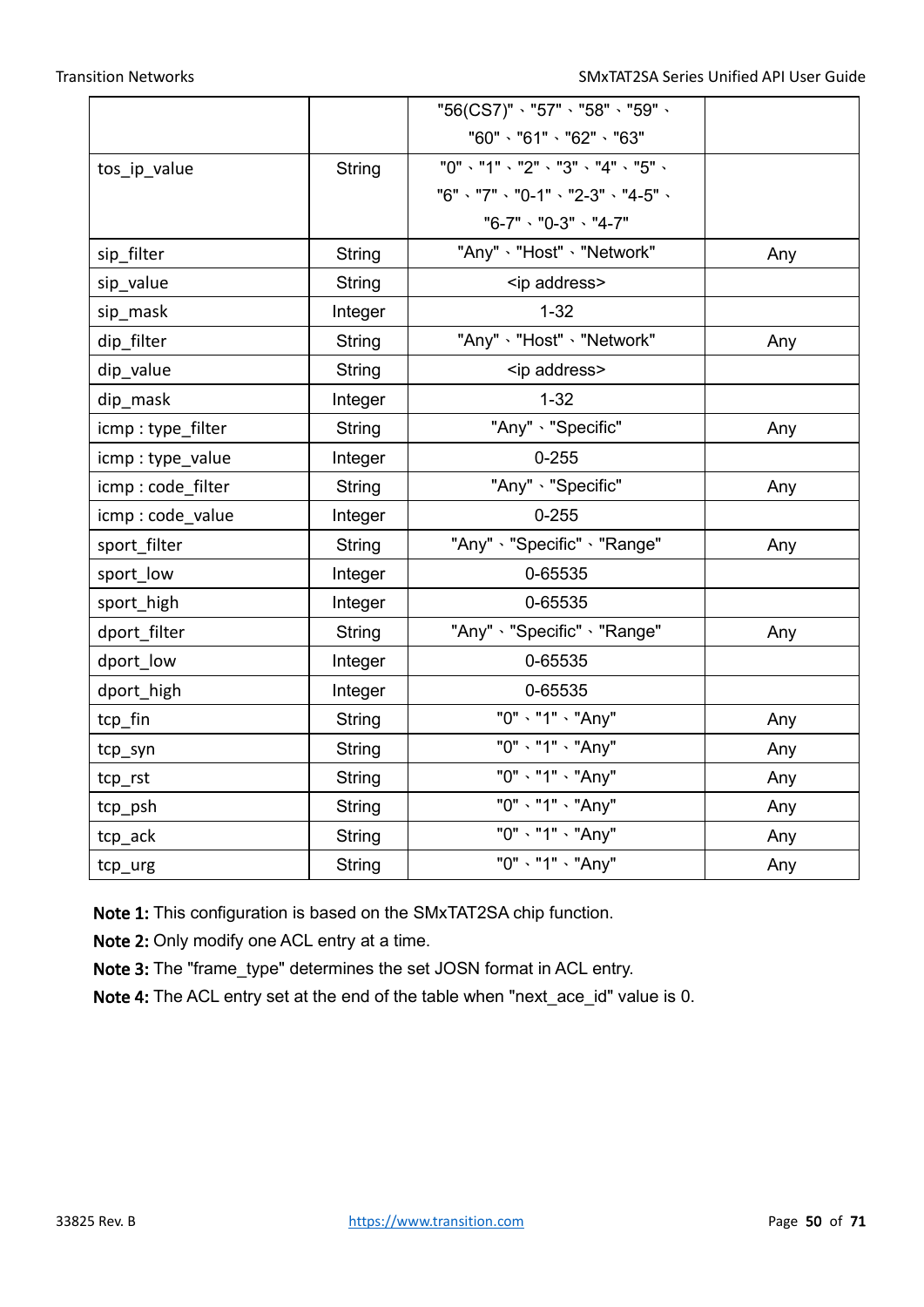### <span id="page-50-0"></span>39. Create SSL Key

URL: /api/create\_ssl\_key

#### Method: POST

#### Request JSON:

<sub>f</sub>

|  | "ssl key": $\{$ |                                                   |
|--|-----------------|---------------------------------------------------|
|  |                 | "create":{                                        |
|  |                 | "country":"GB",                                   |
|  |                 | "state":"Test State",                             |
|  |                 | "location":"Test Locality",                       |
|  |                 | "organization":"Organization Name",               |
|  |                 | "organizational_unit":"Organizational Unit Name", |
|  |                 | "common name":"Common Name",                      |
|  |                 | "email":"test@example.com",                       |
|  |                 | "days":3650,                                      |
|  |                 | "key_length":2048                                 |
|  |                 |                                                   |
|  |                 |                                                   |
|  |                 |                                                   |

#### Response JSON:

```
{
    "response":{
         "status":"success"
    }
```
#### Section:

}

| <b>Name</b>         | Data type     | <b>Allowed / Value</b> | <b>Default Value</b> |
|---------------------|---------------|------------------------|----------------------|
| country             | String        | 0-2 alphanumeric       |                      |
| state               | String        | 0-128 alphanumeric     |                      |
| location            | String        | 0-128 alphanumeric     |                      |
| organization        | String        | 0-64 alphanumeric      |                      |
| organizational unit | <b>String</b> | 0-64 alphanumeric      |                      |
| common name         | String        | 0-64 alphanumeric      |                      |
| email               | String        | 0-64 alphanumeric      |                      |
| days                | Integer       | $1-3650$ days          | 3650                 |
| key_length          | Integer       | 2048 bits              | 2048                 |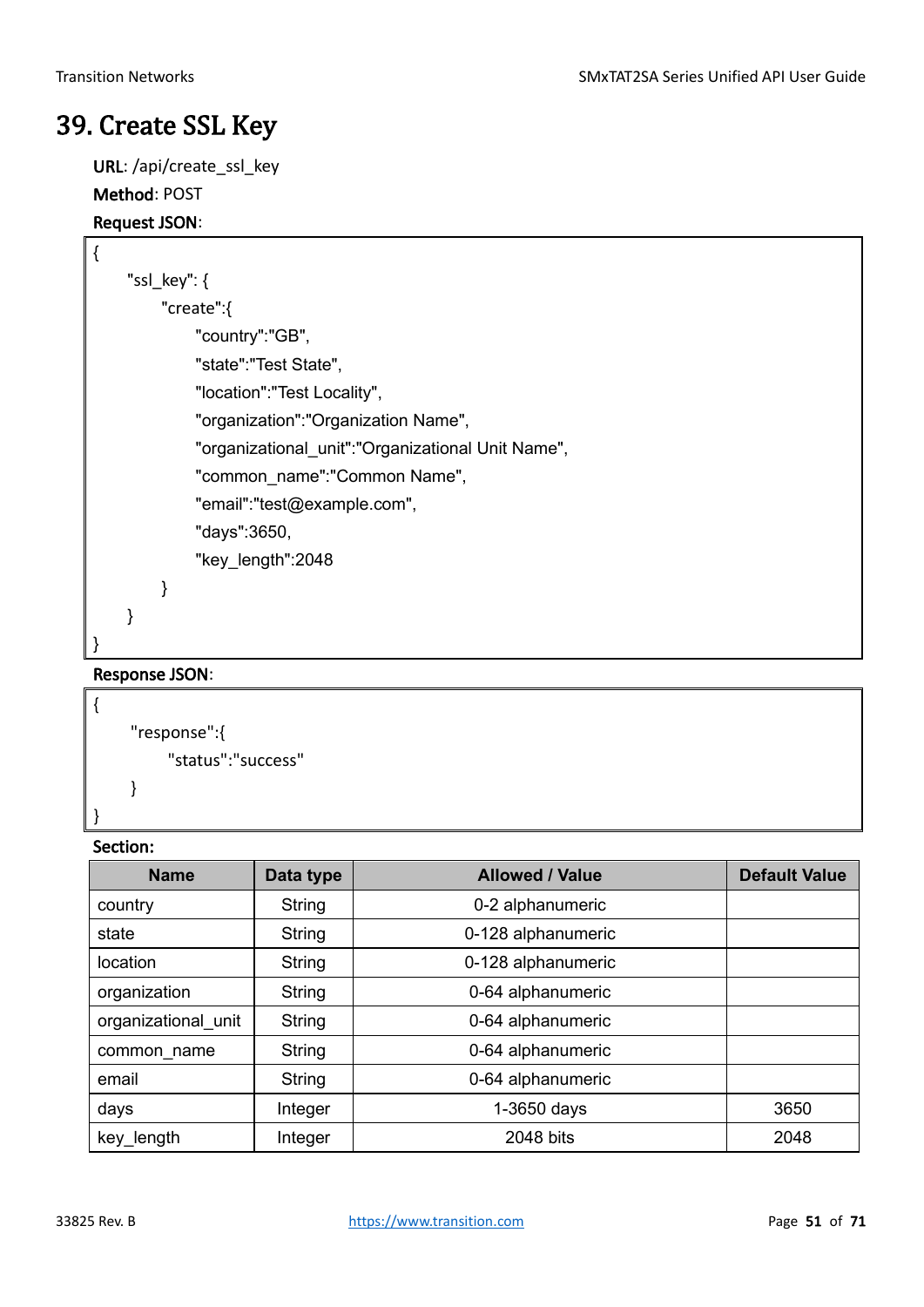Note: When creating an SSL Key, be sure to save the certificate file into your tftp directory and specify your tftp server IP. Both your tftp server and the switch must be on the same subnet.

### <span id="page-51-0"></span>40. Get SSL Key Status

URL: /api/get\_ssl\_key\_status Method: GET Request JSON: null Response JSON:

```
{
    "ssl key": {
         "status": "ready in used"
    }
}
```
### <span id="page-51-1"></span>41. Device List Table

URL: /api/dev\_list\_table Method: GET Request JSON: null Response JSON:

{

```
"device list table":
 [{
    "switch_mac" : "00-11-22-33-44-55",
    "switch_addr" : "192.168.90.3",
    "device_name" : "Switch A",
    "device_list" : 
   \mathbb{R}"port_no" : 6,
           "poe_used": 0,
           "status": "on",
           "device_type": "SWITCH",
           "model_name": "SM8TAT2SA",
           "device_name": "Switch C",
           "mac": "00-C0-F2-47-A6-FA",
           "ip_addr": "192.168.90.5",
           "rx_rate": 1024,
          "link partner port no": 1,
```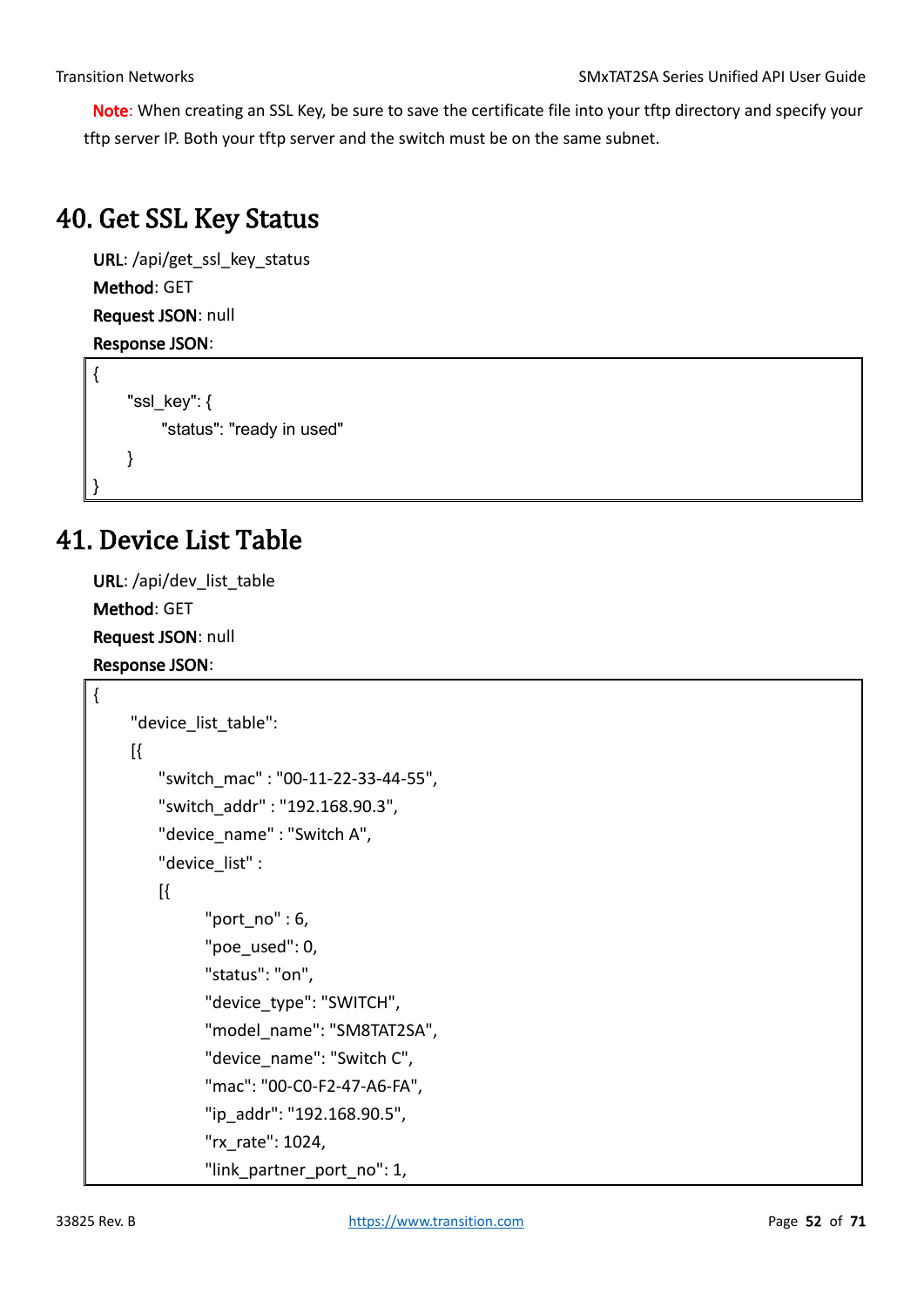```
"number of alarm events": 2,
               "events":
[ "date":"2010-01-01",
                   "time":"23 51",
                   "message":"Higher than maximum throughput limit"
 },
\{ "date":"2010-01-01",
                   "time":"23 52",
                   "message":"Higher than maximum throughput limit"
              }]
          },
\overline{\mathcal{L}} "port_no" : 10,
               "poe_used": 0,
               "status": "on",
               "device_type": "SWITCH",
               "model_name": "SM8TAT2SA",
               "device_name": "Switch B",
               "mac": "00-C0-F2-47-A6-F9",
               "ip_addr": "192.168.90.4",
               "rx_rate": 1024,
              "link partner port no": 2,
              "number of alarm events": 0,
               "events":[]
          },
\overline{\mathcal{L}} "port_no" : 26,
               "poe_used": 34,
               "status": "on",
              "device_type": "Camera",
               "model_name": "AXIS Camera",
               "device_name": "Camera A",
               "mac": "00-40-8C-7D-81-9A",
               "ip_addr": "192.168.90.203",
               "rx_rate": 1024,
              "link partner port no": 0,
              "number of alarm events": 0,
```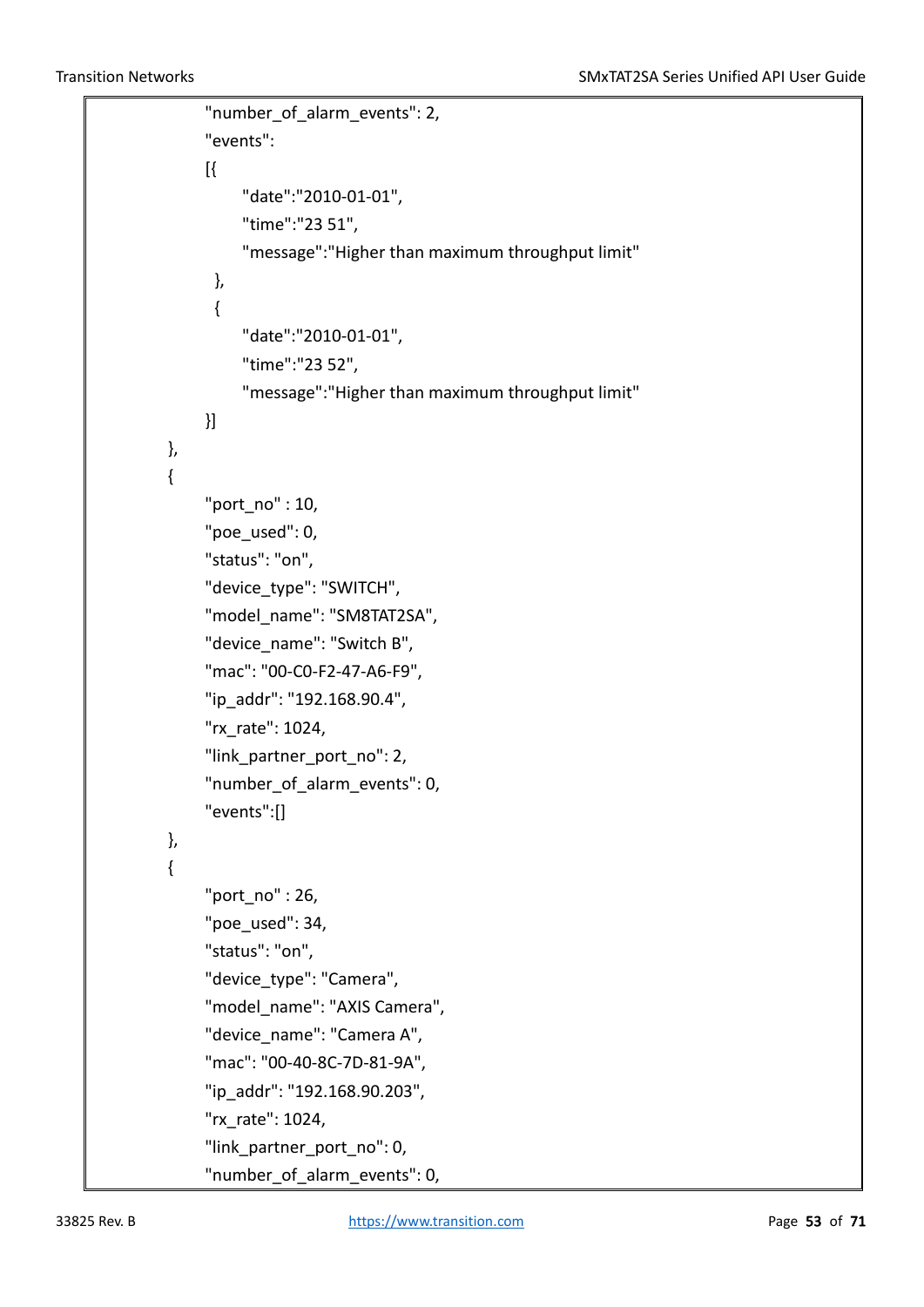```
 "events":[]
        }]
 }]
```
#### Section:

}

| <b>Name</b> | Data type | Unit       |
|-------------|-----------|------------|
| poe used    | Integer   | $0.1$ watt |
| rx rate     | Integer   | byte       |

### <span id="page-53-0"></span>42. Get Config File List

URL: /api/get\_config\_file\_list Method: GET Request JSON: null Response JSON:

```
{
     "system": {
          "config": {
               "file_list" : [
                     {"name":"running-config"},
                     {"name":"startup-config"},
                     {"name":"default-config"},
                     {"name":"test-config"}
               ]
          }
     }
}
```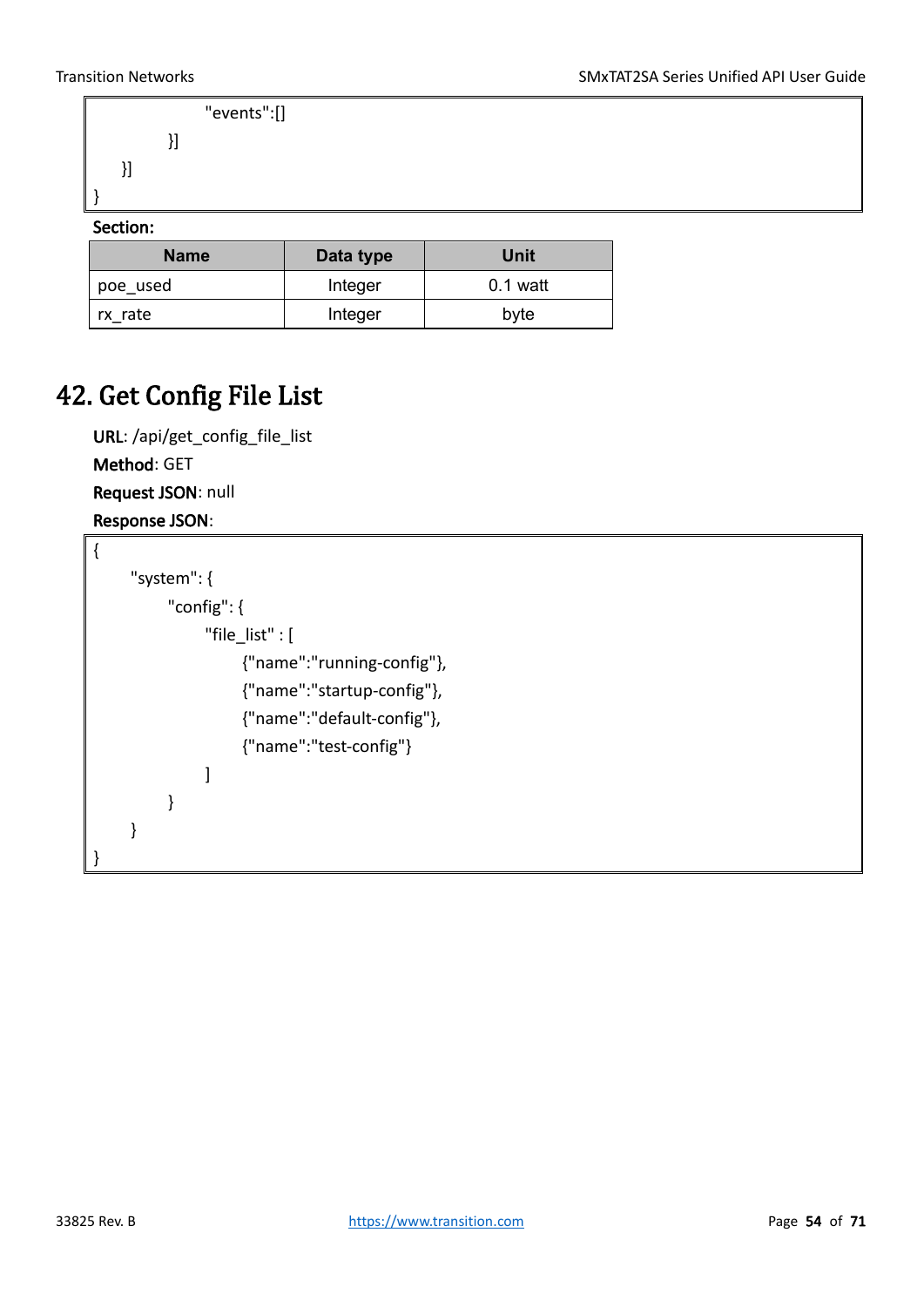### <span id="page-54-0"></span>43. Export Config

URL: /api/export\_config

#### Method: POST

#### Request JSON:

```
{
     "system": {
          "config": {
               "export_url": "http://192.168.111.1/ ",
               "export_file" : "running-config"
          }
     }
}
{
     "system": {
          "config": {
               "export_url": "tftp://192.168.111.1/ ",
               "export_file" : "test-config"
          }
     }
}
```
Response JSON: null (note: get action status used "Get Config Action Status")

| <b>Name</b> | Data type | <b>Allowed / Value</b> | <b>Default</b><br><b>Value</b> | <b>Note</b>                                                                   |
|-------------|-----------|------------------------|--------------------------------|-------------------------------------------------------------------------------|
| export url  | String    | $<$ URL $>$            |                                | Support protocol:<br>$tftp \cdot hftp$                                        |
| export_file | String    | <file name=""></file>  |                                | Special Filename:<br>"default-config"<br>"running-config"<br>"startup-config" |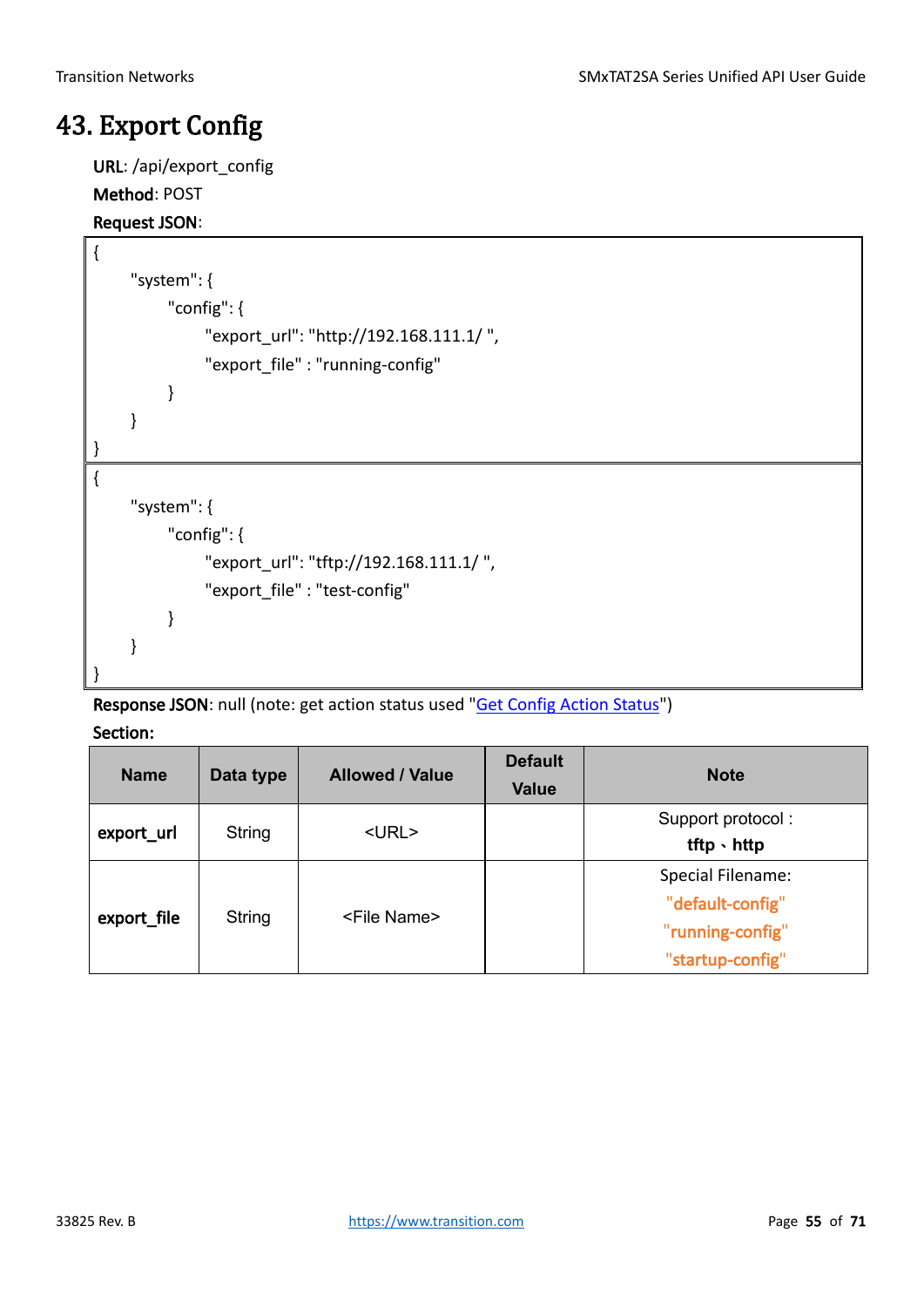### <span id="page-55-0"></span>44. Import Config

URL: /api/import\_config

#### Method: POST

#### Request JSON:

<sup>{</sup>

| ι    |   |                                                   |
|------|---|---------------------------------------------------|
|      |   | "system": $\{$                                    |
|      |   | "config": $\{$                                    |
|      |   | "import_url": "http://192.168.111.1/test-config", |
|      |   | "import_file": "running-config",                  |
|      |   | "params": "Replace"                               |
|      |   | ł                                                 |
|      | } |                                                   |
|      |   |                                                   |
| $\{$ |   |                                                   |
|      |   | "system": {                                       |
|      |   | "config": $\{$                                    |
|      |   | "import url": "tftp://192.168.111.1/test-config", |
|      |   | "import file": "test-config"                      |
|      |   | ł                                                 |
|      | ł |                                                   |
|      |   |                                                   |

Response JSON: null (note: get action status used "Get Config Action Status")

| <b>Name</b> | Data type | <b>Allowed / Value</b> | <b>Default</b><br><b>Value</b> | <b>Note</b>                                                                                   |
|-------------|-----------|------------------------|--------------------------------|-----------------------------------------------------------------------------------------------|
| import url  | String    | $<$ URL $>$            |                                | Support protocol:<br>tftp $\cdot$ http                                                        |
| import file | String    | <file name=""></file>  |                                | Special Filename:<br>"default-config" (not supported)<br>"running-config"<br>"startup-config" |
| params      | String    | "Replace" \ "Merge"    | Replace                        | "import_file" if "running-config"<br>used.                                                    |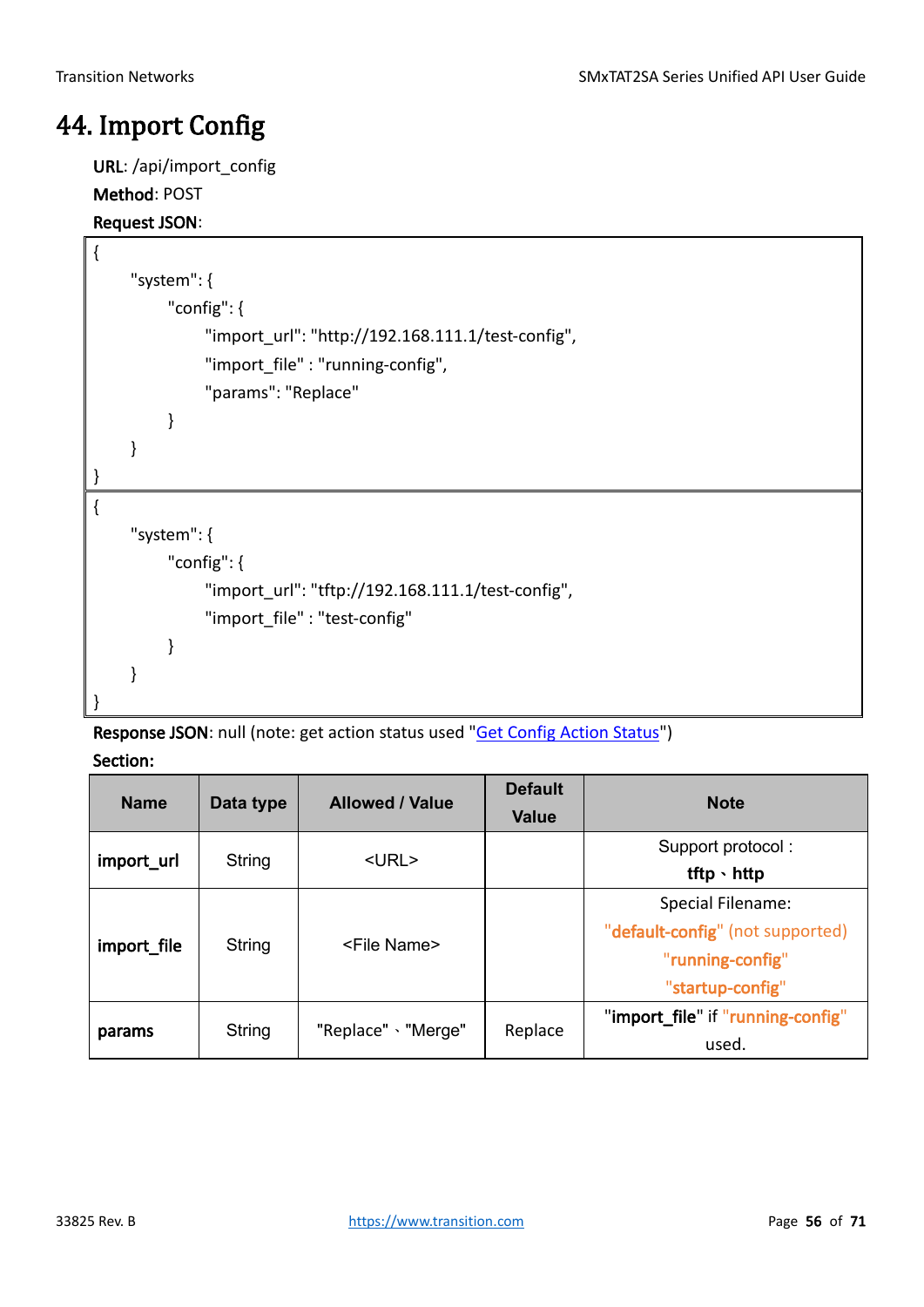### <span id="page-56-0"></span>45. Activate Config

URL: /api/activate\_config

#### Method: POST

### Request JSON:

```
{
     "system": {
          "config": {
                "activate_file" : "test-config"
          }
     }
}
```
Response JSON: null (note: get action status used "Get Config Action Status")

| <b>Name</b>   | Data type | <b>Allowed / Value</b> | <b>Default</b><br><b>Value</b> | <b>Note</b>                                                                                                   |
|---------------|-----------|------------------------|--------------------------------|---------------------------------------------------------------------------------------------------------------|
| activate_file | String    | <file name=""></file>  |                                | Special Filename:<br>"default-config" (not supported)<br>"running-config" (not supported)<br>"startup-config" |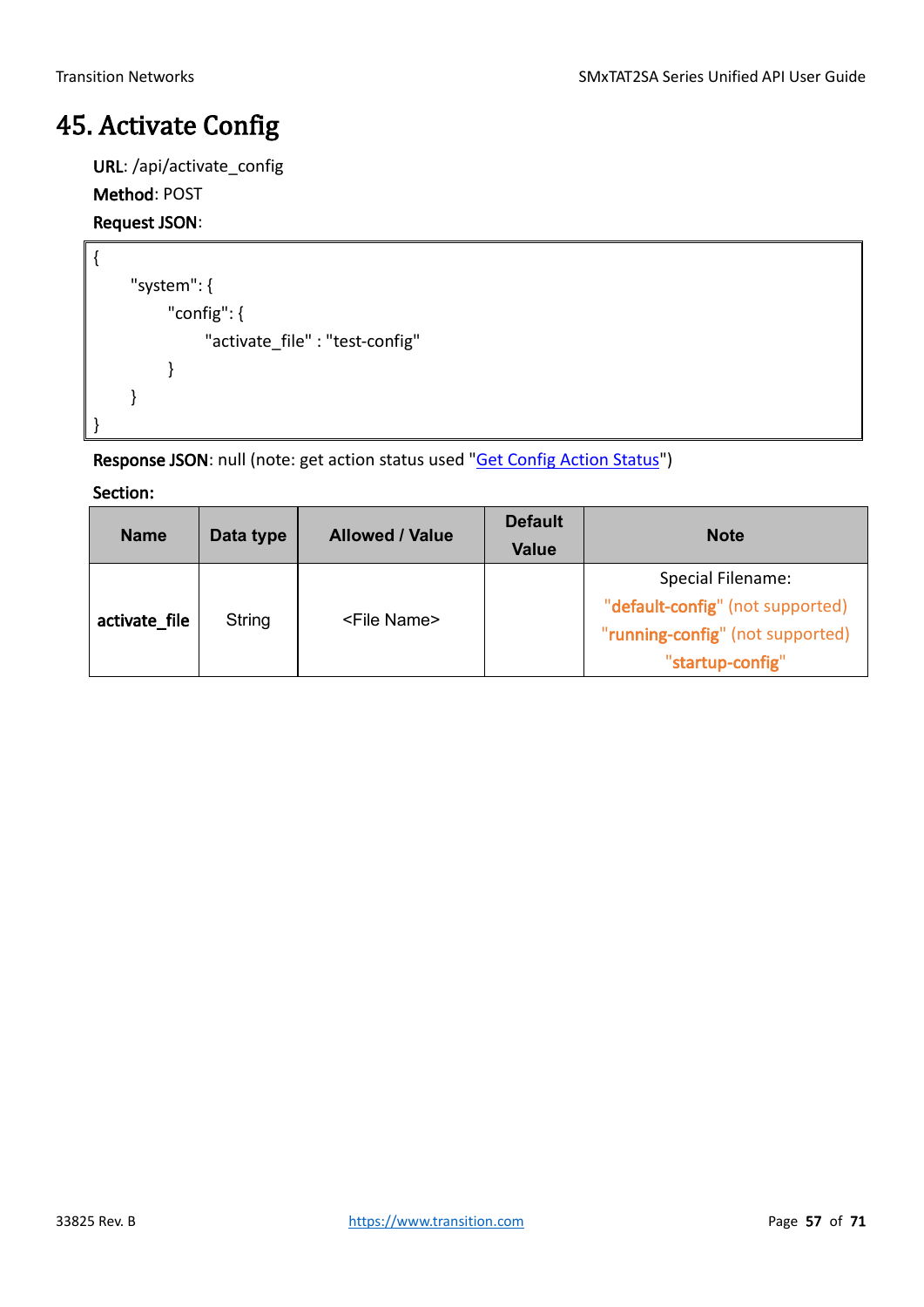### <span id="page-57-0"></span>46. Delete Config

URL: /api/delete\_config

#### Method: POST

#### Request JSON:

{

}

```
"system": {
     "config": {
          "delete_file" : "test-config"
     }
}
```
#### Response JSON:

```
{
     "system": {
          "config": {
               "delete_status" : "The device has been activate config successfully."
          }
     }
}
```

| <b>Name</b>   | Data type | <b>Allowed / Value</b>                                                                     | <b>Note</b>                                                                               |
|---------------|-----------|--------------------------------------------------------------------------------------------|-------------------------------------------------------------------------------------------|
| delete file   | String    | <file name=""></file>                                                                      | Special Filename:<br>"default-config" (not supported)<br>"running-config" (not supported) |
| delete_status |           | The device has been delete config<br>successfully.<br>Error: Failed to delete config file. | "startup-config" (not supported)                                                          |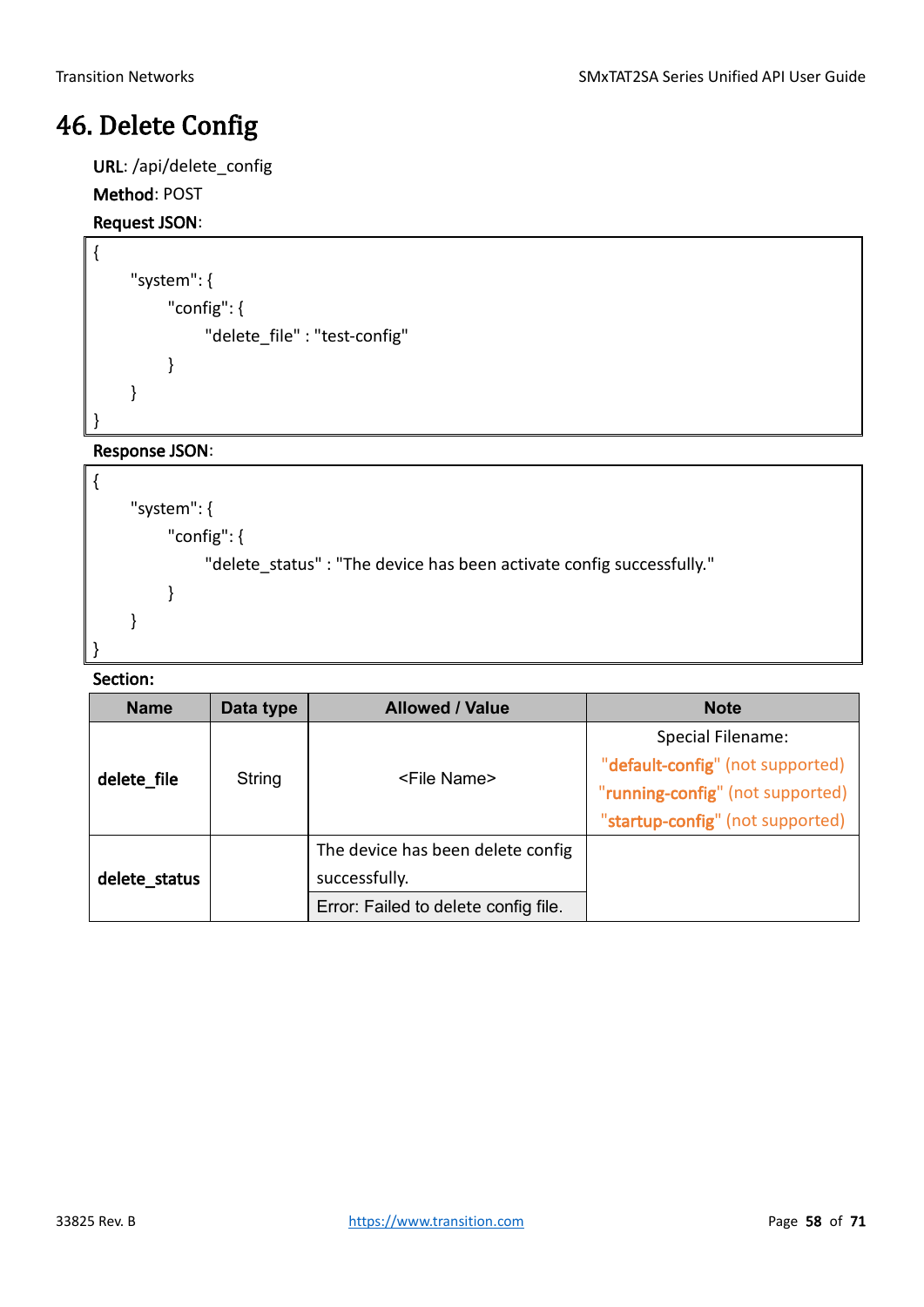### <span id="page-58-0"></span>47. Get Config Action Status

URL: /api/get\_config\_action\_status

#### Method: GET

Request JSON: null

#### Response JSON:

```
{
     "system": {
          "config": {
               "config_file_status": "The device has been import config successfully."
          }
     }
}
```

| <b>Name</b>        | Data type                                      | <b>Allowed / Value</b>                            |
|--------------------|------------------------------------------------|---------------------------------------------------|
|                    |                                                | Never updated                                     |
|                    |                                                | Downloading, please stand by                      |
|                    |                                                | Processing, please stand by                       |
|                    |                                                | The device has been import config successfully.   |
| config_file_status | String<br>Error: Failed to import config file. |                                                   |
|                    |                                                | The device has been export config successfully.   |
|                    | Error: Failed to export config file.           |                                                   |
|                    | Error: Failed to activate config file.         | The device has been activate config successfully. |
|                    |                                                |                                                   |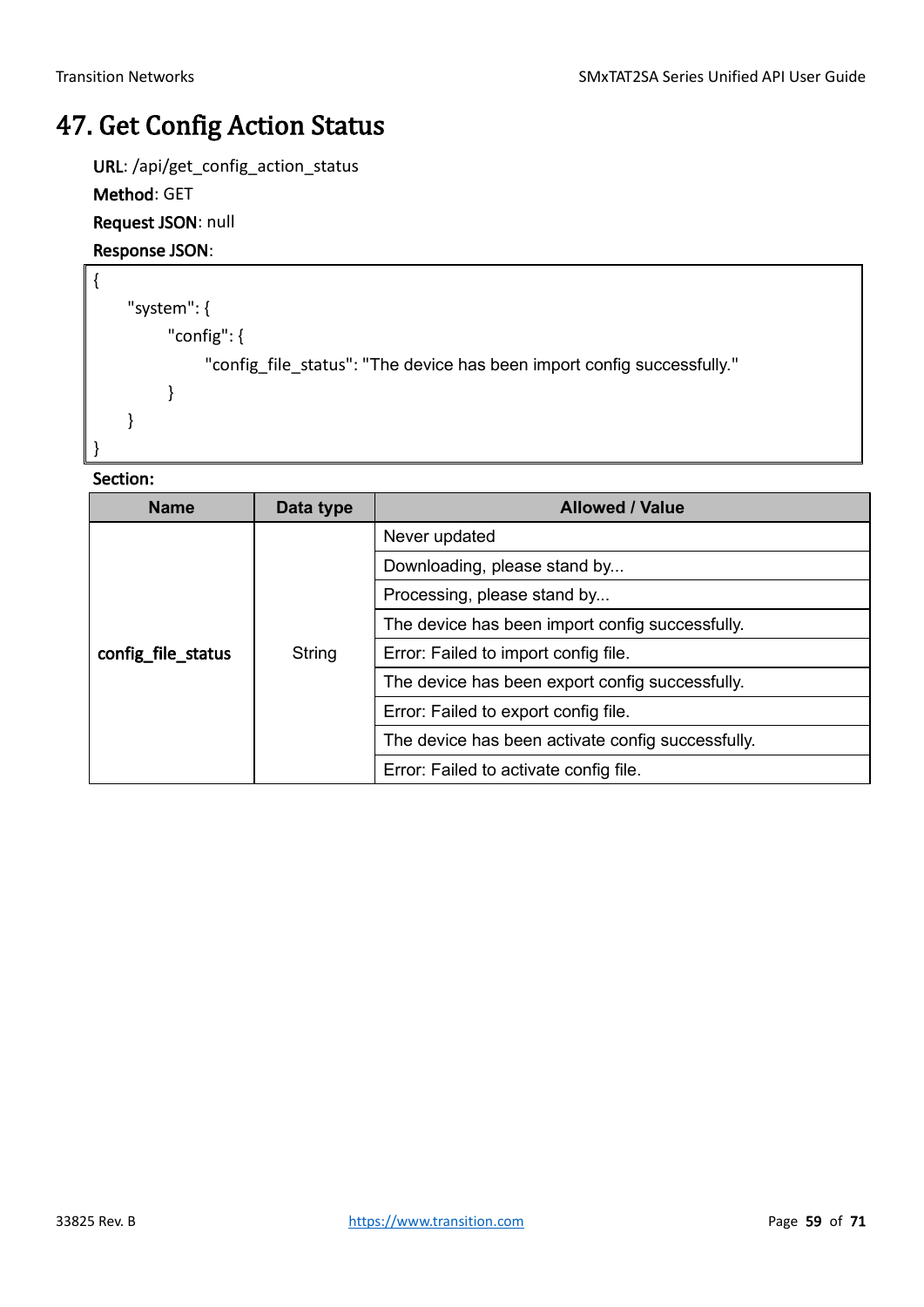### <span id="page-59-0"></span>48. Ping

{

URL: /api/ping

Method: POST

#### Request JSON:

```
"ping": {
     "host" : "192.168.1.1",
     "version" : 4,
     "count" : 5,
     "length" : 56,
     "vlan" : 1
}
```
}

### Response JSON:

```
{
     "ping": {
          "status" : "start",
          "message" : ""
     }
}
```
Note: get action status used "Get Ping Status".

| <b>Name</b> | Data type | <b>Allowed / Value</b>                 | <b>Default Value</b>                             |   |
|-------------|-----------|----------------------------------------|--------------------------------------------------|---|
|             |           | <ipv4 address=""></ipv4>               |                                                  |   |
| host        | String    | <ipv6 address=""></ipv6>               |                                                  |   |
|             |           | <host name=""></host>                  |                                                  |   |
|             |           | 4 : "host" is <lpv4 address=""></lpv4> |                                                  |   |
| version     | Integer   | 6 : "host" is <lpv6 address=""></lpv6> | 4                                                |   |
|             |           | 0: "host" is <host name=""></host>     |                                                  |   |
| count       | Integer   | 1-60 Times                             | 5                                                |   |
| length      | Integer   | $1-1452$ Bytes                         | 56                                               |   |
| vlan        | Integer   | <vlan id=""></vlan>                    |                                                  | 1 |
|             |           |                                        | (Note: "host" is <lpv6 address=""> used.)</lpv6> |   |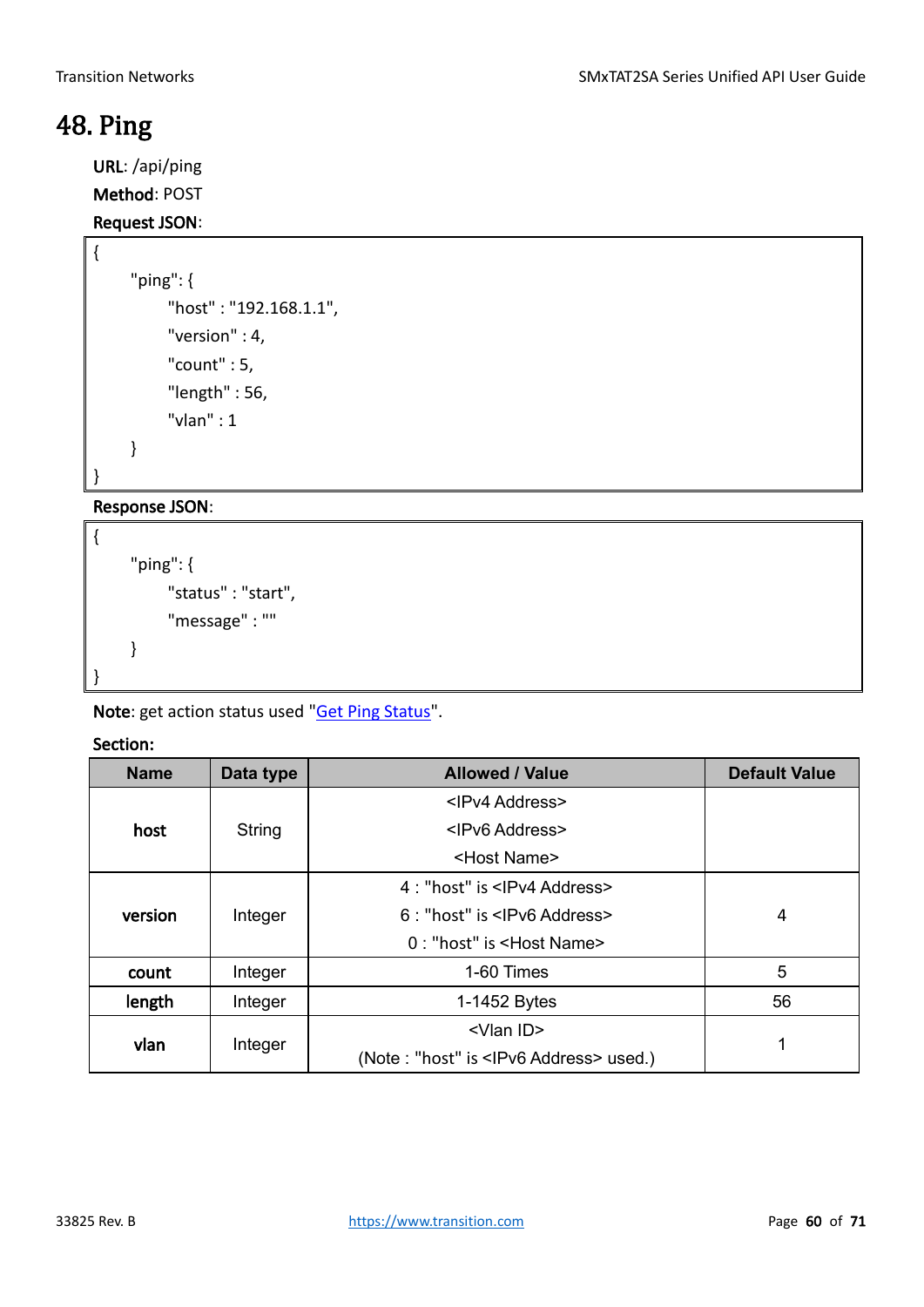### <span id="page-60-0"></span>49. Get Ping Status

URL: /api/get\_ping\_status Method: GET Request JSON: null Response JSON:

| $\{$ |                                                             |
|------|-------------------------------------------------------------|
|      | "ping": $\{$                                                |
|      | "status" : "done",                                          |
|      | "message": "PING 192.168.1.1 (192.168.1.1): 56 data bytes\n |
|      | 64 bytes from 192.168.1.1: seq=0 ttl=128 time<1ms\n         |
|      | 64 bytes from 192.168.1.1: seq=1 ttl=128 time<1ms\n         |
|      | 64 bytes from 192.168.1.1: seq=2 ttl=128 time<1ms\n         |
|      | 64 bytes from 192.168.1.1: seq=3 ttl=128 time<1ms\n         |
|      | 64 bytes from 192.168.1.1: seg=4 ttl=128 time=10ms\n\n      |
|      | $-192.168.0.46$ ping statistics $-$ -                       |
|      | 5 packets transmitted, 5 packets received, 0% packet loss\n |
|      | round-trip min/avg/max = $0.0/2.0/10.0$ ms\n"               |
|      |                                                             |
|      |                                                             |

| <b>Name</b> | Data type | <b>Allowed / Value</b>                    |  |
|-------------|-----------|-------------------------------------------|--|
| stat        | String    | "start" · "processing" · "done" · "error" |  |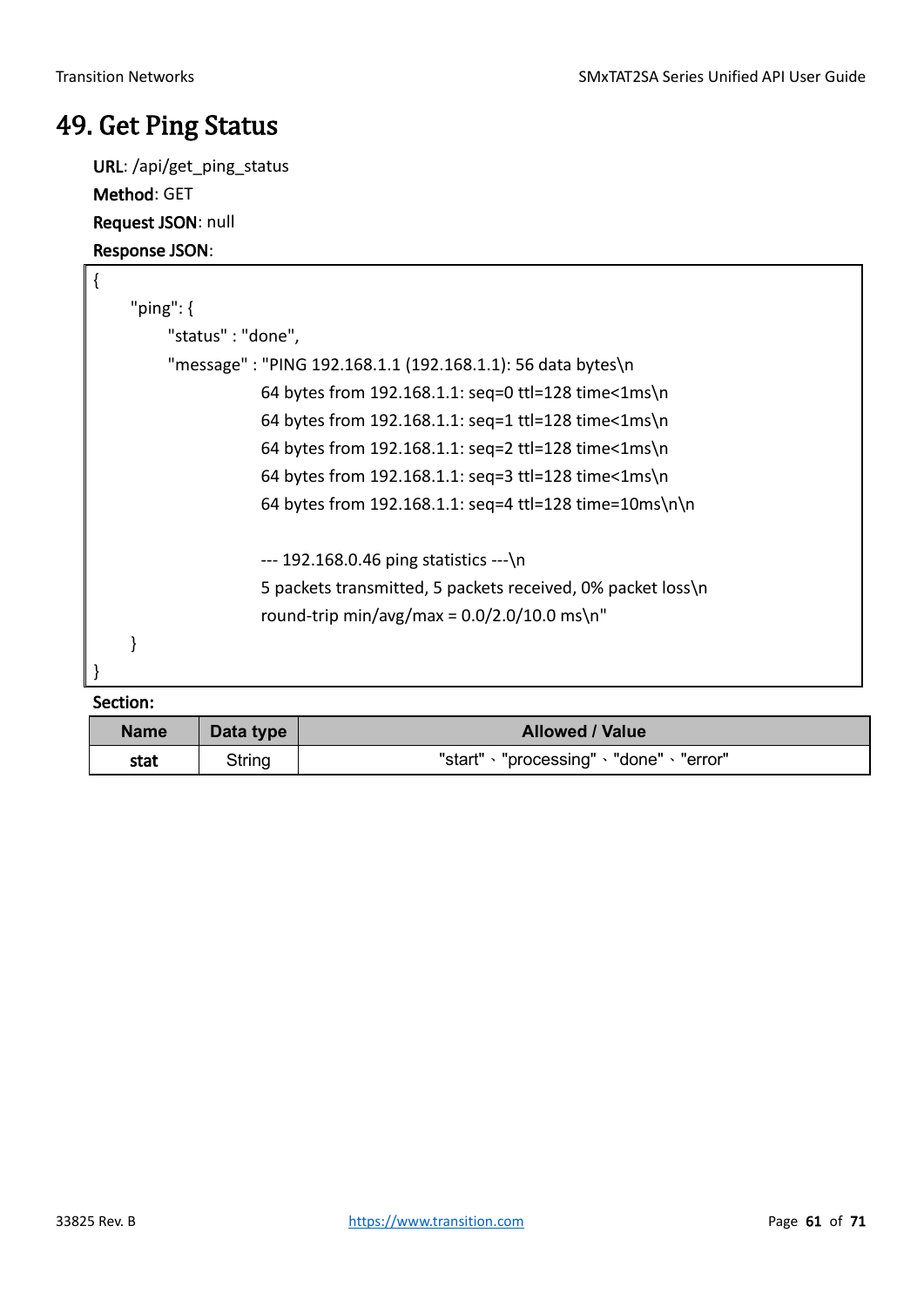### <span id="page-61-0"></span>50. Traceroute

URL: /api/traceroute Method: POST

## Request JSON:

```
"traceroute": {
     "host" : "192.168.1.1",
     "version" : 4,
    "ip_protocol" : "ICMP",
    "wait_time" : 5,
     "max_ttl" : 10,
     "count" : 3,
     "vlan" : 1
}
```
}

{

### Response JSON:

```
{
     "traceroute": {
          "status" : "start",
          "message" : ""
     }
}
```
(note: get action status used ["Get Traceroute Status"](#page-62-0))

| <b>Name</b>                                                                                | <b>Allowed / Value</b><br>Data type |                                                   | <b>Default Value</b> |
|--------------------------------------------------------------------------------------------|-------------------------------------|---------------------------------------------------|----------------------|
|                                                                                            |                                     | <ipv4 address=""> <ipv6 address=""></ipv6></ipv4> |                      |
| host                                                                                       | String                              | <host name=""></host>                             |                      |
|                                                                                            |                                     | 4 : "host" is <lpv4 address=""></lpv4>            |                      |
| version                                                                                    | Integer                             | 6 : "host" is <lpv6 address=""></lpv6>            | 4                    |
|                                                                                            |                                     | 0: "host" is <host name=""></host>                |                      |
| ip_protocol                                                                                | String                              | "ICMP" 、"UDP"                                     | <b>ICMP</b>          |
| wait_time                                                                                  | Integer                             | 1-60 seconds                                      | 5                    |
| max_ttl                                                                                    | Integer                             | $1-255$ hops                                      | 30                   |
| count                                                                                      | Integer                             | 1-10 packets                                      | 3                    |
| <vlan id=""> (Note : "host" is <ipv6 address=""> used.)<br/>Integer<br/>vlan</ipv6></vlan> |                                     |                                                   |                      |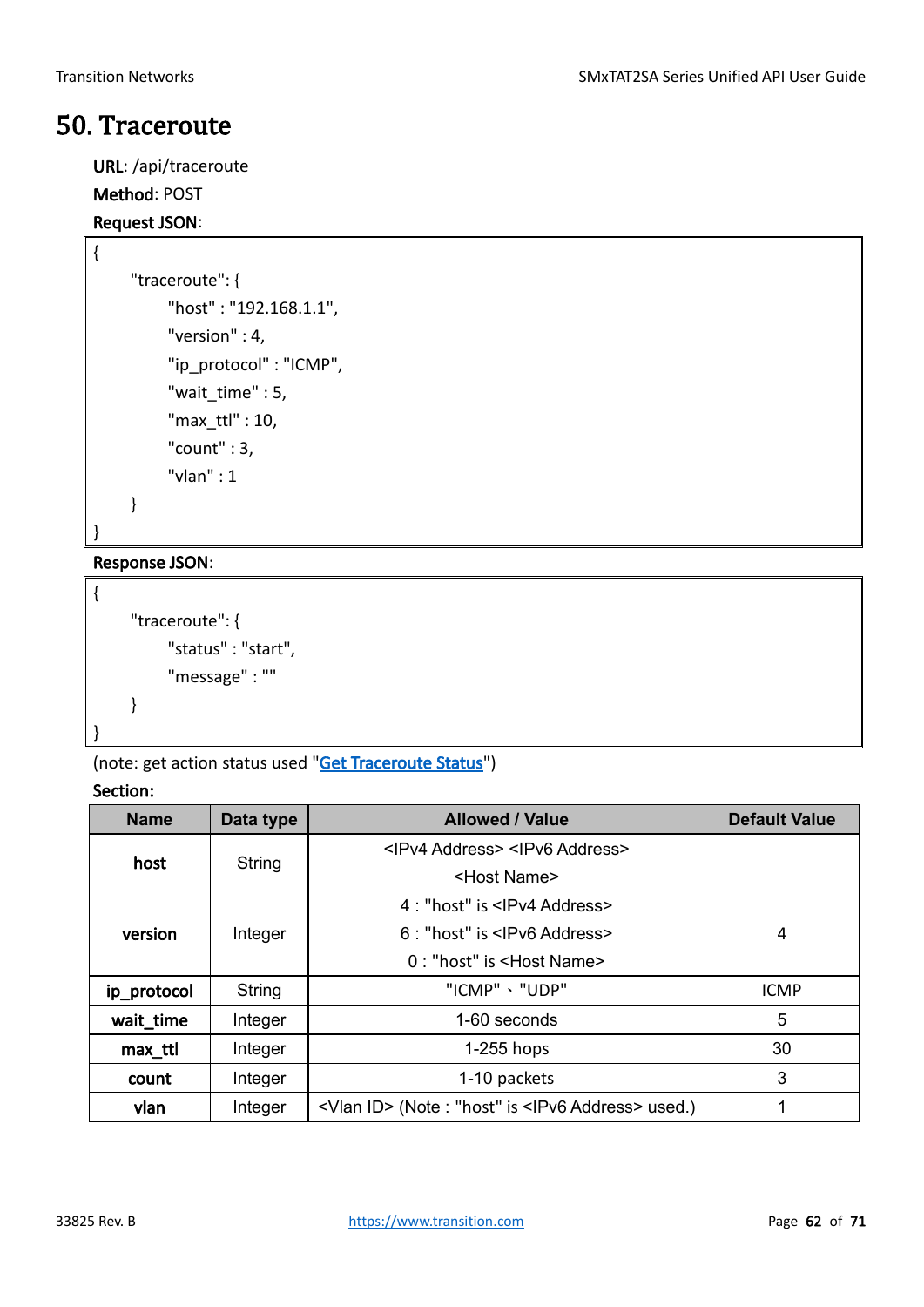### <span id="page-62-0"></span>51 Get Traceroute Status

URL: /api/get\_traceroute\_status Method: GET Request JSON: null Response JSON:

| $\{$ |                   |                |        |        |                                                                                     |  |  |
|------|-------------------|----------------|--------|--------|-------------------------------------------------------------------------------------|--|--|
|      | "traceroute": {   |                |        |        |                                                                                     |  |  |
|      | "status": "done", |                |        |        |                                                                                     |  |  |
|      |                   |                |        |        | "message": "traceroute to 192.168.1.1 (192.168.1.1), 30 hops max, 38 byte packets\n |  |  |
|      |                   | 1              | *      | $\ast$ | $*$ \n                                                                              |  |  |
|      |                   | $\overline{2}$ | $\ast$ |        | $*$ $*\n\$ n                                                                        |  |  |
|      |                   | $\overline{3}$ | $\ast$ |        | $*$ $*\n\$ n                                                                        |  |  |
|      |                   | $\overline{4}$ | $\ast$ |        | $*$ $*\n\$ n                                                                        |  |  |
|      |                   | 5              | $\ast$ |        | $*$ $*\n\$ n                                                                        |  |  |
|      |                   | 6              | $\ast$ | $\ast$ | *∖n                                                                                 |  |  |
|      |                   | $\overline{7}$ | $\ast$ |        | $*$ $*\n\$ n                                                                        |  |  |
|      |                   | 8              | $\ast$ | $\ast$ | $*\n\$ n                                                                            |  |  |
|      |                   | 9              | $\ast$ | $\ast$ | $*\n\$ n                                                                            |  |  |
|      |                   | 10             | $\ast$ |        | $*$ $*$ \n"                                                                         |  |  |
|      |                   |                |        |        |                                                                                     |  |  |
|      |                   |                |        |        |                                                                                     |  |  |
|      | <b>Saction</b>    |                |        |        |                                                                                     |  |  |

| <b>Name</b> | Data type | <b>Allowed / Value</b>                    |  |
|-------------|-----------|-------------------------------------------|--|
| stat        | String    | "start" · "processing" · "done" · "error" |  |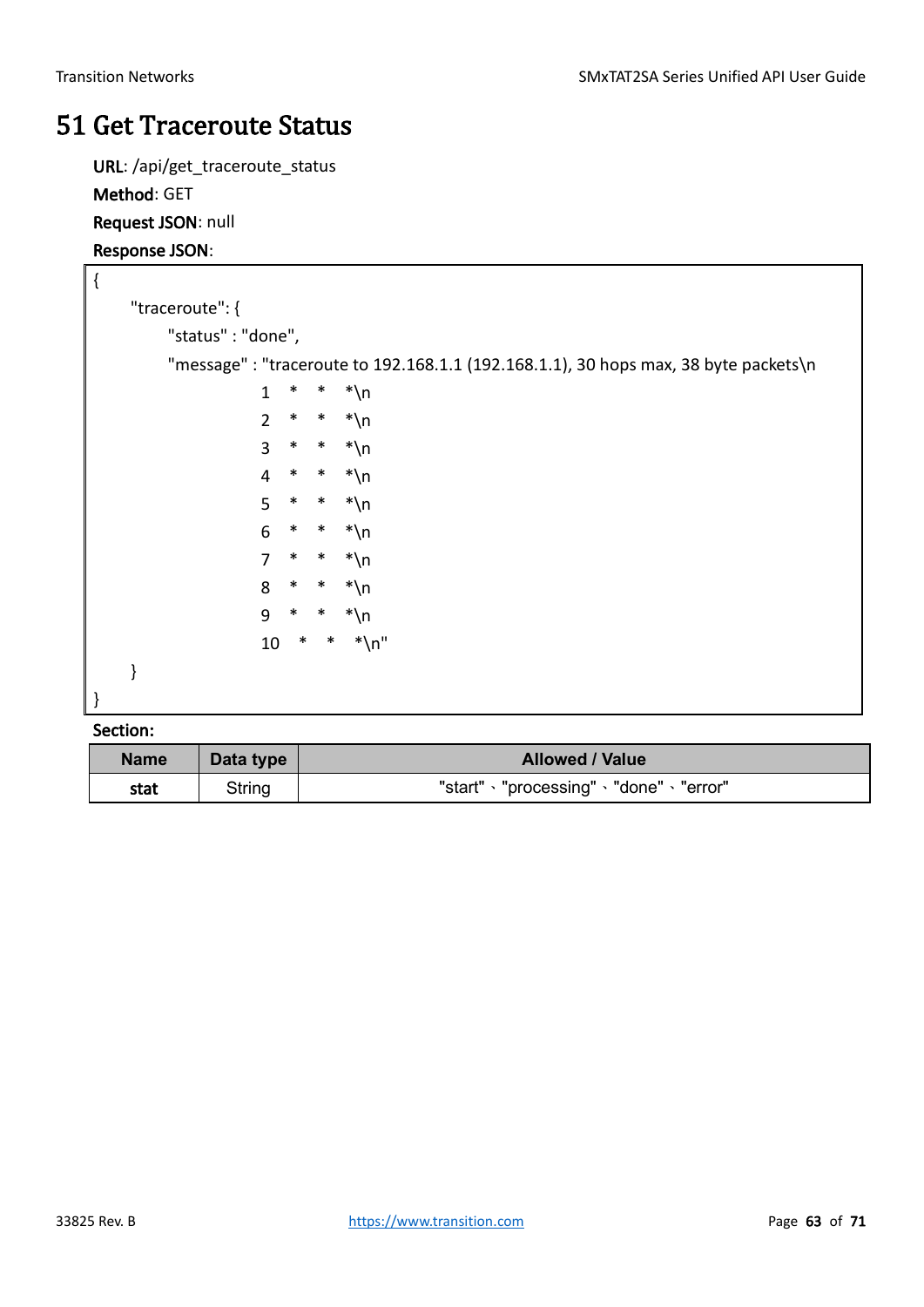## <span id="page-63-0"></span>52. Get SNMP Trap Config

URL: /api/get\_snmp\_trap\_config Method: GET Request JSON: null Response JSON:

```
{
     "snmp":{
           "trap": [{
                "id": 2,
                "mode": "UDP",
                "version": "SNMPv2c",
                "community": "public",
                "dest_addr": "192.168.1.1",
                "dest_port": 162,
                "severity_level": "Error"
           },
           … …
           ]
     }
}
```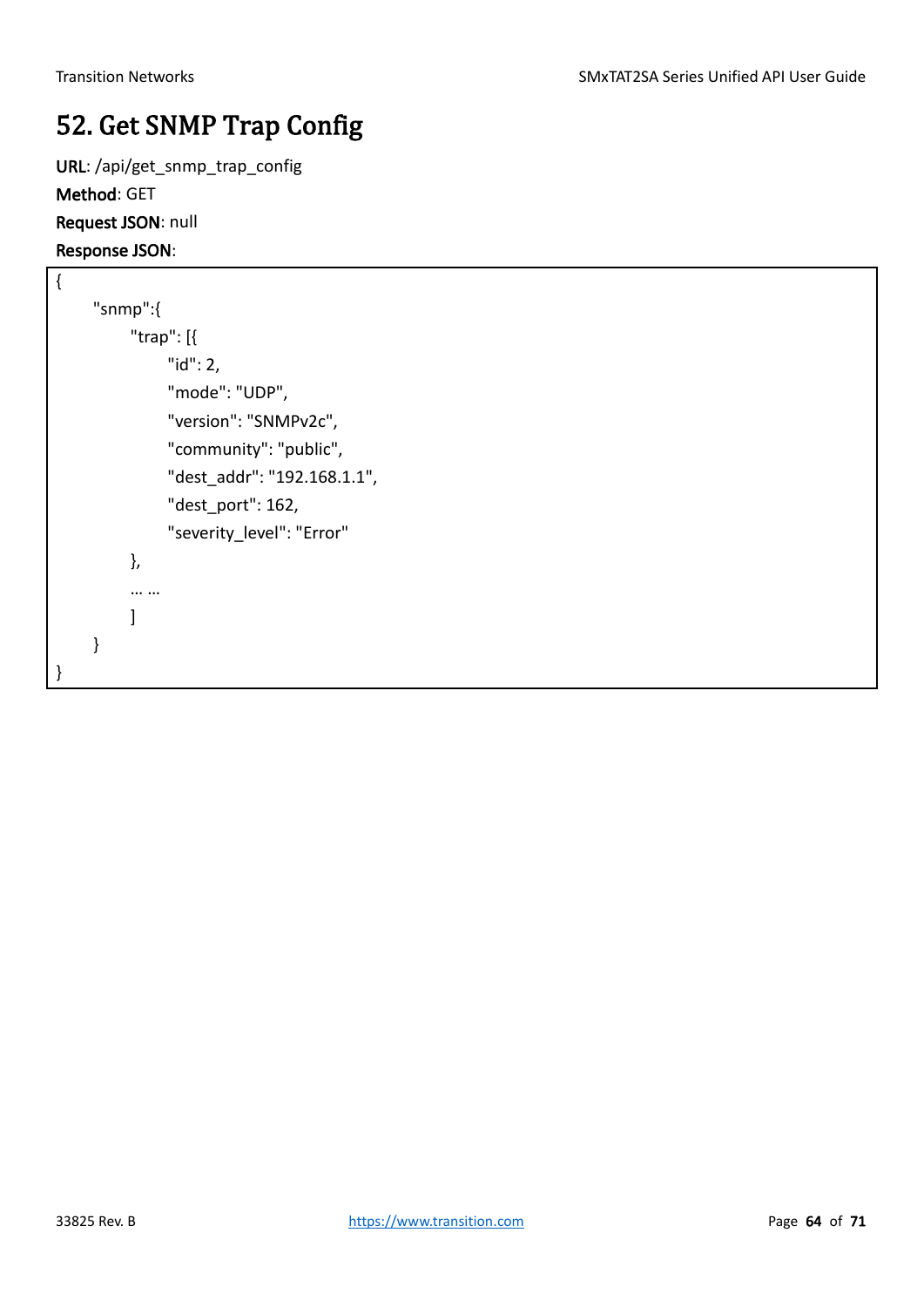## <span id="page-64-0"></span>53. Add SNMP Trap Config

URL: /api/add\_snmp\_trap\_config

#### Method: POST

Request JSON:

```
{
     "snmp": {
            "trap": {
                 "add": [{
                      "id": 2,
                      "mode": "udp",
                      "version": "SNMPv2c",
                      "community": "public",
                      "dest_addr": "192.168.1.1",
                      "dest_port": 162,
                      "severity_level": "Error"
                 },
                 … … …
      ]
            }
     }
}
```
#### Response JSON:

```
{
     "snmp":{
           "trap": [{
                  "id": 2,
                  "mode": "UDP",
                  "version": "SNMPv2c",
                  "community": "public",
                  "dest_addr": "192.168.1.1",
                  "dest_port": 162,
                  "severity_level": "Error"
           },
           … …
           ]
     }
}
```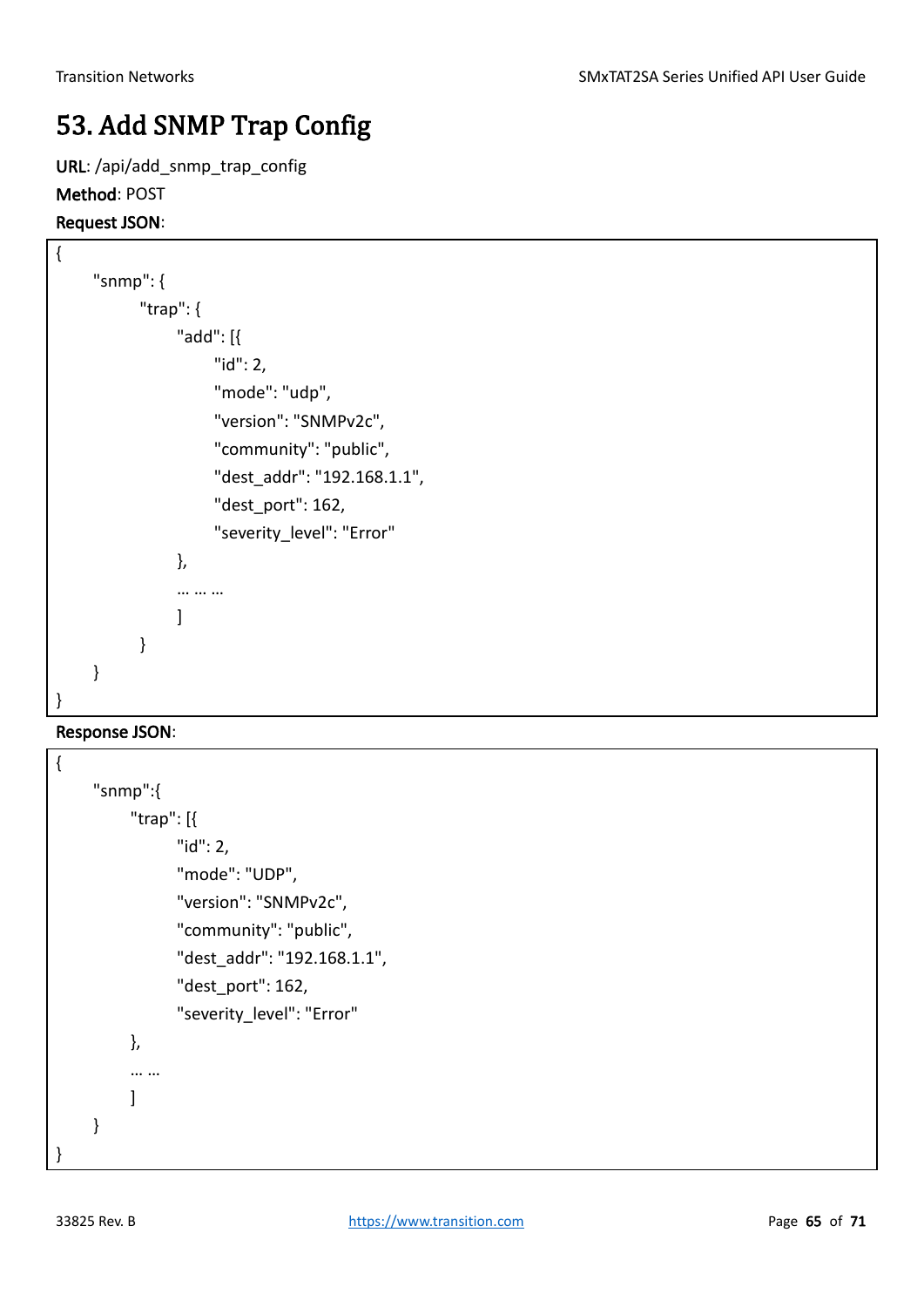| <b>Name</b>    | Data type | <b>Allowed / Value</b>                                                    | <b>Default Value</b> |
|----------------|-----------|---------------------------------------------------------------------------|----------------------|
| id             | Integer   | <entry 1-6="" number=""></entry>                                          |                      |
| mode           | String    | "Disabled" \ "UDP" \ "TCP"<br><b>Disabled</b>                             |                      |
| version        | String    | "SNMPv2c"<br>SNMP <sub>v2c</sub>                                          |                      |
| community      | String    | 0-32 alphanumeric                                                         |                      |
| dest_addr      | String    | <ipv4 address=""></ipv4>                                                  |                      |
| dest_port      | Integer   | 162<br>1-65535                                                            |                      |
| severity_level | String    | "Emerg" 、"Alert" 、"Crit" 、"Error"<br>"Warning" 、"Notice" 、"Info" 、"Debug" | Emerg                |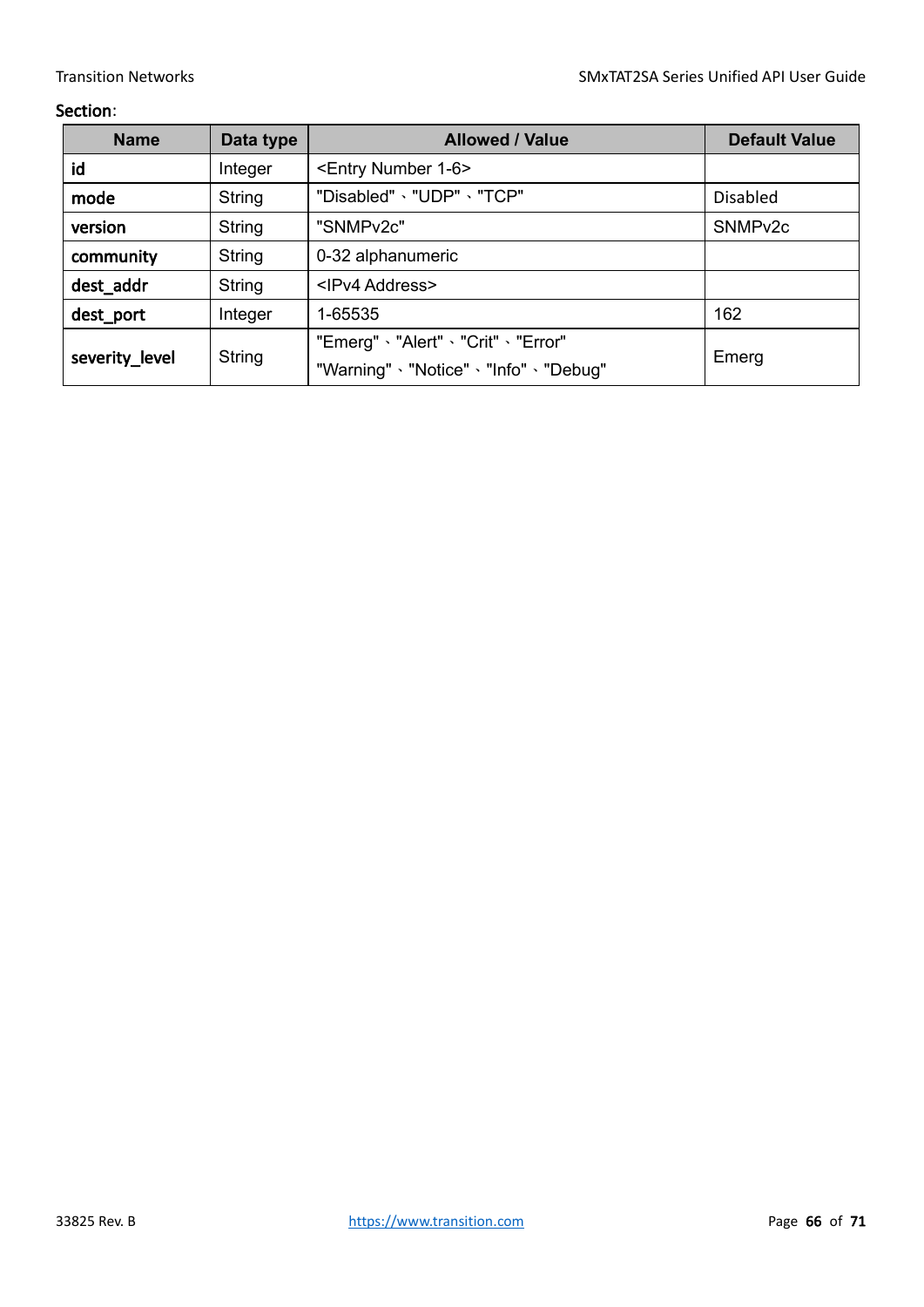### <span id="page-66-0"></span>54. Delete SNMP Trap Config

URL: /api/del\_snmp\_trap\_config

#### Method: POST

#### Request JSON:

```
{
     "snmp": {
            "trap": {
                  "delete": [{
                        "id": 5
                  },
                  … … …
                  ]
            }
     }
}
```
#### Response JSON:

 $\sqrt{ }$ 

| ۱                                             |
|-----------------------------------------------|
| "snmp":{                                      |
| "trap": $\left\lceil \left\{ \right. \right.$ |
| " $id$ ": 2,                                  |
| "mode": "UDP",                                |
| "version": "SNMPv2c",                         |
| "community": "public",                        |
| "dest addr": "192.168.1.1",                   |
| "dest port": 162,                             |
| "severity level": "Error"                     |
| },                                            |
|                                               |
|                                               |
|                                               |
| ł                                             |
|                                               |

| <b>Name</b> | Data type | <b>Allowed / Value</b>           | <b>Default Value</b> |
|-------------|-----------|----------------------------------|----------------------|
| id          | Integer   | <entry 1-6="" number=""></entry> |                      |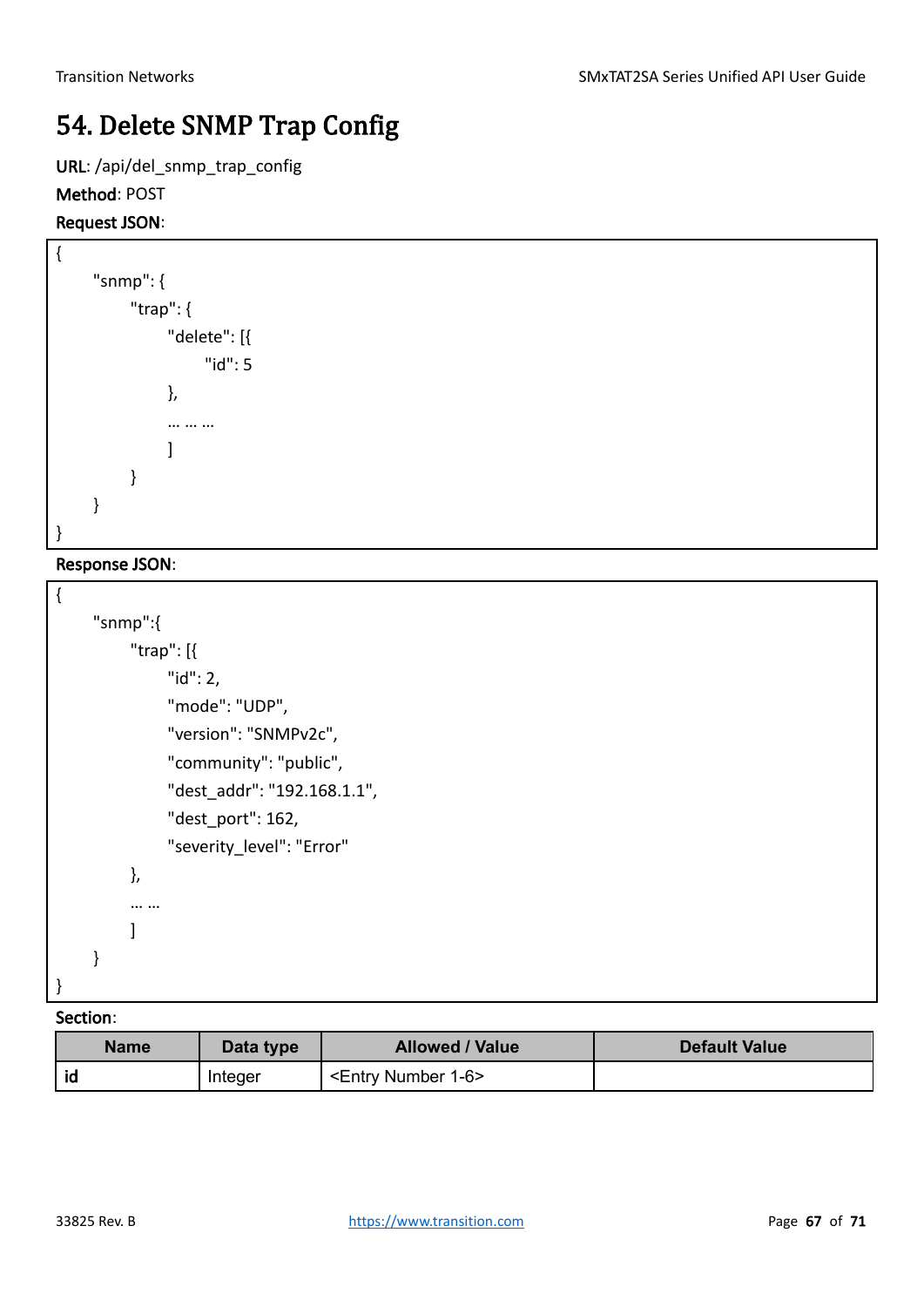### <span id="page-67-0"></span>cURL Commands v 1.7

```
curl -v --cookie "seid=123456789" -d "{\"login\":{\"username\":\"admin\", \"password\": 
\"admin\",\"user_ip\":\"192.168.1.77\", \"sessid\":\"123456789\"}}" http://192.168.1.77/api/login
curl -v --cookie "seid=123456789" -d "{\"logout\":{\"sessid\":\"123456789\"}}" 
http://192.168.1.77/api/logout
curl -v --cookie "seid=123456789" -d "{\"system\":{\"warm\":\"Yes\"}}" http://192.168.1.77/api/reboot
curl -v --cookie "seid=123456789" http://192.168.1.77/api/get_sysinfo
curl -v --cookie "seid=123456789" -d "{\"system\": {\"information\": {\"system_name\": 
\"SM16TAT2SA\",\"location\": \"Minnetonka\",\"contact\": \"Tech supportt\"}}}" 
http://192.168.1.77/api/set_sysinfo
curl -v --cookie "seid=123456789" http://192.168.1.77/api/get_poe_status
curl -v --cookie "seid=123456789" http://192.168.1.77/api/get_poe_config
curl -v --cookie "seid=123456789" -d 
"{\"poe\":{\"power_determined_mode\":\"Class\",\"capacitor_detection\":false},\"ports\":[{\"id\":1,\"poe
\":{\"Mode\":\"Enabled\",\"Priority\":\"Low\",\"power_limit_user\":30,\"schedule\":\"Disabled\"}}]}" 
http://192.168.1.77/api/set_poe_config
curl -v --cookie "seid=123456789" http://192.168.1.77/api/get_poe_auto_reset
curl -v --cookie "seid=123456789" -d "{\"poe\": {\"auto_checking\": false},\"ports\": [{\"id\":
1,\"poe_auto_reset\":{\"ip\": \"192.168.1.1\",\"startup_time\": 60,\"interval_time\": 30,\"retry_time\":
3,\"failure_reboot\": false,\"reboot_time\": 15,\"max_reboot_times\": 3}}]}"
http://192.168.1.77/api/set_poe_auto_reset
curl -v --cookie "seid=123456789" http://192.168.1.77/api/get_port_statistics
curl -v --cookie "seid=123456789" http://192.168.1.77/api/get_port_config
curl -v --cookie "seid=123456789" -d "{\"ports\": [{\"id\": 1,\"speed_mode\": \"Auto\",\"flow_control\":
false,\"description\": \"test\"}]}" http://192.168.1.77/api/set_port_config
curl -v --cookie "seid=123456789" http://192.168.1.77/api/get_sfp_port_detail
curl -v --cookie "seid=123456789" -d "{\"system\": {\"firmware\": 
{\langle \langle \rangle}"upgrade_url\":\"http://192.168.5.46/test.tar.gz\"}}}" http://192.168.1.77/api/firmware_upgrade
curl -v --cookie "seid=123456789" http://192.168.1.77/api/get_firmware_upgrade_status
curl -v --cookie "seid=123456789" http://192.168.1.77/api/get_account_config
curl -v --cookie "seid=123456789" -d "{\"account\": {\"status\" : \"NEW\",\"username\" : 
\"superuser\",\"password\" : \"superuser\",\"privilege_level\" : 15}}"
```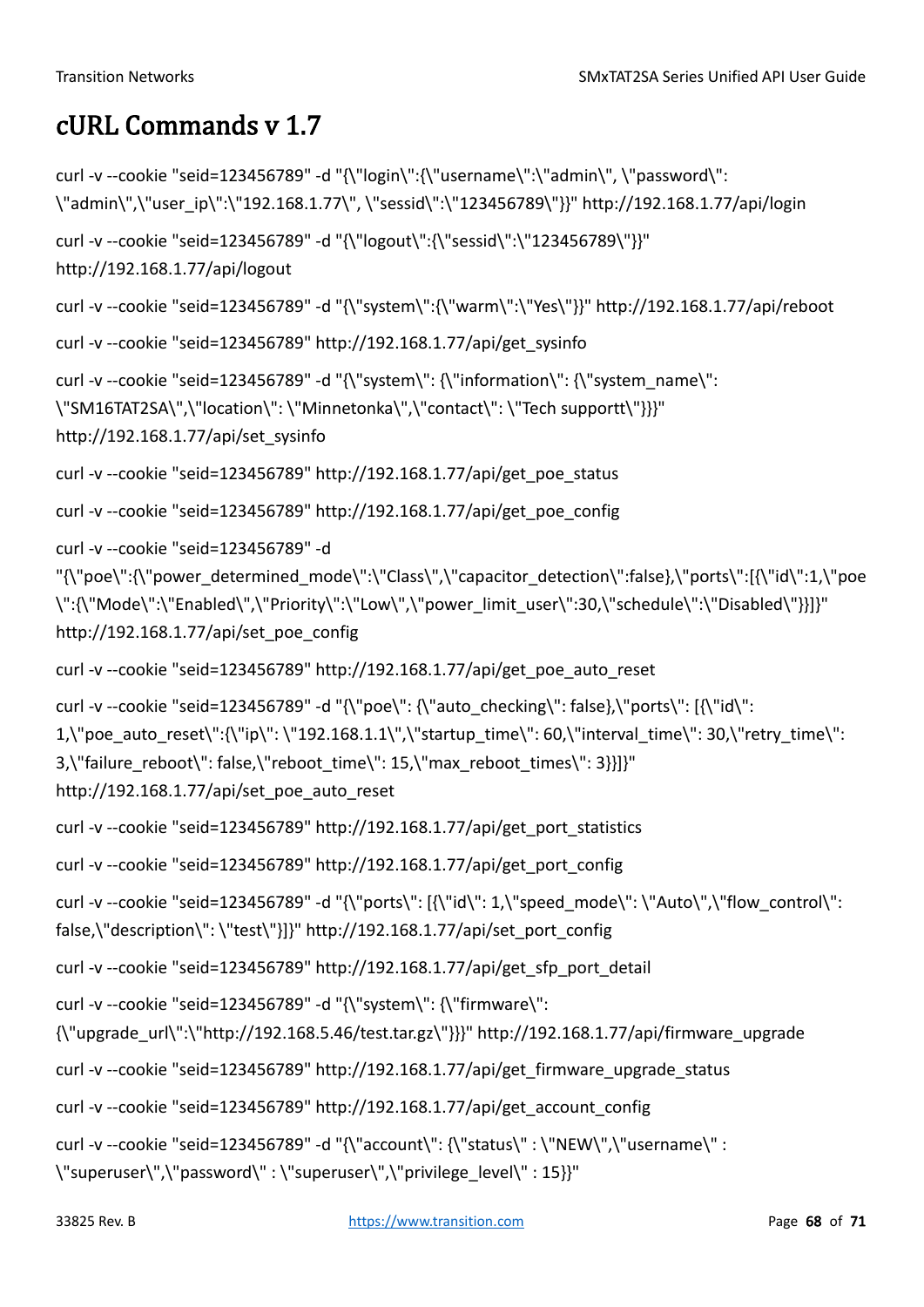http://192.168.1.77/api/set\_account\_config

```
curl -v --cookie "seid=123456789" http://192.168.1.77/api/get_dynamic_mac_table
```
curl -v --cookie "seid=123456789" http://192.168.1.77/api/save\_configuration

curl -v --cookie "seid=123456789" http://192.168.1.77/api/get\_system\_time

curl -v --cookie "seid=123456789" -d "{\"system\": {\"time\": {\"clock\_source\":\"Local

Setting\",\"system\_date\":\"2020-07-013

01:01:30\",\"time\_zone\":\"5400\",\"acronym\":\"\",\"daylight\":{\"mode\":false,\"offset\":60,\"start\_tim e\":{\"month\": \"Jan\",\"week\": 1,\"day\": \"Mon\",\"hour\": 1},\"end\_time\": {\"month\":

\"Jan\",\"week\": 1,\"day\": \"Mon\",\"hour\": 1}}}}}" http://192.168.1.77/api/set\_system\_time

curl -v --cookie "seid=123456789" http://192.168.1.77/api/get\_ntp\_server

curl -v --cookie "seid=123456789" -d "{\"system\": {\"ntp\":

{\"server\":[{\"id\":1,\"host\":\"192.168.1.1\"},],\"interval\":60}}}" http://192.168.1.77/api/set\_ntp\_server

curl -v --cookie "seid=123456789" http://192.168.1.77/api/get\_syslog\_server

curl -v --cookie "seid=123456789" -d

"{\"event\_notification\":{\"syslog\":{\"mode\":false,\"server\":[{\"id\":1,\"address\":\"192.168.1.1\"}]}}" http://192.168.1.77/api/set\_syslog\_server

curl -v --cookie "seid=123456789" http://192.168.1.77/api/get\_syslog

curl -v --cookie "seid=123456789" http://192.168.1.77/api/clear\_syslog

curl -v --cookie "seid=123456789" http://192.168.1.77/api/get\_vlan\_config

curl -v --cookie "seid=123456789" -d "{\"vlan\": {\"allowed access vlans\":

\"1\",\"ethertype\_custom\_s\_ports\": \"88a8\"},\"ports\": [{\"id\": 2,\"vlan\": {\"mode\":

\"Access\",\"access\": {\"pvid\": 1},}},{\"id\": 3,\"vlan\": {\"mode\": \"Trunk\",\"trunk\": {\"pvid\":

1,\"egress\_tagging\": \"Untag Port VLAN\",\"allowed\_vlan\": \"1\"}}},{\"id\": 4,\"vlan\": {\"mode\":

\"Hybrid\",\"hybrid\": {\"pvid\": 1,\"port\_type\": \"C-Port\",\"ingress\_filter\": false,\"ingress\_accept\":

\"Tagged and Untagged\",\"egress\_tagging\": \"Untag Port VLAN\",\"allowed\_vlan\": \"1\"}}},]}"

```
http://192.168.1.77//api/set_vlan_config
```

```
curl -v --cookie "seid=123456789" http://192.168.1.77/api/get_mac_based_vlan
```

```
curl -v --cookie "seid=123456789" http://192.168.1.77/api/get_ip_address
```
curl -v --cookie "seid=123456789" -d "{\"system\": {\"ip\": {\"interfaces\": [{\"vid\": 1,\"ipv4\": {\"dhcp\": false,\"fallback\": 0,\"static\_addr\": \"192.168.111.126\",\"static\_mask\": 24},\"ipv6\": {\"static\_addr\": \"\",\"static\_mask\": 0}}]}}}" http://192.168.1.77/api/set\_ip\_address

```
curl -v --cookie "seid=123456789" http://192.168.1.77/api/get_mirror_config
```

```
curl -v --cookie "seid=123456789" -d "{\"system\": {\"mirror\": [{\"session\": 1,\"enable\":
```

```
false,\"destination_port\": 2,\"source_tx\": \"4,6-8\",\"source_rx\": \"3,5,7-8\"}]}}"
```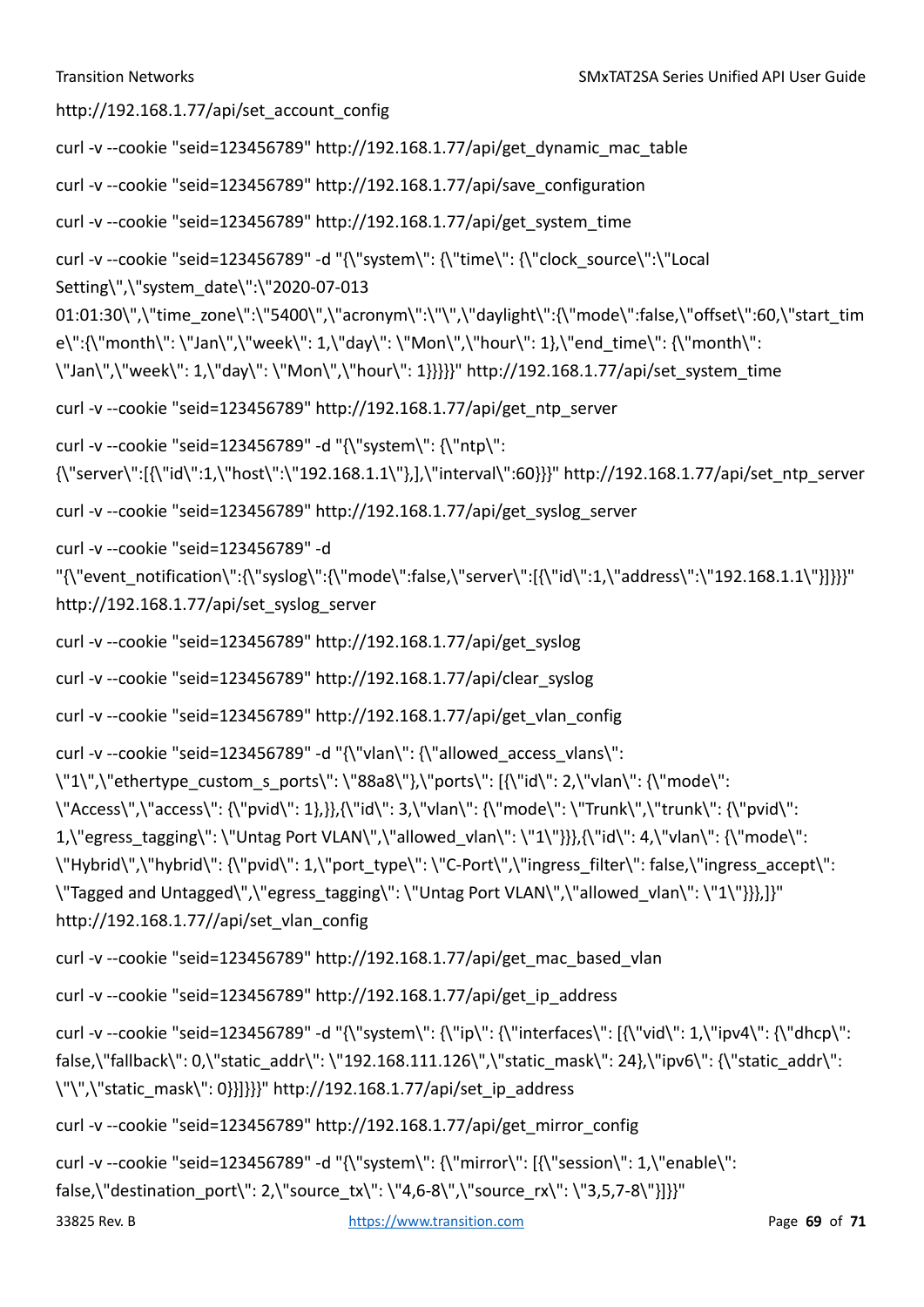http://192.168.1.77/api/set\_mirror\_config

```
curl -v --cookie "seid=123456789" -d "{\"cable\": {\"port\": 5}}" http://192.168.1.77/api/cable_diagnostics
```
curl -v --cookie "seid=123456789" http://192.168.1.77/api/get\_acl\_config

curl -v --cookie "seid=123456789" -d "{\"acl\": {\"ace\_id\": 3,\"next\_ace\_id\": 0,\"ingress\_port\_list\": \"1\",\"frame\_type\": \"Any\",\"action\": \"Deny\",\"mirror\": true,\"counter\": true,\"metering\": {\"enable\": true,\"bandwidth\": 900000}}}" http://192.168.1.77/api/set\_acl\_config

curl -v --cookie "seid=123456789" -d "{\"ssl\_key\":

{\"create\":{\"country\":\"US\",\"state\":\"MN\",\"location\":\"Minnetonka\",\"organization\":\"Transition Networks\",\"organizational\_unit\":\"IES\",\"common\_name\":\"IES\",\"email\":\"techsupport@transition .com\",\"days\":3650,\"key\_length\":2048}}}" http://192.168.1.77/api/create\_ssl\_key

curl -v --cookie "seid=123456789" http://192.168.1.77/api/get\_ssl\_key\_status

curl -v --cookie "seid=123456789" http://192.168.1.77/api/dev\_list\_table

curl -v --cookie "seid=123456789" http://192.168.1.77/api/get\_config\_file\_list

curl -v --cookie "seid=123456789" -d "{\"system\": {\"config\": {\"export\_url\": \"http://192.168.111.1/ \",\"export\_file\" : \"running-config\"}}}" http://192.168.1.77/api/export\_config

curl -v --cookie "seid=123456789" -d "{\"system\": {\"config\": {\"import\_url\": \"http://192.168.111.1/test-config\",\"import\_file\" : \"running-config\",\"params\": \"Replace\"}}}" http://192.168.1.77/api/import\_config

```
curl -v --cookie "seid=123456789" -d "{\"system\": {\"config\": {\"activate_file\": \"test-config\"}}}" 
http://192.168.1.77/api/activate_config
```

```
curl -v --cookie "seid=123456789" -d "{\"system\": {\"config\": {\"delete_file\": \"test-config\"}}"
http://192.168.1.77/api/delete_config
```

```
curl -v --cookie "seid=123456789" http://192.168.1.77/api/get_config_action_status
```

```
curl -v --cookie "seid=123456789" -d "{\"ping\": {\"host\" : \"192.168.1.1\",\"version\" : 4,\"count\" : 
5,\"length\" : 56,\"vlan\" : 1}}" http://192.168.1.77/api/ping
```

```
curl -v --cookie "seid=123456789" http://192.168.1.77/api/get_ping_status
```

```
curl -v --cookie "seid=123456789" -d "{\"traceroute\": {\"host\" : \"192.168.1.1\",\"version\" : 
4,\"ip_protocol\" : \"ICMP\",\"wait_time\" : 5,\"max_ttl\" : 5,\"count\" : 3,\"vlan\" : 1}}"
http://192.168.1.77/api/traceroute
```

```
curl -v --cookie "seid=123456789" http://192.168.1.77/api/get_traceroute_status
```

```
curl -v --cookie "seid=123456789" http://192.168.1.77/api/get_snmp_trap_config
```

```
curl -v --cookie "seid=123456789" -d "{\"snmp\": {\"trap_mode\": false,\"trap\": {\"add\": [{\"id\":
2,,\"mode\":\"UDP\",\"version\":\"SNMPv2c\",\"community\":\"public\",\"dest_addr\":
```